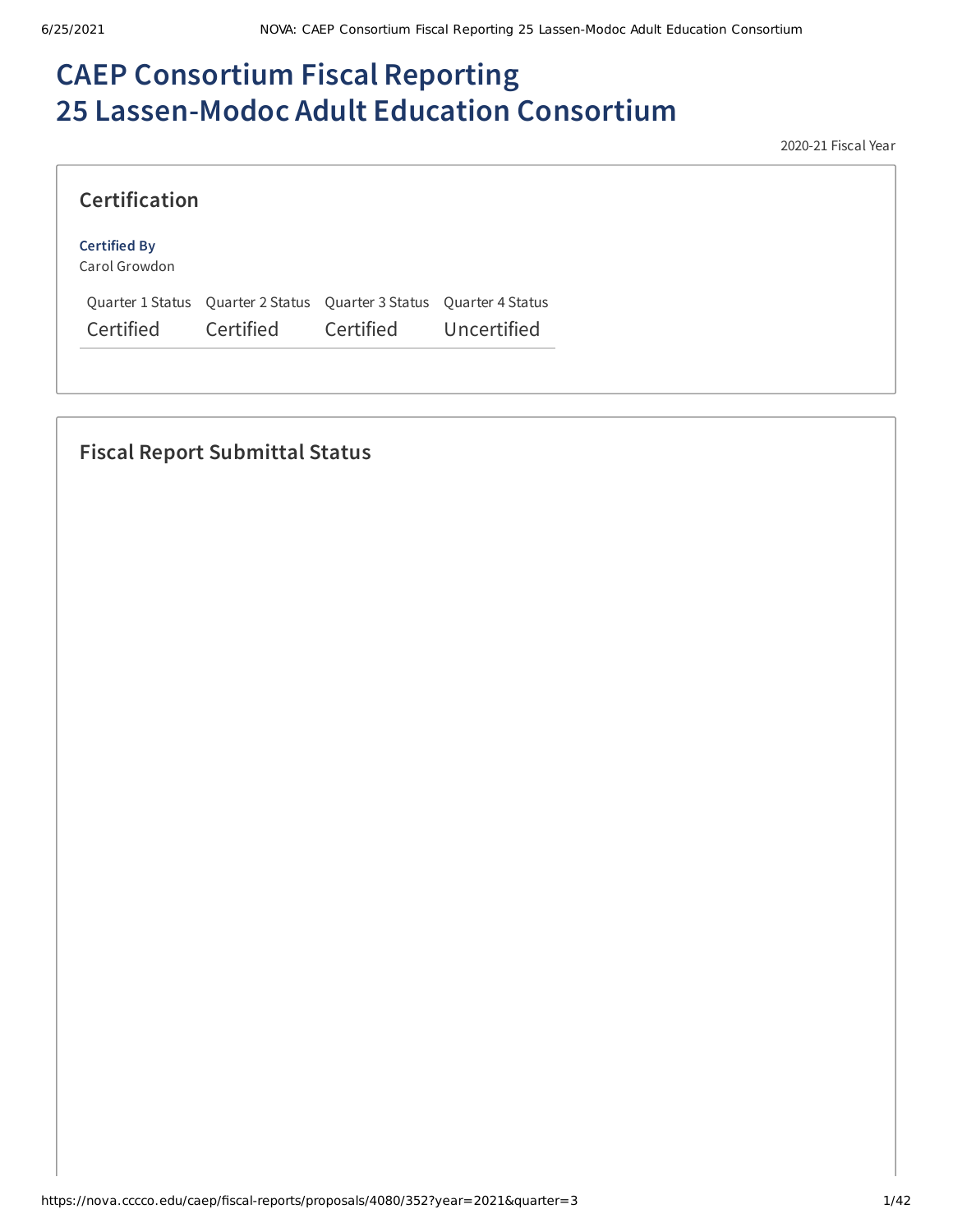| Member<br>Agency                           | Quarter 1 | Quarter 2 | Quarter 3 | Quarter 4     |
|--------------------------------------------|-----------|-----------|-----------|---------------|
| <b>Big Valley</b><br>Joint<br>Unified      | Submitted | Submitted | Submitted | Not Submitted |
| Fort Sage<br>Unified                       | Submitted | Submitted | Submitted | Not Submitted |
| Lassen CCD                                 | Submitted | Submitted | Submitted | Not Submitted |
| Lassen Co.<br>Office of<br>Education       | Submitted | Submitted | Submitted | Not Submitted |
| Lassen<br><b>Union High</b>                | Submitted | Submitted | Submitted | Not Submitted |
| Modoc Co.<br>Office of<br>Education        | Submitted | Submitted | Submitted | Not Submitted |
| Modoc<br>Joint<br>Unified                  | Submitted | Submitted | Submitted | Not Submitted |
| <b>Shaffer</b><br>Union<br>Elementary      | Submitted | Submitted | Submitted | Not Submitted |
| Surprise<br><b>Valley Joint</b><br>Unified | Submitted | Submitted | Submitted | Not Submitted |
| Westwood<br>Unified                        | Submitted | Submitted | Submitted | Not Submitted |

# **Big Valley Joint Unified**

**Big Valley Joint Unified Q1 Report (7/1 - 9/30)**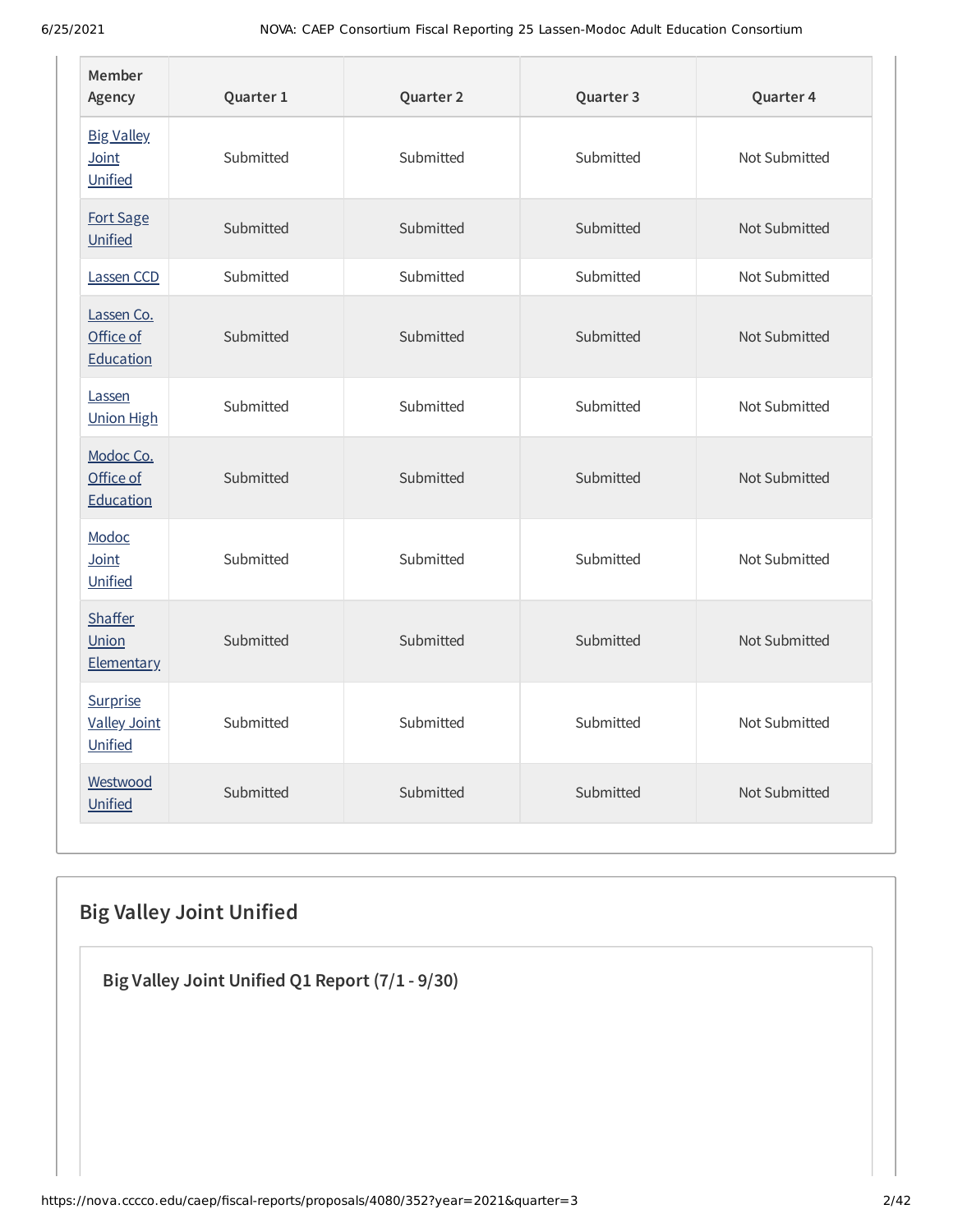| <b>Object Code</b>                                     | Year to<br>Date (YTD)<br>Expenditure | <b>YTD</b><br>Forecast | $\frac{0}{0}$<br>Expended<br>of YTD<br>Forecast | Project<br><b>Budget</b> | $\frac{0}{0}$<br>Expended<br>of Overall<br><b>Budget</b> | <b>Budget</b><br><b>Remaining</b> |
|--------------------------------------------------------|--------------------------------------|------------------------|-------------------------------------------------|--------------------------|----------------------------------------------------------|-----------------------------------|
| 1000 - Instructional Salaries                          | \$1,039                              | \$1,040                | 99.9%                                           | \$8,000                  | 12.99%                                                   | \$6,961                           |
| 2000 - Non-Instructional<br><b>Salaries</b>            | \$0                                  | \$52                   | $0\%$                                           | \$400                    | $0\%$                                                    | \$400                             |
| 3000 - Employee Benefits                               | \$218                                | \$234                  | 93.16%                                          | \$1,800                  | 12.11%                                                   | \$1,582                           |
| 4000 - Supplies and Materials                          | \$0                                  | \$0                    | 100%                                            | \$4,123                  | $0\%$                                                    | \$4,123                           |
| 5000 - Other Operating<br><b>Expenses and Services</b> | \$0                                  | \$0                    | 100%                                            | \$11,679                 | $0\%$                                                    | \$11,679                          |
| 6000 - Capital Outlay                                  | \$0                                  | \$0                    | 100%                                            | \$0                      | 100%                                                     | \$0                               |
| 7000 - Other Outgo                                     | \$0                                  | \$0                    | 100%                                            | \$0                      | 100%                                                     | \$0\$                             |
| <b>Indirect Costs</b>                                  | \$0                                  | \$0                    | 100%                                            | \$900                    | $0\%$                                                    | \$900                             |
| <b>Totals</b>                                          | \$1,257                              | \$1,326                | 94.8%                                           | \$26,902                 | 4.67%                                                    | \$25,645                          |

With Distance Learning happening for part of the quarter, expenditures are lower at this time.

### **Summary of Activities:**

Adult Education quarterly Stipend and benefit expenditures.

**Status** Submitted

### **Big Valley Joint Unified Q2 Report (10/1 - 12/31)**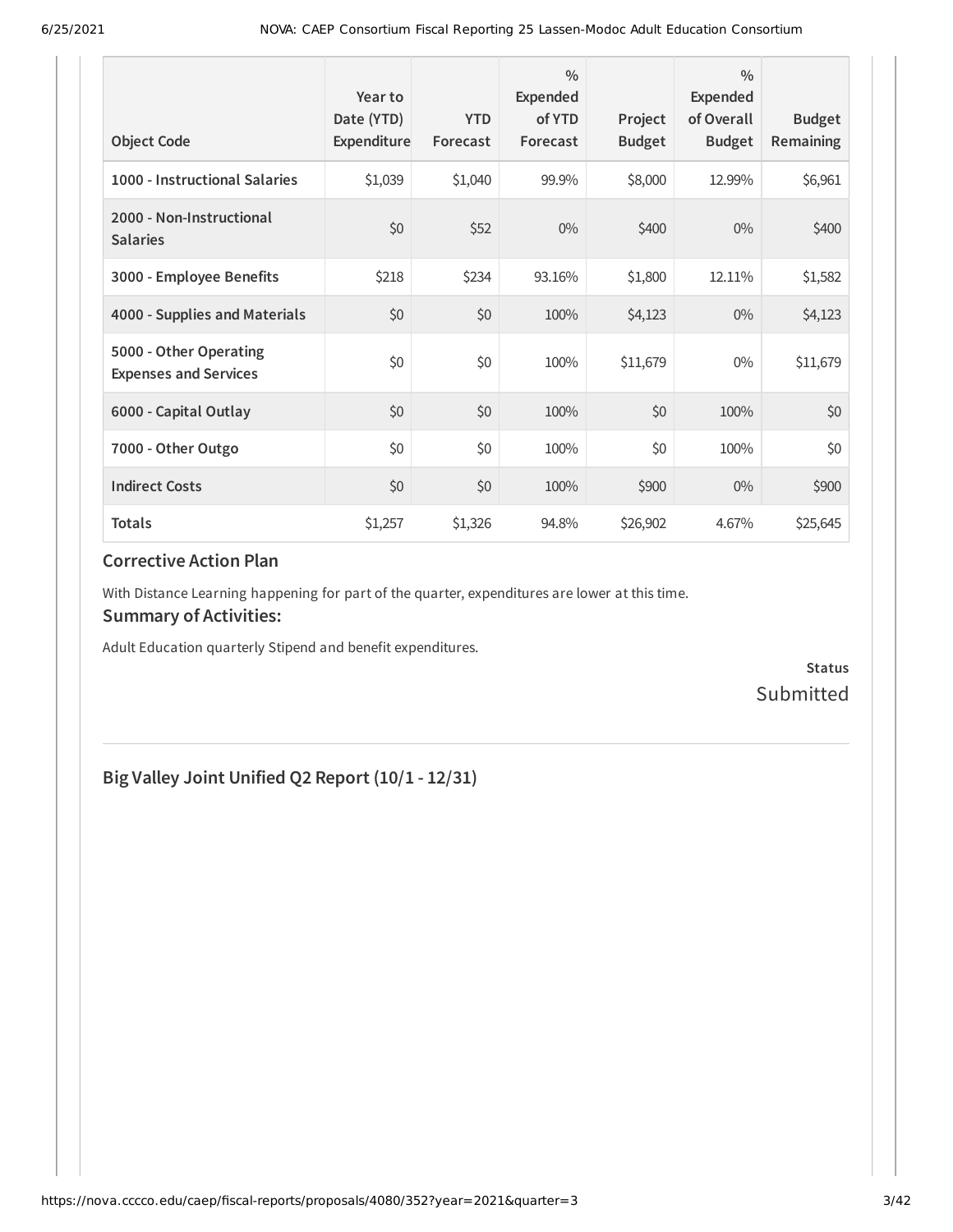| <b>Object Code</b>                                     | Year to<br>Date (YTD)<br>Expenditure | <b>YTD</b><br>Forecast | $\frac{0}{0}$<br>Expended<br>of YTD<br>Forecast | Project<br><b>Budget</b> | $\frac{0}{0}$<br><b>Expended</b><br>of Overall<br><b>Budget</b> | <b>Budget</b><br>Remaining |
|--------------------------------------------------------|--------------------------------------|------------------------|-------------------------------------------------|--------------------------|-----------------------------------------------------------------|----------------------------|
| 1000 - Instructional Salaries                          | \$2,038                              | \$2,080                | 97.98%                                          | \$8,000                  | 25.48%                                                          | \$5,962                    |
| 2000 - Non-Instructional<br><b>Salaries</b>            | \$0                                  | \$104                  | $0\%$                                           | \$400                    | $0\%$                                                           | \$400                      |
| 3000 - Employee Benefits                               | \$430                                | \$468                  | 91.88%                                          | \$1,800                  | 23.89%                                                          | \$1,370                    |
| 4000 - Supplies and Materials                          | \$0                                  | \$1,031                | $0\%$                                           | \$4,123                  | $0\%$                                                           | \$4,123                    |
| 5000 - Other Operating<br><b>Expenses and Services</b> | \$0                                  | \$11,679               | $0\%$                                           | \$11,679                 | $0\%$                                                           | \$11,679                   |
| 6000 - Capital Outlay                                  | \$0                                  | \$0                    | 100%                                            | \$0                      | 100%                                                            | \$0                        |
| 7000 - Other Outgo                                     | \$0                                  | \$0                    | 100%                                            | \$0                      | 100%                                                            | \$0                        |
| <b>Indirect Costs</b>                                  | \$0                                  | \$0                    | 100%                                            | \$900                    | $0\%$                                                           | \$900                      |
| <b>Totals</b>                                          | \$2,468                              | \$15,362               | 16.07%                                          | \$26,902                 | 9.17%                                                           | \$24,434                   |

With going in and out of Regular session and Distance Learning, Expenditures have been lower than anticipated. **Summary of Activities:**

Quarterly Adult Ed Stipend and fixed costs.

### **Status** Submitted

### **Allocation Year Closeout: 2018-19**

I have reviewed the financial reports for my agency and confirm that all funds for this allocation year have been spent.

#### **2018-19 Reverted Funds:**

\$0

#### **2018-19 Status**

Closed

#### **Submitting Authority**

Paula Silva, Superintendent/Principal Dianne Parady, Chief Business Official

### **Big Valley Joint Unified Q3 Report (1/1 - 3/31)**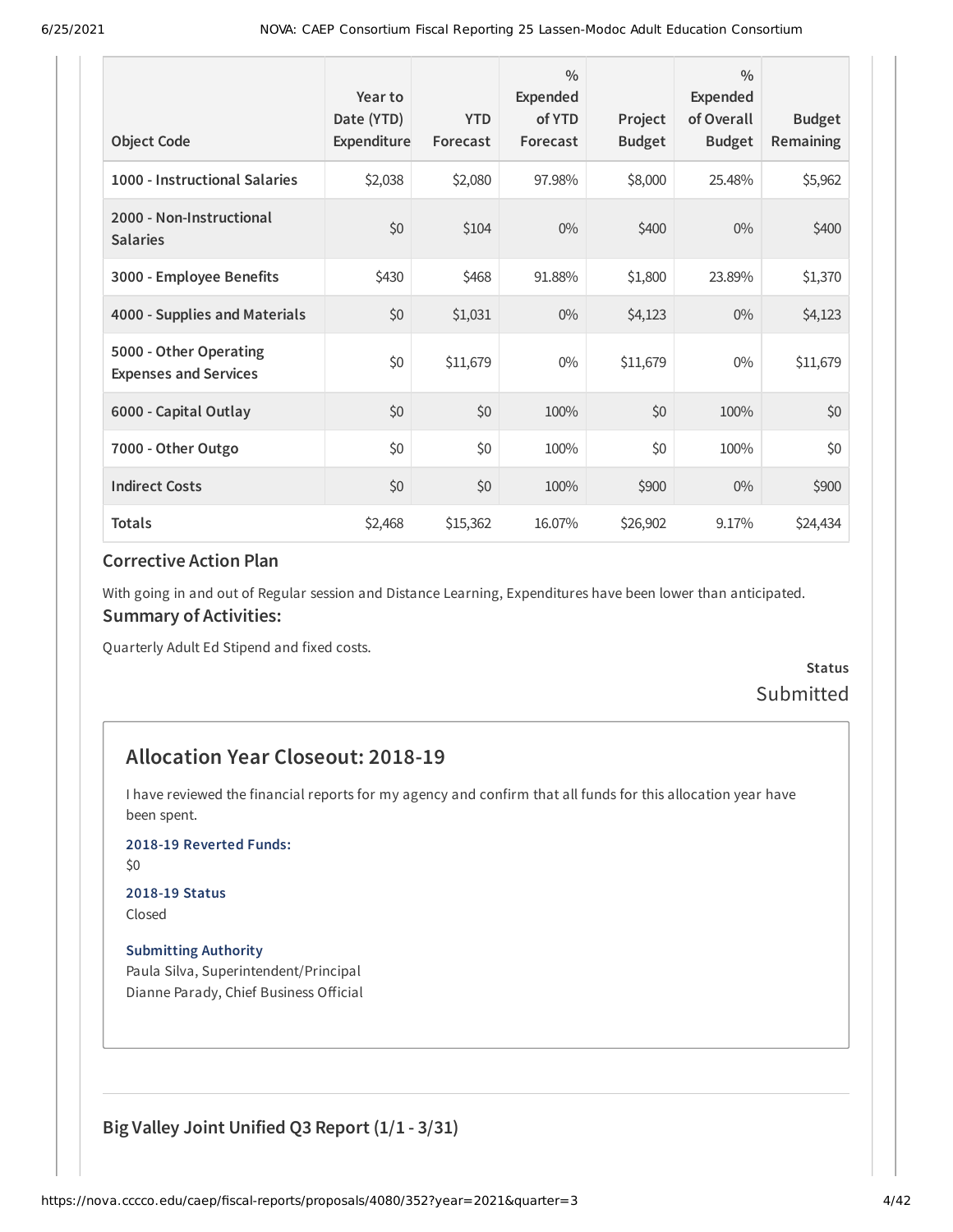| <b>Object Code</b>                                     | Year to<br>Date (YTD)<br>Expenditure | <b>YTD</b><br>Forecast | $\frac{0}{0}$<br>Expended<br>of YTD<br>Forecast | Project<br><b>Budget</b> | $\frac{0}{0}$<br>Expended<br>of Overall<br><b>Budget</b> | <b>Budget</b><br>Remaining |
|--------------------------------------------------------|--------------------------------------|------------------------|-------------------------------------------------|--------------------------|----------------------------------------------------------|----------------------------|
| 1000 - Instructional Salaries                          | \$3,038                              | \$3,120                | 97.37%                                          | \$8,000                  | 37.98%                                                   | \$4,962                    |
| 2000 - Non-Instructional<br><b>Salaries</b>            | \$0                                  | \$156                  | $0\%$                                           | \$400                    | $0\%$                                                    | \$400                      |
| 3000 - Employee Benefits                               | \$640                                | \$702                  | 91.17%                                          | \$1,800                  | 35.56%                                                   | \$1,160                    |
| 4000 - Supplies and Materials                          | \$2,000                              | \$2,062                | 97.02%                                          | \$4,123                  | 48.51%                                                   | \$2,123                    |
| 5000 - Other Operating<br><b>Expenses and Services</b> | \$0                                  | \$11,679               | $0\%$                                           | \$11,679                 | $0\%$                                                    | \$11,679                   |
| 6000 - Capital Outlay                                  | \$0                                  | \$0                    | 100%                                            | \$0                      | 100%                                                     | \$0                        |
| 7000 - Other Outgo                                     | \$0                                  | \$0                    | 100%                                            | \$0                      | 100%                                                     | \$0                        |
| <b>Indirect Costs</b>                                  | \$0                                  | \$0                    | 100%                                            | \$900                    | $0\%$                                                    | \$900                      |
| <b>Totals</b>                                          | \$5,678                              | \$17,719               | 32.05%                                          | \$26,902                 | 21.11%                                                   | \$21,224                   |

With going in and out of Regular session and Distance Learning, Expenditures have been lower than anticipated. **Summary of Activities:**

Quarterly Adult Ed Stipend and fixed costs and Adult Ed Supplies.

**Status** Submitted

# **Big Valley Joint Unified Q4 Report (4/1 - 6/30)**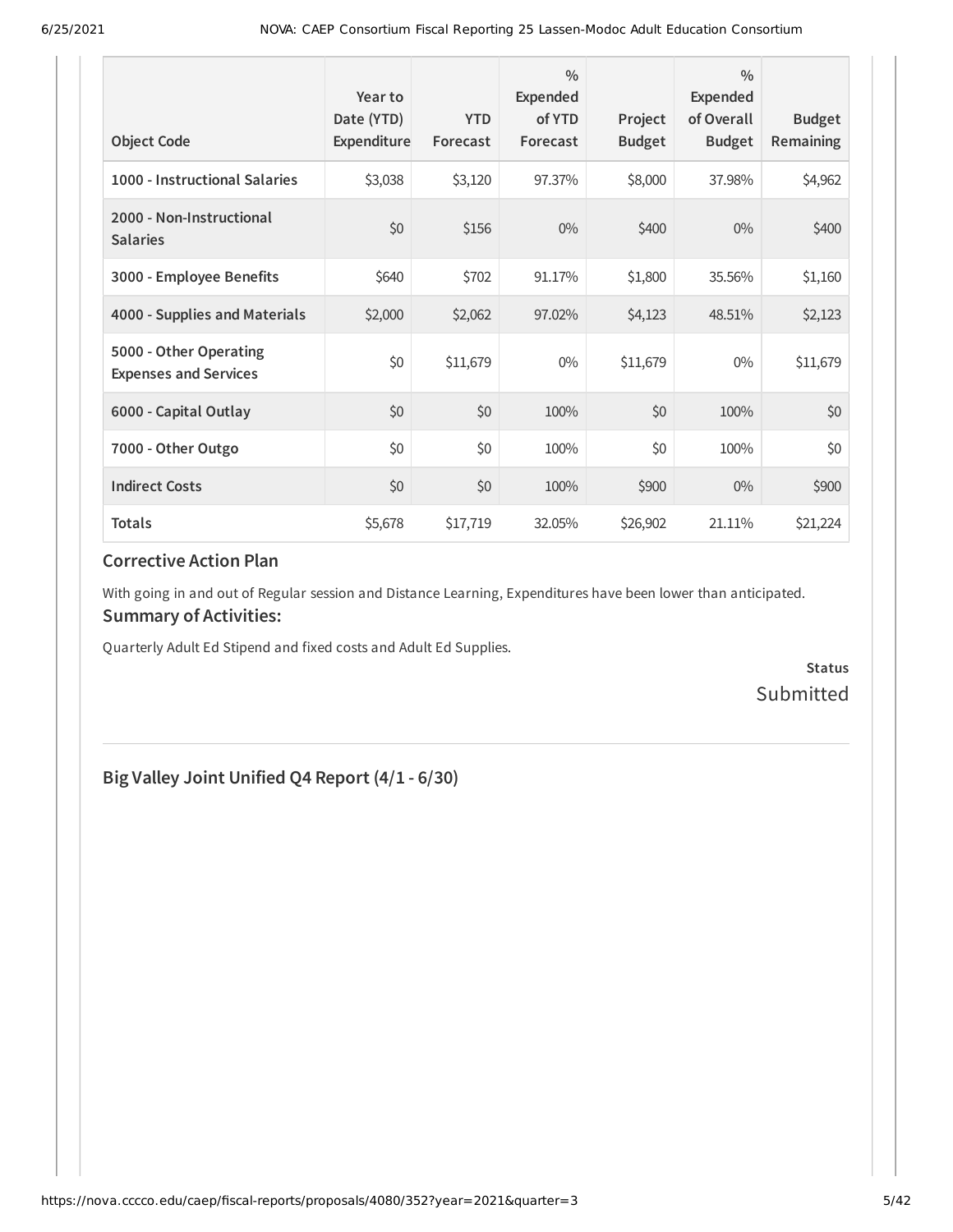| <b>Object Code</b>                                     | Year to<br>Date (YTD)<br>Expenditure | <b>YTD</b><br>Forecast | $\frac{0}{0}$<br><b>Expended</b><br>of YTD<br>Forecast | Project<br><b>Budget</b> | $\frac{0}{0}$<br><b>Expended</b><br>of Overall<br><b>Budget</b> | <b>Budget</b><br>Remaining   |
|--------------------------------------------------------|--------------------------------------|------------------------|--------------------------------------------------------|--------------------------|-----------------------------------------------------------------|------------------------------|
| 1000 - Instructional Salaries                          | \$3,038                              | \$8,000                | 37.98%                                                 | \$8,000                  | 37.98%                                                          | \$4,962                      |
| 2000 - Non-Instructional<br><b>Salaries</b>            | \$0                                  | \$400                  | 0%                                                     | \$400                    | 0%                                                              | \$400                        |
| 3000 - Employee Benefits                               | \$640                                | \$1,800                | 35.56%                                                 | \$1,800                  | 35.56%                                                          | \$1,160                      |
| 4000 - Supplies and Materials                          | \$2,000                              | \$4,123                | 48.51%                                                 | \$4,123                  | 48.51%                                                          | \$2,123                      |
| 5000 - Other Operating<br><b>Expenses and Services</b> | \$0                                  | \$11,679               | $0\%$                                                  | \$11,679                 | $0\%$                                                           | \$11,679                     |
| 6000 - Capital Outlay                                  | \$0                                  | \$0                    | 100%                                                   | \$0                      | 100%                                                            | \$0                          |
| 7000 - Other Outgo                                     | \$0                                  | \$0                    | 100%                                                   | \$0                      | 100%                                                            | \$0                          |
| <b>Indirect Costs</b>                                  | \$0                                  | \$0                    | 100%                                                   | \$900                    | $0\%$                                                           | \$900                        |
| <b>Totals</b>                                          | \$5,678                              | \$26,002               | 21.84%                                                 | \$26,902                 | 21.11%                                                          | \$21,224                     |
|                                                        |                                      |                        |                                                        |                          |                                                                 | <b>Status</b><br>Unsubmitted |

# **Fort Sage Unified**

**Fort Sage Unified Q1 Report (7/1 - 9/30)**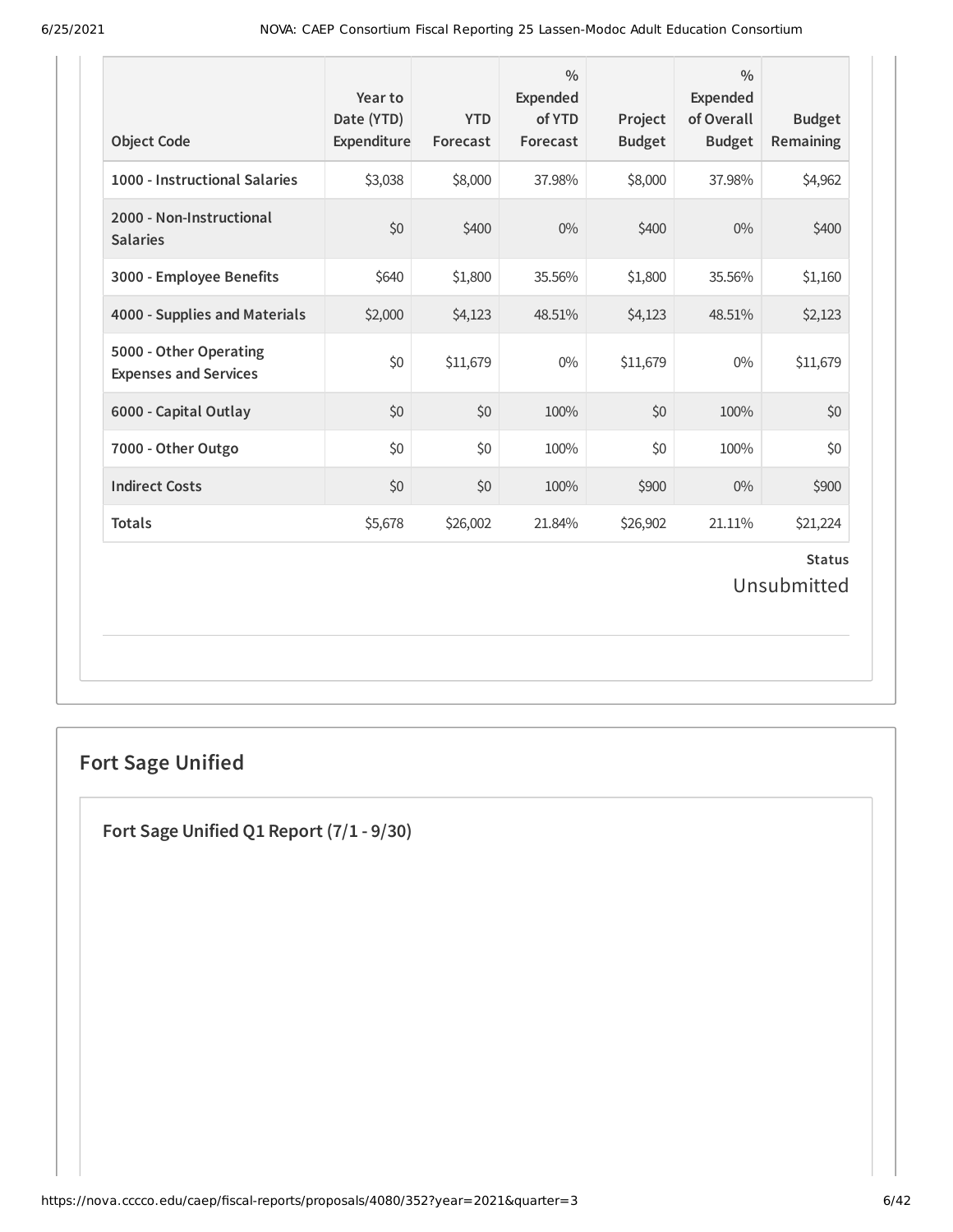| <b>Object Code</b>                                     | Year to<br>Date (YTD)<br>Expenditure | <b>YTD</b><br>Forecast | $\frac{0}{0}$<br><b>Expended</b><br>of YTD<br>Forecast | Project<br><b>Budget</b> | $\frac{0}{0}$<br>Expended<br>of Overall<br><b>Budget</b> | <b>Budget</b><br><b>Remaining</b> |
|--------------------------------------------------------|--------------------------------------|------------------------|--------------------------------------------------------|--------------------------|----------------------------------------------------------|-----------------------------------|
| 1000 - Instructional Salaries                          | \$2,000                              | \$2,000                | 100%                                                   | \$20,000                 | 10%                                                      | \$18,000                          |
| 2000 - Non-Instructional<br><b>Salaries</b>            | \$0                                  | \$0                    | 100%                                                   | \$0                      | 100%                                                     | \$0                               |
| 3000 - Employee Benefits                               | \$417                                | \$688                  | 60.6%                                                  | \$6,881                  | 6.06%                                                    | \$6,464                           |
| 4000 - Supplies and Materials                          | \$3,672                              | \$700                  | 524.57%                                                | \$7,000                  | 52.46%                                                   | \$3,328                           |
| 5000 - Other Operating<br><b>Expenses and Services</b> | \$0                                  | \$0                    | 100%                                                   | \$1,532                  | $0\%$                                                    | \$1,532                           |
| 6000 - Capital Outlay                                  | \$0                                  | \$1,450                | $0\%$                                                  | \$14,500                 | $0\%$                                                    | \$14,500                          |
| 7000 - Other Outgo                                     | \$0                                  | \$154                  | $0\%$                                                  | \$1,543                  | $0\%$                                                    | \$1,543                           |
| <b>Indirect Costs</b>                                  | \$0                                  | \$0                    | 100%                                                   | \$0                      | 100%                                                     | \$0                               |
| <b>Totals</b>                                          | \$6,089                              | \$4,992                | 121.97%                                                | \$51,456                 | 11.83%                                                   | \$45,367                          |

School was in session beginning August 31, so this report reflects only one month of activity.

#### **Summary of Activities:**

1000: Instructor Salary Stipend at \$2,000/month for September. 3000: Benefits (fixed costs) for instructor stipend. 4000: AllData annual subscription for Auto Shop repairs; Welding helmets.

> **Status** Submitted

**Fort Sage Unified Q2 Report (10/1 - 12/31)**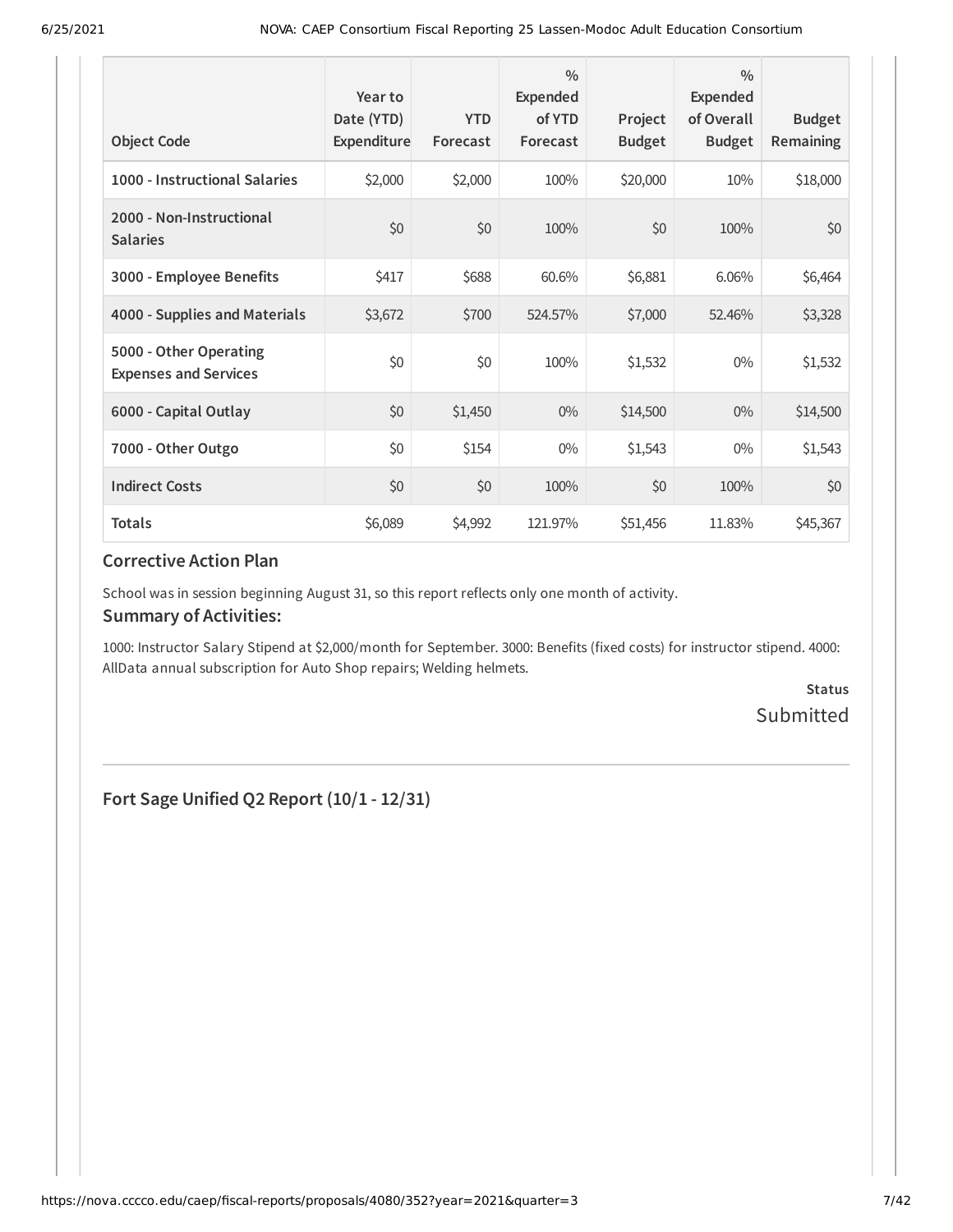| <b>Object Code</b>                                     | Year to<br>Date (YTD)<br>Expenditure | <b>YTD</b><br>Forecast | $\frac{0}{0}$<br>Expended<br>of YTD<br>Forecast | Project<br><b>Budget</b> | $\frac{0}{0}$<br><b>Expended</b><br>of Overall<br><b>Budget</b> | <b>Budget</b><br>Remaining |
|--------------------------------------------------------|--------------------------------------|------------------------|-------------------------------------------------|--------------------------|-----------------------------------------------------------------|----------------------------|
| 1000 - Instructional Salaries                          | \$12,000                             | \$6,000                | 200%                                            | \$20,000                 | 60%                                                             | \$8,000                    |
| 2000 - Non-Instructional<br><b>Salaries</b>            | \$0                                  | \$0                    | 100%                                            | \$0                      | 100%                                                            | \$0                        |
| 3000 - Employee Benefits                               | \$2,502                              | \$2,064                | 121.2%                                          | \$6,881                  | 36.36%                                                          | \$4,379                    |
| 4000 - Supplies and Materials                          | \$4,181                              | \$1,750                | 238.91%                                         | \$7,000                  | 59.73%                                                          | \$2,819                    |
| 5000 - Other Operating<br><b>Expenses and Services</b> | \$0                                  | \$506                  | $0\%$                                           | \$1,532                  | $0\%$                                                           | \$1,532                    |
| 6000 - Capital Outlay                                  | \$6,762                              | \$4,350                | 155.45%                                         | \$14,500                 | 46.63%                                                          | \$7,738                    |
| 7000 - Other Outgo                                     | \$0                                  | \$463                  | $0\%$                                           | \$1,543                  | $0\%$                                                           | \$1,543                    |
| <b>Indirect Costs</b>                                  | \$0                                  | \$0                    | 100%                                            | \$0                      | 100%                                                            | \$0                        |
| <b>Totals</b>                                          | \$25,445                             | \$15,133               | 168.15%                                         | \$51,456                 | 49.45%                                                          | \$26,011                   |

1000: \$2,000 per month salary stipend for Adult Ed. instructor and 3000: Fixed costs for stipend. 4000: Cyberweld welding supplies: Guage, Clamp, Grinding Wheels. 6000: Atlas Copco Air Compressor for Auto Shop.

### **Status** Submitted

### **Allocation Year Closeout: 2018-19**

I have reviewed the financial reports for my agency and confirm that all funds for this allocation year have been spent.

**2018-19 Reverted Funds:**

\$0

### **2018-19 Status**

Closed

#### **Submitting Authority**

Heather Von Ins, Chief Business Officer Dr. Keith Tomes, Superintendent

**Fort Sage Unified Q3 Report (1/1 - 3/31)**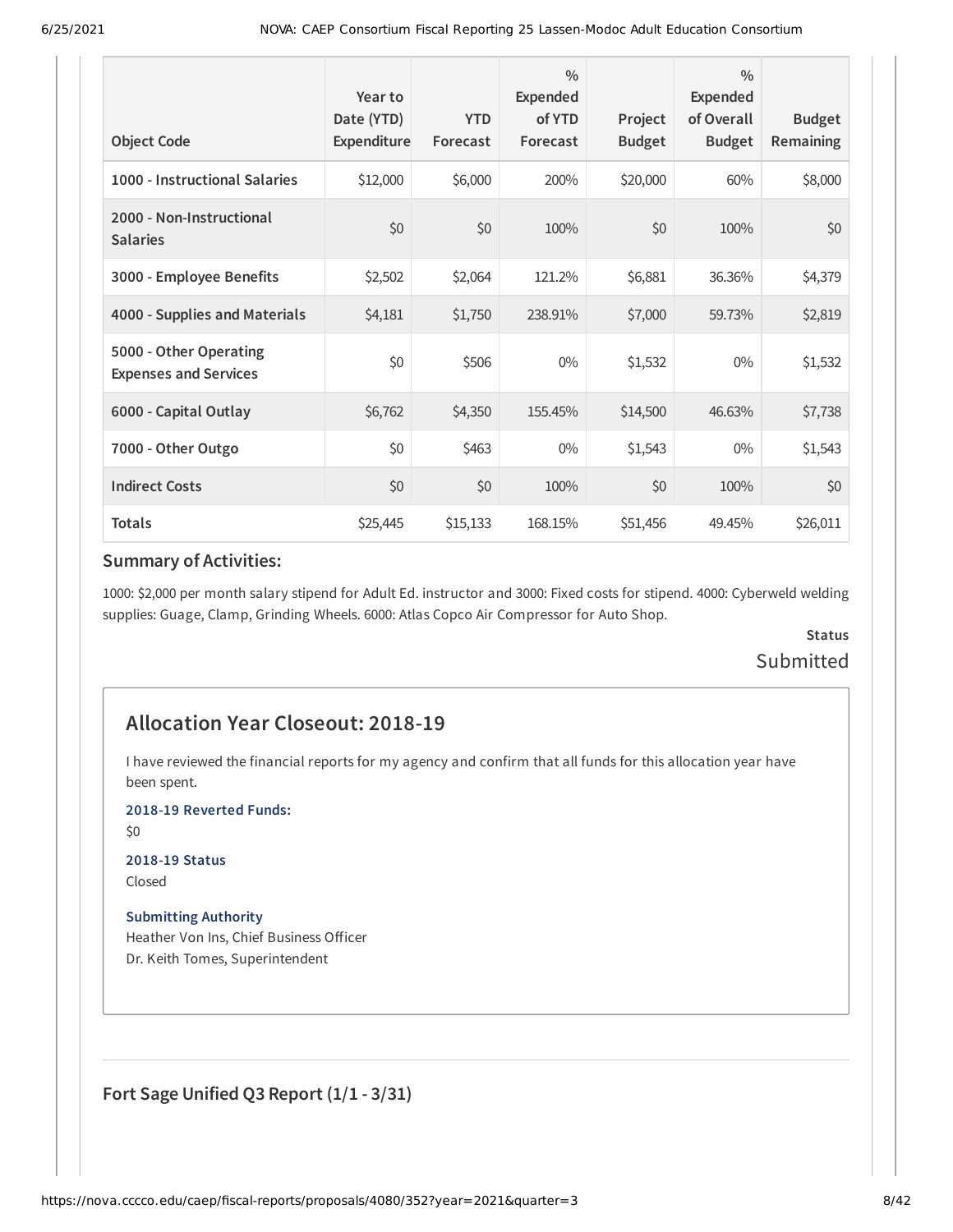| <b>Object Code</b>                                     | Year to<br>Date (YTD)<br>Expenditure | <b>YTD</b><br>Forecast | $\frac{0}{0}$<br><b>Expended</b><br>of YTD<br>Forecast | Project<br><b>Budget</b> | $\frac{0}{0}$<br>Expended<br>of Overall<br><b>Budget</b> | <b>Budget</b><br><b>Remaining</b> |
|--------------------------------------------------------|--------------------------------------|------------------------|--------------------------------------------------------|--------------------------|----------------------------------------------------------|-----------------------------------|
| 1000 - Instructional Salaries                          | \$14,000                             | \$6,000                | 233.33%                                                | \$20,000                 | 70%                                                      | \$6,000                           |
| 2000 - Non-Instructional<br><b>Salaries</b>            | \$0                                  | \$0                    | 100%                                                   | \$0                      | 100%                                                     | \$0                               |
| 3000 - Employee Benefits                               | \$2,919                              | \$2,064                | 141.4%                                                 | \$6,881                  | 42.42%                                                   | \$3,962                           |
| 4000 - Supplies and Materials                          | \$4,181                              | \$1,750                | 238.91%                                                | \$7,000                  | 59.73%                                                   | \$2,819                           |
| 5000 - Other Operating<br><b>Expenses and Services</b> | \$0                                  | \$506                  | $0\%$                                                  | \$1,532                  | $0\%$                                                    | \$1,532                           |
| 6000 - Capital Outlay                                  | \$6,762                              | \$4,350                | 155.45%                                                | \$14,500                 | 46.63%                                                   | \$7,738                           |
| 7000 - Other Outgo                                     | \$0                                  | \$463                  | $0\%$                                                  | \$1,543                  | $0\%$                                                    | \$1,543                           |
| <b>Indirect Costs</b>                                  | \$0                                  | \$0                    | 100%                                                   | \$0                      | 100%                                                     | \$0                               |
| <b>Totals</b>                                          | \$27,862                             | \$15,133               | 184.12%                                                | \$51,456                 | 54.15%                                                   | \$23,594                          |

### **Status** Submitted

**Fort Sage Unified Q4 Report (4/1 - 6/30)**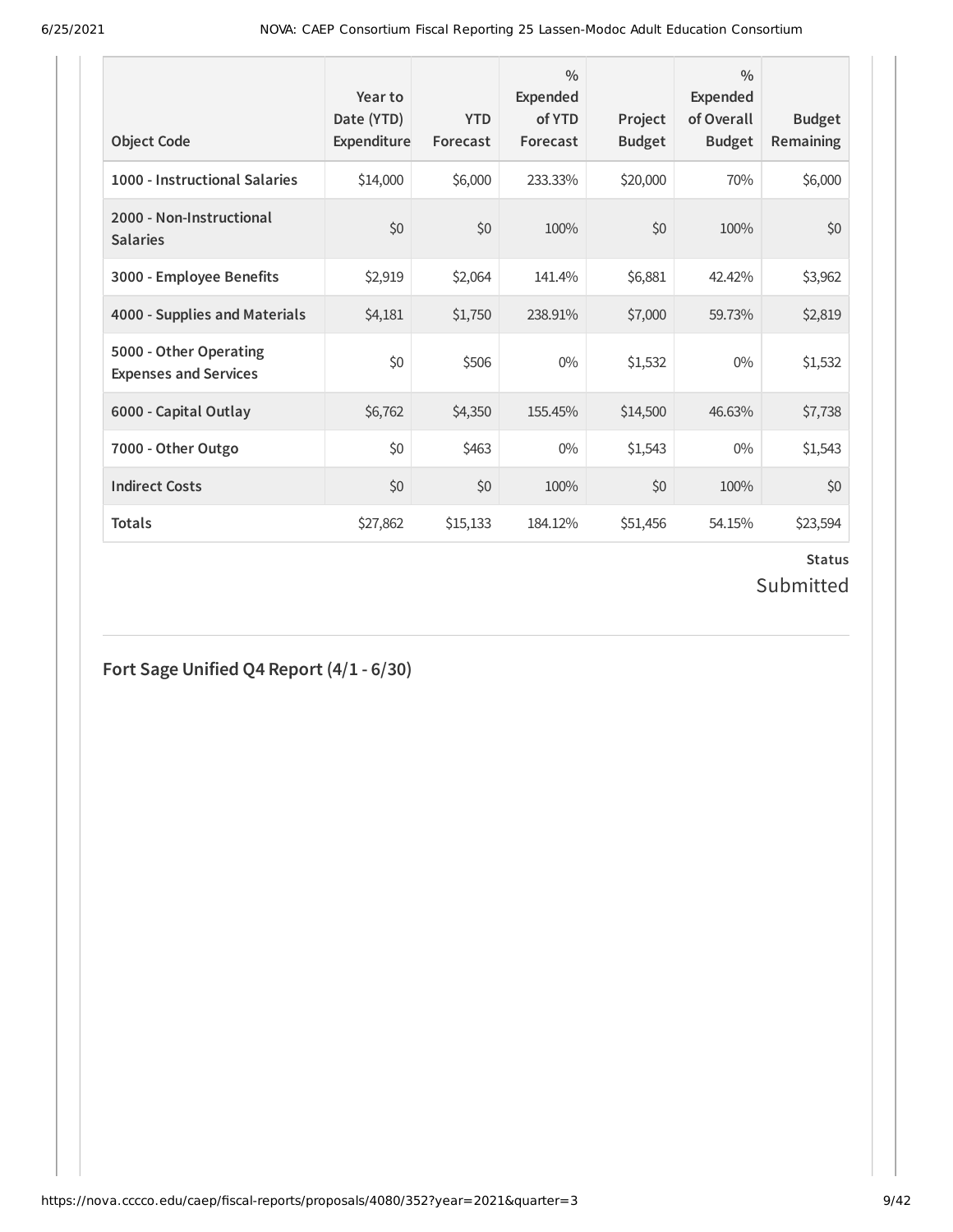| <b>Object Code</b>                                     | Year to<br>Date (YTD)<br>Expenditure | <b>YTD</b><br>Forecast | $\frac{0}{0}$<br>Expended<br>of YTD<br>Forecast | Project<br><b>Budget</b> | $\frac{0}{0}$<br><b>Expended</b><br>of Overall<br><b>Budget</b> | <b>Budget</b><br><b>Remaining</b> |
|--------------------------------------------------------|--------------------------------------|------------------------|-------------------------------------------------|--------------------------|-----------------------------------------------------------------|-----------------------------------|
| 1000 - Instructional Salaries                          | \$20,000                             | \$6,000                | 333.33%                                         | \$20,000                 | 100%                                                            | \$0                               |
| 2000 - Non-Instructional<br><b>Salaries</b>            | \$0                                  | \$0                    | 100%                                            | \$0                      | 100%                                                            | \$0                               |
| 3000 - Employee Benefits                               | \$4,170                              | \$2,064                | 202.01%                                         | \$6,881                  | 60.6%                                                           | \$2,711                           |
| 4000 - Supplies and Materials                          | \$4,181                              | \$1,750                | 238.91%                                         | \$7,000                  | 59.73%                                                          | \$2,819                           |
| 5000 - Other Operating<br><b>Expenses and Services</b> | \$0                                  | \$506                  | $0\%$                                           | \$1,532                  | $0\%$                                                           | \$1,532                           |
| 6000 - Capital Outlay                                  | \$10,860                             | \$4,350                | 249.66%                                         | \$14,500                 | 74.9%                                                           | \$3,640                           |
| 7000 - Other Outgo                                     | \$0                                  | \$463                  | $0\%$                                           | \$1,543                  | $0\%$                                                           | \$1,543                           |
| <b>Indirect Costs</b>                                  | \$0                                  | \$0                    | 100%                                            | \$0                      | 100%                                                            | \$0                               |
| <b>Totals</b>                                          | \$39,211                             | \$15,133               | 259.11%                                         | \$51,456                 | 76.2%                                                           | \$12,245                          |
|                                                        |                                      |                        |                                                 |                          |                                                                 | <b>Status</b><br>Unsubmitted      |
|                                                        |                                      |                        |                                                 |                          |                                                                 |                                   |

### **Lassen CCD**

**Lassen CCD Q1 Report (7/1 - 9/30)**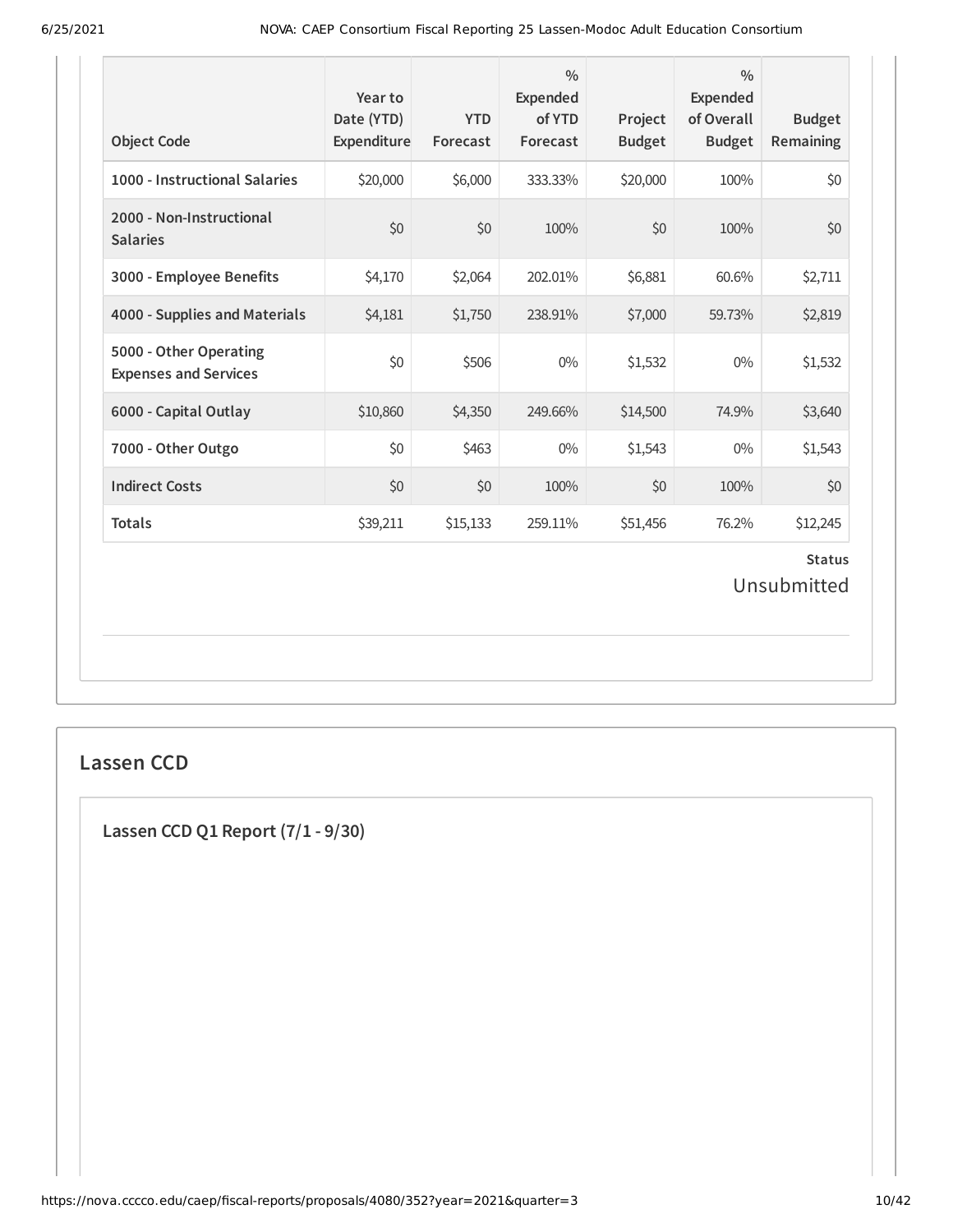| <b>Object Code</b>                                     | Year to<br>Date (YTD)<br>Expenditure | <b>YTD</b><br>Forecast | $\frac{0}{0}$<br><b>Expended</b><br>of YTD<br>Forecast | Project<br><b>Budget</b> | $\frac{0}{0}$<br>Expended<br>of Overall<br><b>Budget</b> | <b>Budget</b><br>Remaining |
|--------------------------------------------------------|--------------------------------------|------------------------|--------------------------------------------------------|--------------------------|----------------------------------------------------------|----------------------------|
| 1000 - Instructional Salaries                          | \$0                                  | \$0                    | 100%                                                   | \$100,000                | $0\%$                                                    | \$100,000                  |
| 2000 - Non-Instructional<br><b>Salaries</b>            | \$38,927                             | \$50,000               | 77.85%                                                 | \$250,000                | 15.57%                                                   | \$211,073                  |
| 3000 - Employee Benefits                               | \$22,574                             | \$22,500               | 100.33%                                                | \$140,000                | 16.12%                                                   | \$117,426                  |
| 4000 - Supplies and Materials                          | \$0                                  | \$10,201               | $0\%$                                                  | \$68,006                 | $0\%$                                                    | \$68,006                   |
| 5000 - Other Operating<br><b>Expenses and Services</b> | \$27,669                             | \$31,250               | 88.54%                                                 | \$145,000                | 19.08%                                                   | \$117,331                  |
| 6000 - Capital Outlay                                  | \$0                                  | \$3,750                | $0\%$                                                  | \$50,000                 | $0\%$                                                    | \$50,000                   |
| 7000 - Other Outgo                                     | \$0                                  | \$0                    | 100%                                                   | \$0                      | 100%                                                     | \$0                        |
| <b>Indirect Costs</b>                                  | \$0                                  | \$0                    | 100%                                                   | \$0                      | 100%                                                     | \$0                        |
| <b>Totals</b>                                          | \$89,170                             | \$117,701              | 75.76%                                                 | \$753,006                | 11.84%                                                   | \$663,836                  |

As we continue to navigate through distance learning and campus closure due to COVID-19, we will move forward with expenditures to meet our goals. We are also writing new non-credit courses that will assist us in meeting our goals. **Summary of Activities:**

HiSET classes ongoing, Transition Counselor meeting with students and Consortium Coordinator working with members.

> **Status** Submitted

**Lassen CCD Q2 Report (10/1 - 12/31)**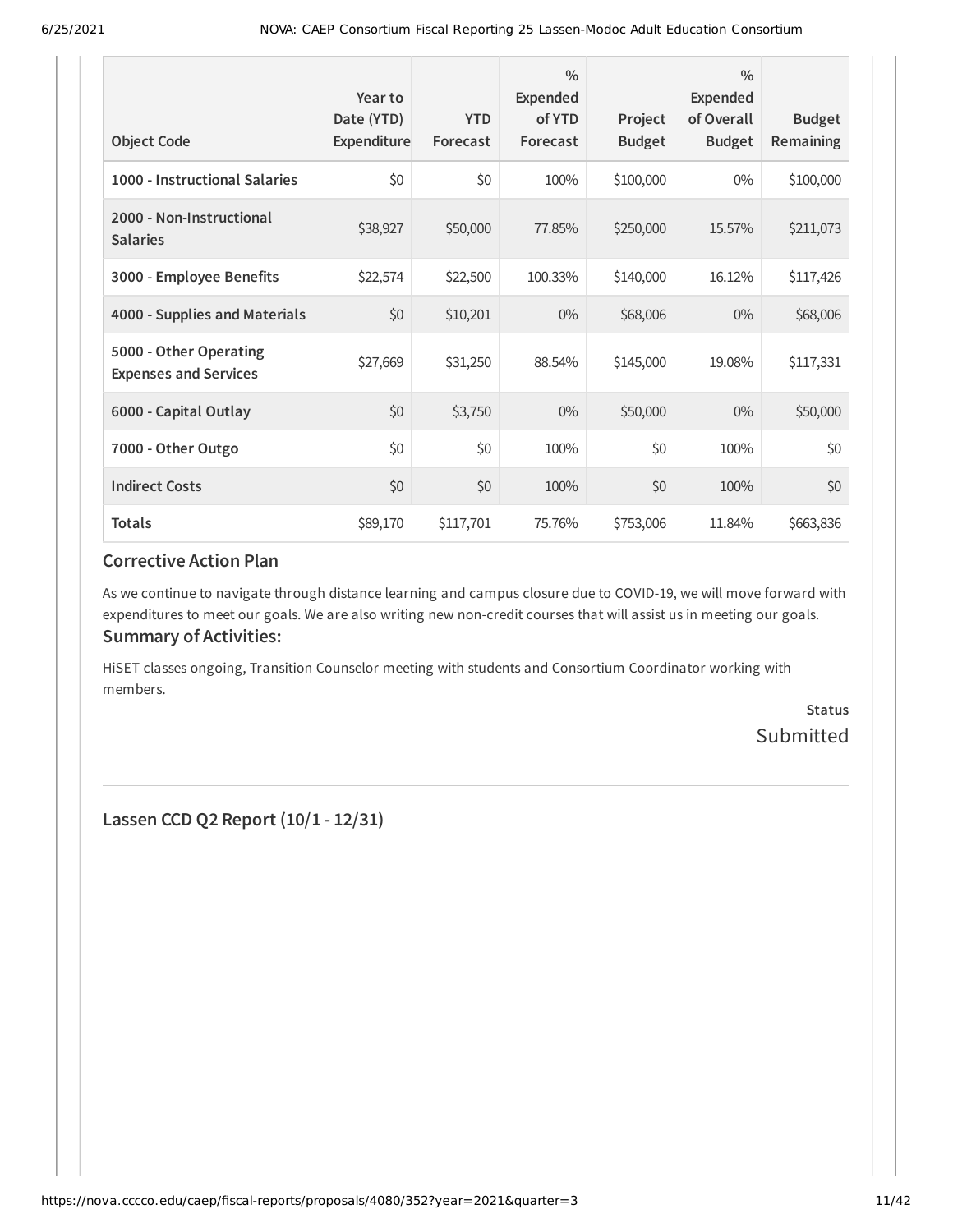| <b>Object Code</b>                                     | Year to<br>Date (YTD)<br>Expenditure | <b>YTD</b><br>Forecast | $\frac{0}{0}$<br><b>Expended</b><br>of YTD<br>Forecast | Project<br><b>Budget</b> | $\frac{0}{0}$<br>Expended<br>of Overall<br><b>Budget</b> | <b>Budget</b><br>Remaining |
|--------------------------------------------------------|--------------------------------------|------------------------|--------------------------------------------------------|--------------------------|----------------------------------------------------------|----------------------------|
| 1000 - Instructional Salaries                          | \$0                                  | \$0                    | 100%                                                   | \$100,000                | $0\%$                                                    | \$100,000                  |
| 2000 - Non-Instructional<br><b>Salaries</b>            | \$95,936                             | \$112,500              | 85.28%                                                 | \$250,000                | 38.37%                                                   | \$154,064                  |
| 3000 - Employee Benefits                               | \$39,121                             | \$57,500               | 68.04%                                                 | \$140,000                | 27.94%                                                   | \$100,879                  |
| 4000 - Supplies and Materials                          | \$951                                | \$20,402               | 4.66%                                                  | \$68,006                 | 1.4%                                                     | \$67,055                   |
| 5000 - Other Operating<br><b>Expenses and Services</b> | \$53,013                             | \$55,000               | 96.39%                                                 | \$145,000                | 36.56%                                                   | \$91,987                   |
| 6000 - Capital Outlay                                  | \$0                                  | \$7,500                | $0\%$                                                  | \$50,000                 | $0\%$                                                    | \$50,000                   |
| 7000 - Other Outgo                                     | \$0                                  | \$0                    | 100%                                                   | \$0                      | 100%                                                     | \$0                        |
| <b>Indirect Costs</b>                                  | \$0                                  | \$0                    | 100%                                                   | \$0                      | 100%                                                     | \$0                        |
| <b>Totals</b>                                          | \$189,021                            | \$252,902              | 74.74%                                                 | \$753,006                | 25.1%                                                    | \$563,985                  |

We are continuing to work on expending our funds to meet our goals. The Chancellor's office just approved the curriculum for a noncredit/CTE IT Specialist 5 course series to be offered starting in March. We are also researching a new position for Director of Noncredit to increase our noncredit offerings.

#### **Summary of Activities:**

HiSET courses ongoing, payroll for transition counselor, consortium coordinator.

### **Status** Submitted

### **Allocation Year Closeout: 2018-19**

I have reviewed the financial reports for my agency and confirm that all funds for this allocation year have been spent.

### **2018-19 Reverted Funds:**

\$0

#### **2018-19 Status** Closed

#### **Submitting Authority** Susan Rentfrow, Accountant III Carol Growdon Roxanna Haynes, Dean of Instruction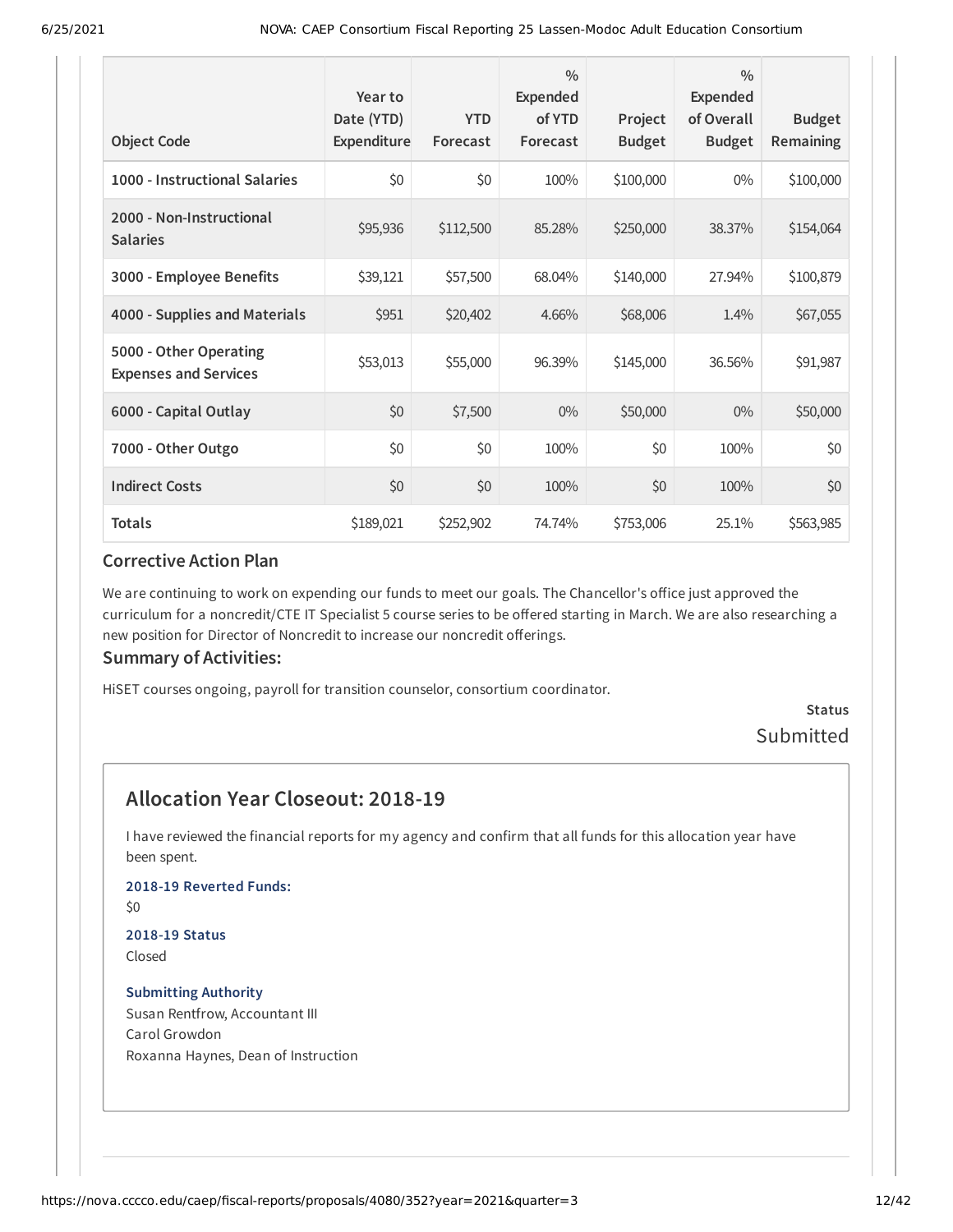#### **Lassen CCD Q3 Report (1/1 - 3/31)**

| <b>Object Code</b>                                     | Year to<br>Date (YTD)<br>Expenditure | <b>YTD</b><br>Forecast | $\frac{0}{0}$<br><b>Expended</b><br>of YTD<br>Forecast | Project<br><b>Budget</b> | $\frac{0}{0}$<br>Expended<br>of Overall<br><b>Budget</b> | <b>Budget</b><br><b>Remaining</b> |
|--------------------------------------------------------|--------------------------------------|------------------------|--------------------------------------------------------|--------------------------|----------------------------------------------------------|-----------------------------------|
| 1000 - Instructional Salaries                          | \$692                                | \$25,000               | 2.77%                                                  | \$100,000                | 0.69%                                                    | \$99,308                          |
| 2000 - Non-Instructional<br><b>Salaries</b>            | \$137,032                            | \$172,500              | 79.44%                                                 | \$250,000                | 54.81%                                                   | \$112,968                         |
| 3000 - Employee Benefits                               | \$59,843                             | \$90,000               | 66.49%                                                 | \$140,000                | 42.75%                                                   | \$80,157                          |
| 4000 - Supplies and Materials                          | \$951                                | \$30,603               | 3.11%                                                  | \$68,006                 | 1.4%                                                     | \$67,055                          |
| 5000 - Other Operating<br><b>Expenses and Services</b> | \$57,813                             | \$93,750               | 61.67%                                                 | \$145,000                | 39.87%                                                   | \$87,187                          |
| 6000 - Capital Outlay                                  | \$0                                  | \$22,500               | $0\%$                                                  | \$50,000                 | $0\%$                                                    | \$50,000                          |
| 7000 - Other Outgo                                     | \$0                                  | \$0                    | 100%                                                   | \$0                      | 100%                                                     | \$0                               |
| <b>Indirect Costs</b>                                  | \$0                                  | \$0                    | 100%                                                   | \$0                      | 100%                                                     | \$0                               |
| <b>Totals</b>                                          | \$256,331                            | \$434,353              | 59.01%                                                 | \$753,006                | 34.04%                                                   | \$496,675                         |

### **Corrective Action Plan**

LCCD is continuing to add non-credit courses, and is planning on hiring a non-credit coordinator to work on increasing non-credit classes and programs.

#### **Summary of Activities:**

LCCD created a new IT Professional Certificate non-credit online course series. First cohort started in March with 35 students, this is a 5 class series that ends in June. HiSET courses continue and has 15 students enrolled. CARS classes in the jail has 10 students enrolled. LMAEC Transitions Counselor received approval to resume site visits to member schools and visited the LC Jail and the TEACH program in Alturas. The LMAEC Lead continues to work with the consortium.

> **Status Submitted**

**Lassen CCD Q4 Report (4/1 - 6/30)**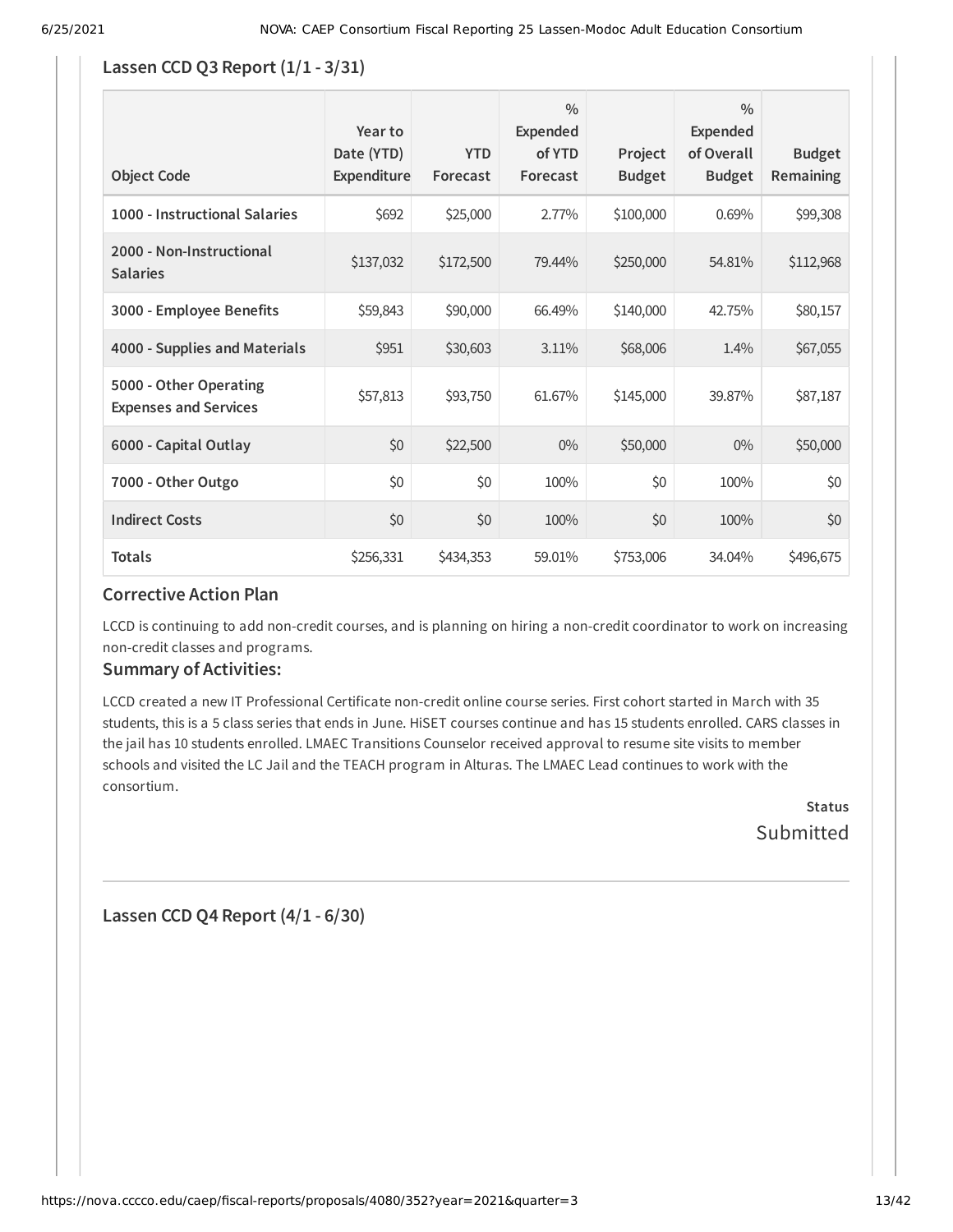| <b>Object Code</b>                                     | Year to<br>Date (YTD)<br>Expenditure | <b>YTD</b><br>Forecast | $\frac{0}{0}$<br>Expended<br>of YTD<br>Forecast | Project<br><b>Budget</b> | $\frac{0}{0}$<br><b>Expended</b><br>of Overall<br><b>Budget</b> | <b>Budget</b><br>Remaining   |
|--------------------------------------------------------|--------------------------------------|------------------------|-------------------------------------------------|--------------------------|-----------------------------------------------------------------|------------------------------|
| 1000 - Instructional Salaries                          | \$692                                | \$40,000               | 1.73%                                           | \$100,000                | 0.69%                                                           | \$99,308                     |
| 2000 - Non-Instructional<br><b>Salaries</b>            | \$137,032                            | \$230,000              | 59.58%                                          | \$250,000                | 54.81%                                                          | \$112,968                    |
| 3000 - Employee Benefits                               | \$59,843                             | \$120,000              | 49.87%                                          | \$140,000                | 42.75%                                                          | \$80,157                     |
| 4000 - Supplies and Materials                          | \$951                                | \$40,804               | 2.33%                                           | \$68,006                 | 1.4%                                                            | \$67,055                     |
| 5000 - Other Operating<br><b>Expenses and Services</b> | \$57,813                             | \$125,000              | 46.25%                                          | \$145,000                | 39.87%                                                          | \$87,187                     |
| 6000 - Capital Outlay                                  | \$0                                  | \$30,000               | $0\%$                                           | \$50,000                 | $0\%$                                                           | \$50,000                     |
| 7000 - Other Outgo                                     | \$0                                  | \$0                    | 100%                                            | \$0                      | 100%                                                            | \$0                          |
| <b>Indirect Costs</b>                                  | \$0                                  | \$0                    | 100%                                            | \$0                      | 100%                                                            | \$0                          |
| <b>Totals</b>                                          | \$256,331                            | \$585,804              | 43.76%                                          | \$753,006                | 34.04%                                                          | \$496,675                    |
|                                                        |                                      |                        |                                                 |                          |                                                                 | <b>Status</b><br>Unsubmitted |

### **Lassen Co. Office of Education**

**Lassen Co.Office of Education Q1 Report (7/1 - 9/30)**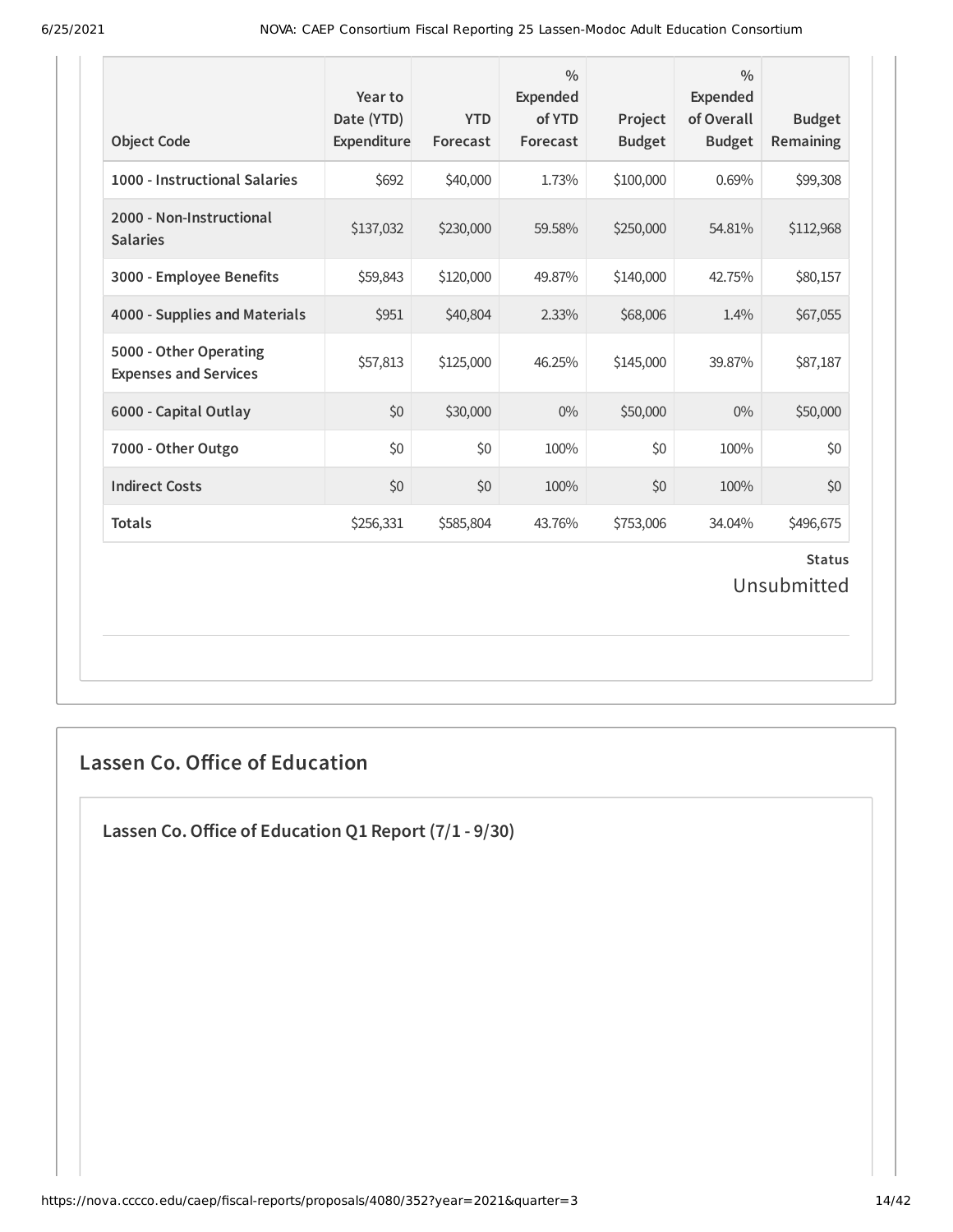| <b>Object Code</b>                                     | Year to<br>Date (YTD)<br>Expenditure | <b>YTD</b><br>Forecast | $\frac{0}{0}$<br><b>Expended</b><br>of YTD<br>Forecast | Project<br><b>Budget</b> | $\frac{0}{0}$<br>Expended<br>of Overall<br><b>Budget</b> | <b>Budget</b><br><b>Remaining</b> |
|--------------------------------------------------------|--------------------------------------|------------------------|--------------------------------------------------------|--------------------------|----------------------------------------------------------|-----------------------------------|
| 1000 - Instructional Salaries                          | \$9,307                              | \$8,701                | 106.96%                                                | \$51,185                 | 18.18%                                                   | \$41,878                          |
| 2000 - Non-Instructional<br><b>Salaries</b>            | \$0                                  | \$0                    | 100%                                                   | \$0                      | 100%                                                     | \$0                               |
| 3000 - Employee Benefits                               | \$1,921                              | \$1,796                | 106.96%                                                | \$10,565                 | 18.18%                                                   | \$8,644                           |
| 4000 - Supplies and Materials                          | \$0                                  | \$3,225                | $0\%$                                                  | \$18,970                 | $0\%$                                                    | \$18,970                          |
| 5000 - Other Operating<br><b>Expenses and Services</b> | \$10,000                             | \$7,813                | 127.99%                                                | \$45,959                 | 21.76%                                                   | \$35,959                          |
| 6000 - Capital Outlay                                  | \$0                                  | \$1,112                | $0\%$                                                  | \$6,539                  | $0\%$                                                    | \$6,539                           |
| 7000 - Other Outgo                                     | \$0                                  | \$0                    | 100%                                                   | \$0                      | 100%                                                     | \$0                               |
| <b>Indirect Costs</b>                                  | \$0                                  | \$932                  | 0%                                                     | \$5,480                  | $0\%$                                                    | \$5,480                           |
| <b>Totals</b>                                          | \$21,228                             | \$23,579               | 90.03%                                                 | \$138,698                | 15.31%                                                   | \$117,470                         |

Direct instruction, assessment and coordination of programs to support High School Diploma completion, computer literacy instruction, vocational culinary skills program, GED, Anger management, parenting, and job skills.

> **Status** Submitted

### **Lassen Co.Office of Education Q2 Report (10/1 - 12/31)**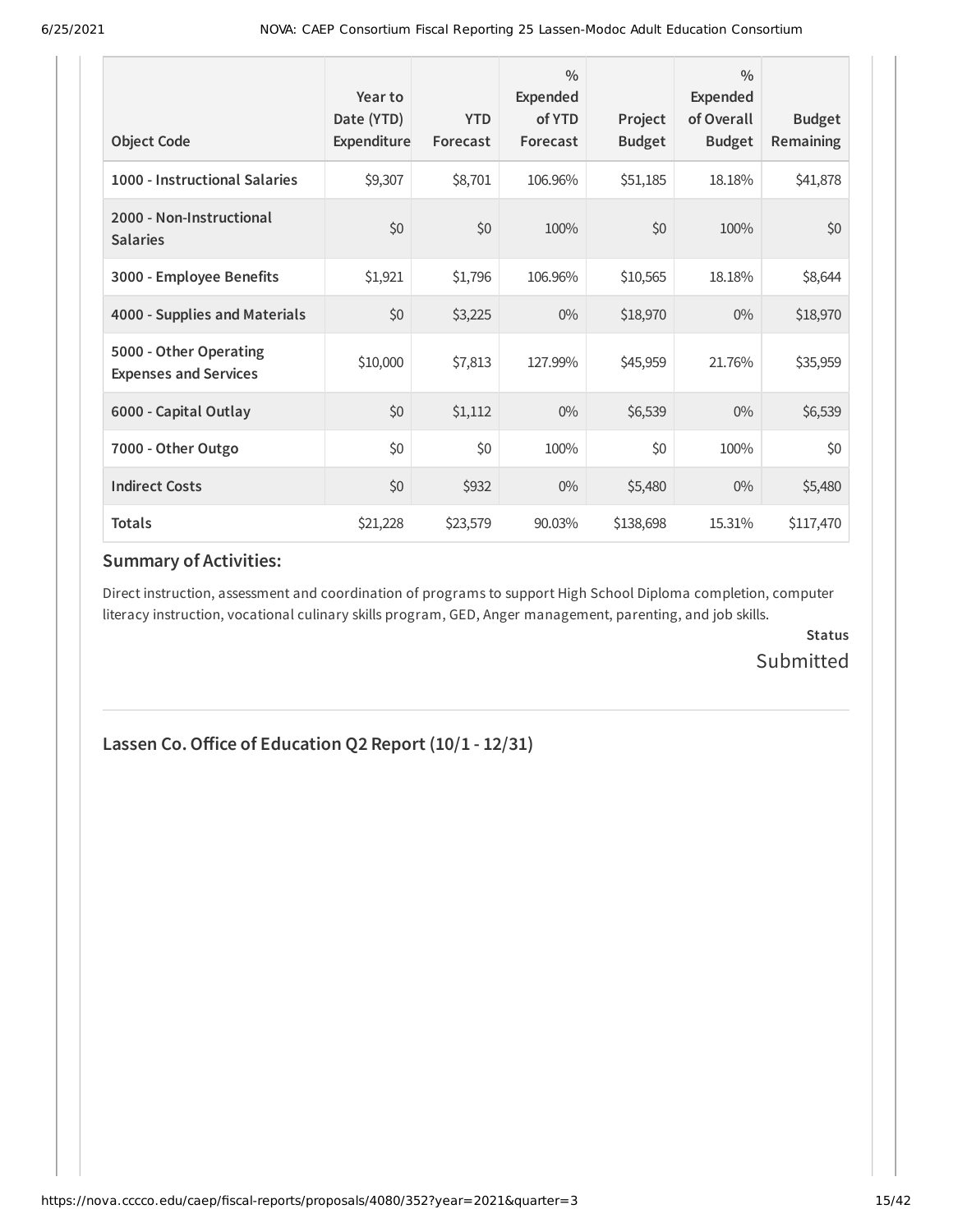| <b>Object Code</b>                                     | Year to<br>Date (YTD)<br>Expenditure | <b>YTD</b><br>Forecast | $\frac{0}{0}$<br>Expended<br>of YTD<br>Forecast | Project<br><b>Budget</b> | $\frac{0}{0}$<br><b>Expended</b><br>of Overall<br><b>Budget</b> | <b>Budget</b><br><b>Remaining</b> |
|--------------------------------------------------------|--------------------------------------|------------------------|-------------------------------------------------|--------------------------|-----------------------------------------------------------------|-----------------------------------|
| 1000 - Instructional Salaries                          | \$23,267                             | \$22,521               | 103.31%                                         | \$51,185                 | 45.46%                                                          | \$27,918                          |
| 2000 - Non-Instructional<br><b>Salaries</b>            | \$0                                  | \$0                    | 100%                                            | \$0                      | 100%                                                            | \$0                               |
| 3000 - Employee Benefits                               | \$4,802                              | \$4,649                | 103.3%                                          | \$10,565                 | 45.45%                                                          | \$5,763                           |
| 4000 - Supplies and Materials                          | \$15,124                             | \$8,347                | 181.2%                                          | \$18,970                 | 79.73%                                                          | \$3,846                           |
| 5000 - Other Operating<br><b>Expenses and Services</b> | \$10,000                             | \$20,222               | 49.45%                                          | \$45,959                 | 21.76%                                                          | \$35,959                          |
| 6000 - Capital Outlay                                  | \$1,107                              | \$2,877                | 38.48%                                          | \$6,539                  | 16.93%                                                          | \$5,432                           |
| 7000 - Other Outgo                                     | \$0                                  | \$0                    | 100%                                            | \$0                      | 100%                                                            | \$0                               |
| <b>Indirect Costs</b>                                  | \$0                                  | \$2,411                | $0\%$                                           | \$5,480                  | $0\%$                                                           | \$5,480                           |
| <b>Totals</b>                                          | \$54,300                             | \$61,027               | 88.98%                                          | \$138,698                | 39.15%                                                          | \$84,398                          |

Direct instruction, assessment and coordination of programs to support High School Diploma completion, computer literacy instruction, vocational culinary skills program, GED, Anger management, parenting, and job skills.

### **Status** Submitted

### **Allocation Year Closeout: 2018-19**

I have reviewed the financial reports for my agency and confirm that all funds for this allocation year have been spent.

**2018-19 Reverted Funds:**

\$0

**2018-19 Status** Closed

**Submitting Authority** Patricia Gunderson

**Lassen Co.Office of Education Q3 Report (1/1 - 3/31)**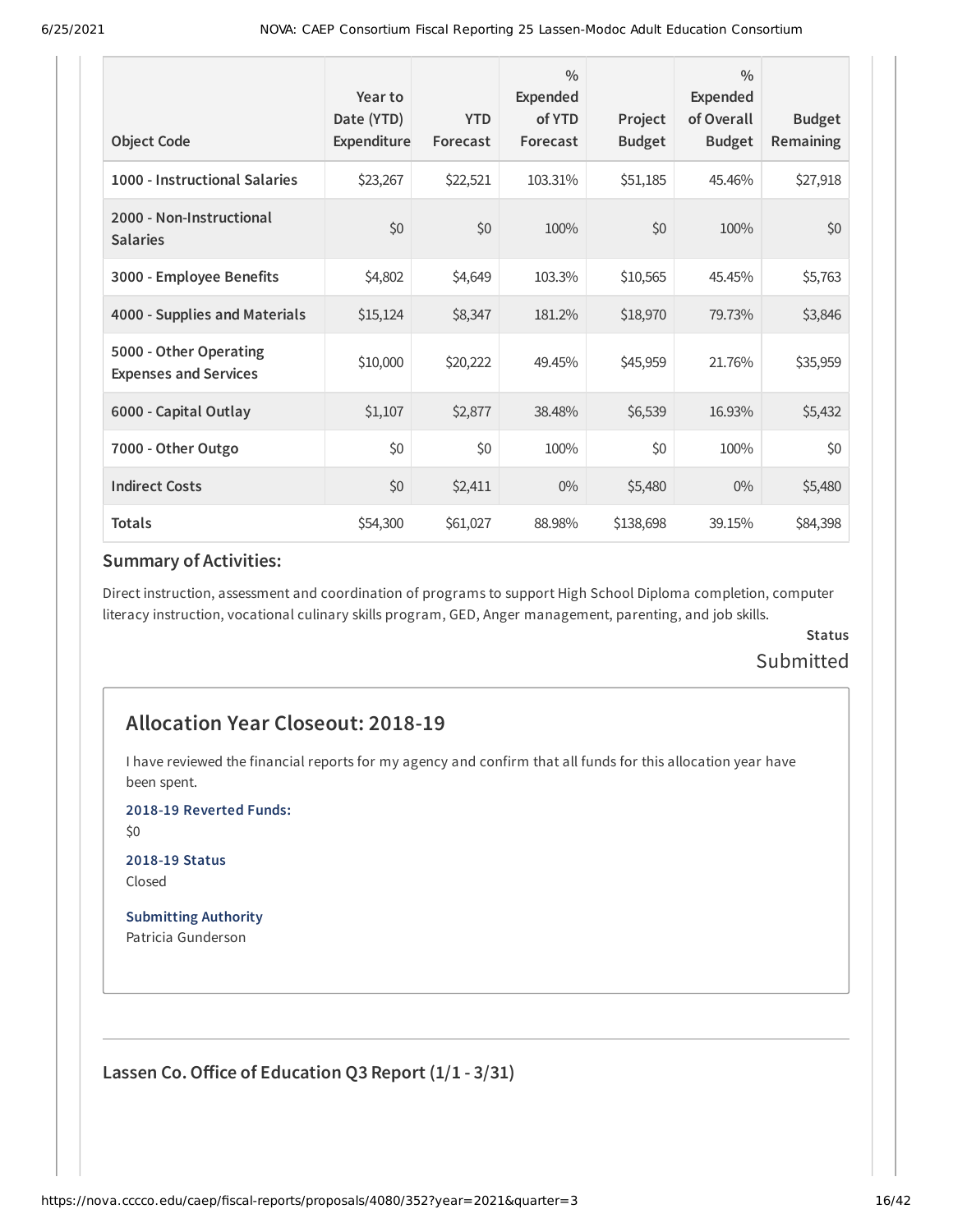| <b>Object Code</b>                                     | Year to<br>Date (YTD)<br>Expenditure | <b>YTD</b><br>Forecast | $\frac{0}{0}$<br>Expended<br>of YTD<br>Forecast | Project<br><b>Budget</b> | $\frac{0}{0}$<br><b>Expended</b><br>of Overall<br><b>Budget</b> | <b>Budget</b><br><b>Remaining</b> |
|--------------------------------------------------------|--------------------------------------|------------------------|-------------------------------------------------|--------------------------|-----------------------------------------------------------------|-----------------------------------|
| 1000 - Instructional Salaries                          | \$37,227                             | \$35,830               | 103.9%                                          | \$51,185                 | 72.73%                                                          | \$13,958                          |
| 2000 - Non-Instructional<br><b>Salaries</b>            | \$0                                  | \$0                    | 100%                                            | \$0                      | 100%                                                            | \$0                               |
| 3000 - Employee Benefits                               | \$7,684                              | \$7,396                | 103.9%                                          | \$10,565                 | 72.73%                                                          | \$2,881                           |
| 4000 - Supplies and Materials                          | \$17,019                             | \$13,279               | 128.16%                                         | \$18,970                 | 89.72%                                                          | \$1,951                           |
| 5000 - Other Operating<br><b>Expenses and Services</b> | \$20,000                             | \$32,171               | 62.17%                                          | \$45,959                 | 43.52%                                                          | \$25,959                          |
| 6000 - Capital Outlay                                  | \$1,107                              | \$4,577                | 24.18%                                          | \$6,539                  | 16.93%                                                          | \$5,432                           |
| 7000 - Other Outgo                                     | \$0                                  | \$0                    | 100%                                            | \$0                      | 100%                                                            | \$0                               |
| <b>Indirect Costs</b>                                  | \$0                                  | \$3,836                | $0\%$                                           | \$5,480                  | $0\%$                                                           | \$5,480                           |
| <b>Totals</b>                                          | \$83,037                             | \$97,089               | 85.53%                                          | \$138,698                | 59.87%                                                          | \$55,661                          |

Direct instruction, assessment and coordination of programs to support High School Diploma completion, computer literacy instruction, vocational culinary skills program, GED, Anger management, parenting, and job skills.

> **Status** Submitted

### **Lassen Co.Office of Education Q4 Report (4/1 - 6/30)**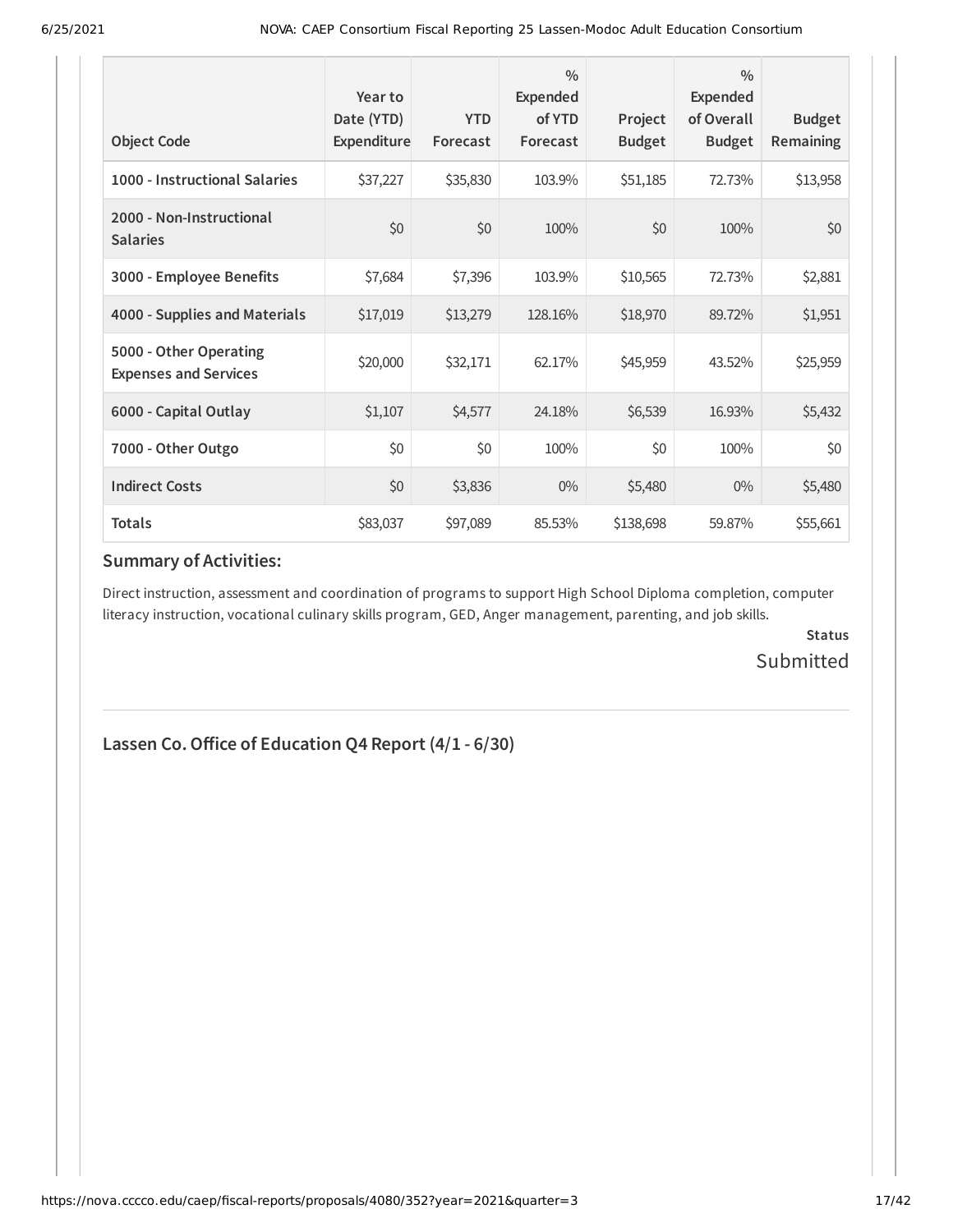| <b>Object Code</b>                                     | Year to<br>Date (YTD)<br>Expenditure | <b>YTD</b><br>Forecast | $\frac{0}{0}$<br>Expended<br>of YTD<br>Forecast | Project<br><b>Budget</b> | $\frac{0}{0}$<br><b>Expended</b><br>of Overall<br><b>Budget</b> | <b>Budget</b><br>Remaining   |
|--------------------------------------------------------|--------------------------------------|------------------------|-------------------------------------------------|--------------------------|-----------------------------------------------------------------|------------------------------|
| 1000 - Instructional Salaries                          | \$37,227                             | \$51,185               | 72.73%                                          | \$51,185                 | 72.73%                                                          | \$13,958                     |
| 2000 - Non-Instructional<br><b>Salaries</b>            | \$0                                  | \$0                    | 100%                                            | \$0                      | 100%                                                            | \$0                          |
| 3000 - Employee Benefits                               | \$7,684                              | \$10,565               | 72.73%                                          | \$10,565                 | 72.73%                                                          | \$2,881                      |
| 4000 - Supplies and Materials                          | \$17,019                             | \$18,970               | 89.72%                                          | \$18,970                 | 89.72%                                                          | \$1,951                      |
| 5000 - Other Operating<br><b>Expenses and Services</b> | \$20,000                             | \$45,959               | 43.52%                                          | \$45,959                 | 43.52%                                                          | \$25,959                     |
| 6000 - Capital Outlay                                  | \$1,107                              | \$6,539                | 16.93%                                          | \$6,539                  | 16.93%                                                          | \$5,432                      |
| 7000 - Other Outgo                                     | \$0                                  | \$0                    | 100%                                            | \$0                      | 100%                                                            | \$0                          |
| <b>Indirect Costs</b>                                  | \$0                                  | \$5,480                | $0\%$                                           | \$5,480                  | $0\%$                                                           | \$5,480                      |
| <b>Totals</b>                                          | \$83,037                             | \$138,698              | 59.87%                                          | \$138,698                | 59.87%                                                          | \$55,661                     |
|                                                        |                                      |                        |                                                 |                          |                                                                 | <b>Status</b><br>Unsubmitted |

# **Lassen Union High**

**Lassen Union High Q1 Report (7/1 - 9/30)**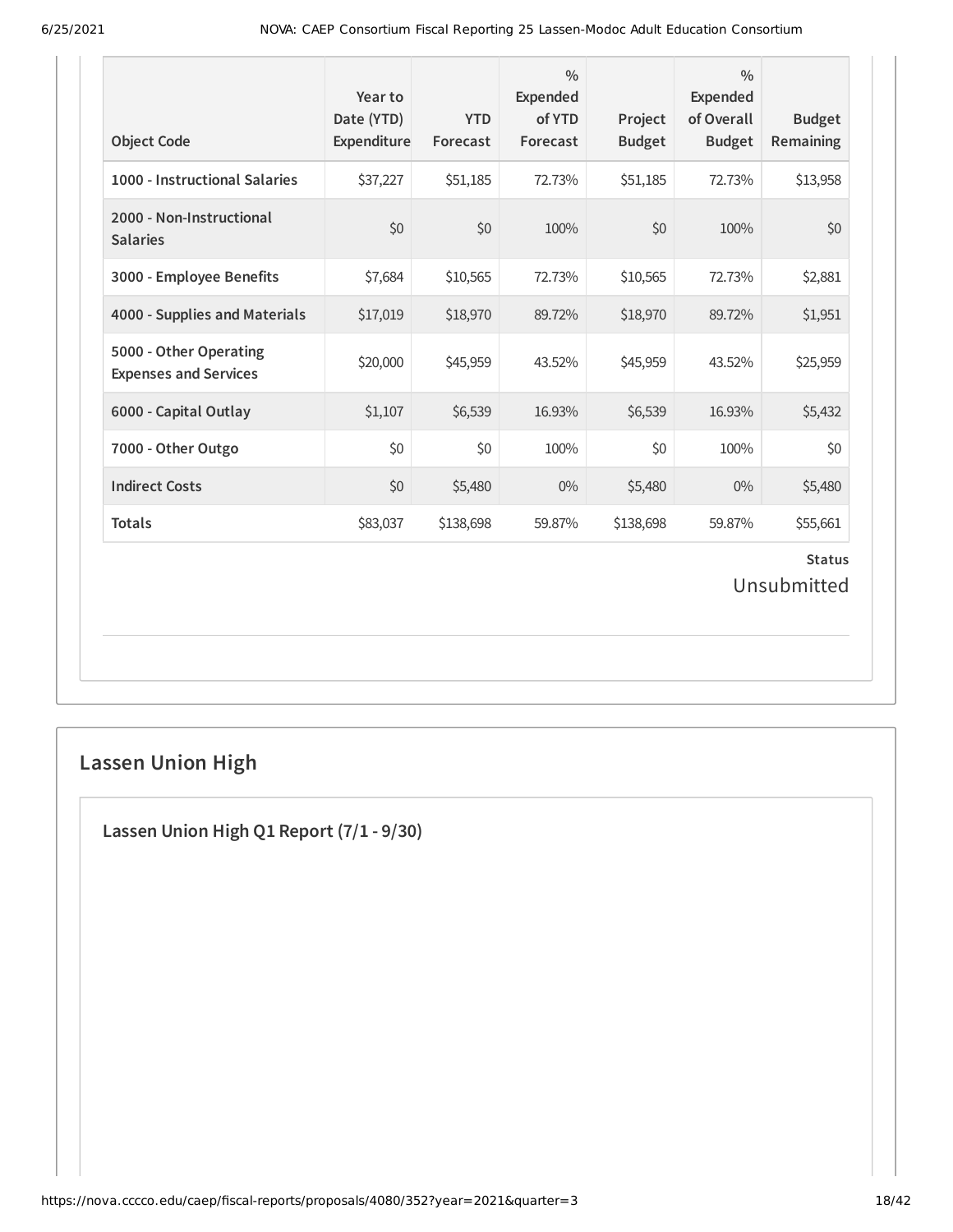| <b>Object Code</b>                                     | Year to<br>Date (YTD)<br>Expenditure | <b>YTD</b><br>Forecast | $\frac{0}{0}$<br><b>Expended</b><br>of YTD<br>Forecast | Project<br><b>Budget</b> | $\frac{0}{0}$<br>Expended<br>of Overall<br><b>Budget</b> | <b>Budget</b><br><b>Remaining</b> |
|--------------------------------------------------------|--------------------------------------|------------------------|--------------------------------------------------------|--------------------------|----------------------------------------------------------|-----------------------------------|
| 1000 - Instructional Salaries                          | \$3,027                              | \$3,531                | 85.73%                                                 | \$35,309                 | 8.57%                                                    | \$32,282                          |
| 2000 - Non-Instructional<br><b>Salaries</b>            | \$0                                  | \$25                   | $0\%$                                                  | \$500                    | $0\%$                                                    | \$500                             |
| 3000 - Employee Benefits                               | \$156                                | \$453                  | 34.48%                                                 | \$4,525                  | 3.45%                                                    | \$4,369                           |
| 4000 - Supplies and Materials                          | \$73                                 | \$2,201                | 3.32%                                                  | \$22,013                 | 0.33%                                                    | \$21,940                          |
| 5000 - Other Operating<br><b>Expenses and Services</b> | \$4,082                              | \$4,066                | 100.39%                                                | \$16,264                 | 25.1%                                                    | \$12,182                          |
| 6000 - Capital Outlay                                  | \$0                                  | \$0                    | 100%                                                   | \$12,000                 | $0\%$                                                    | \$12,000                          |
| 7000 - Other Outgo                                     | \$0                                  | \$0                    | 100%                                                   | \$0                      | 100%                                                     | \$0                               |
| <b>Indirect Costs</b>                                  | \$0                                  | \$0                    | 100%                                                   | \$3,711                  | $0\%$                                                    | \$3,711                           |
| <b>Totals</b>                                          | \$7,338                              | \$10,276               | 71.41%                                                 | \$94,322                 | 7.78%                                                    | \$86,984                          |

COVID-19 delayed the start date of some programs.

#### **Summary of Activities:**

Diploma Gold- 21 enrolled, classes currently offered 2 nights a week. Classes on the Rancheria will begin Friday October 16th. Several students are very close to earning their diploma. Wood/Construction- 12 enrolled, classes offered Tuesday and Thursday. Welding- Fires have affected the start of Welding. Currently 3 enrolled, with hopes of more starting October 8th. Many students are also firefighters and unable to attend during the season. Business/Computers- 4 enrolled, 2 returning. Job skills, interviewing, using Microsoft Office for communication platform and resume building. Efficiency and updates to Microsoft Office 2019, online safety. Students have expressed that their supervisors are happy with the increased knowledge.

> **Status Submitted**

### **Lassen Union High Q2 Report (10/1 - 12/31)**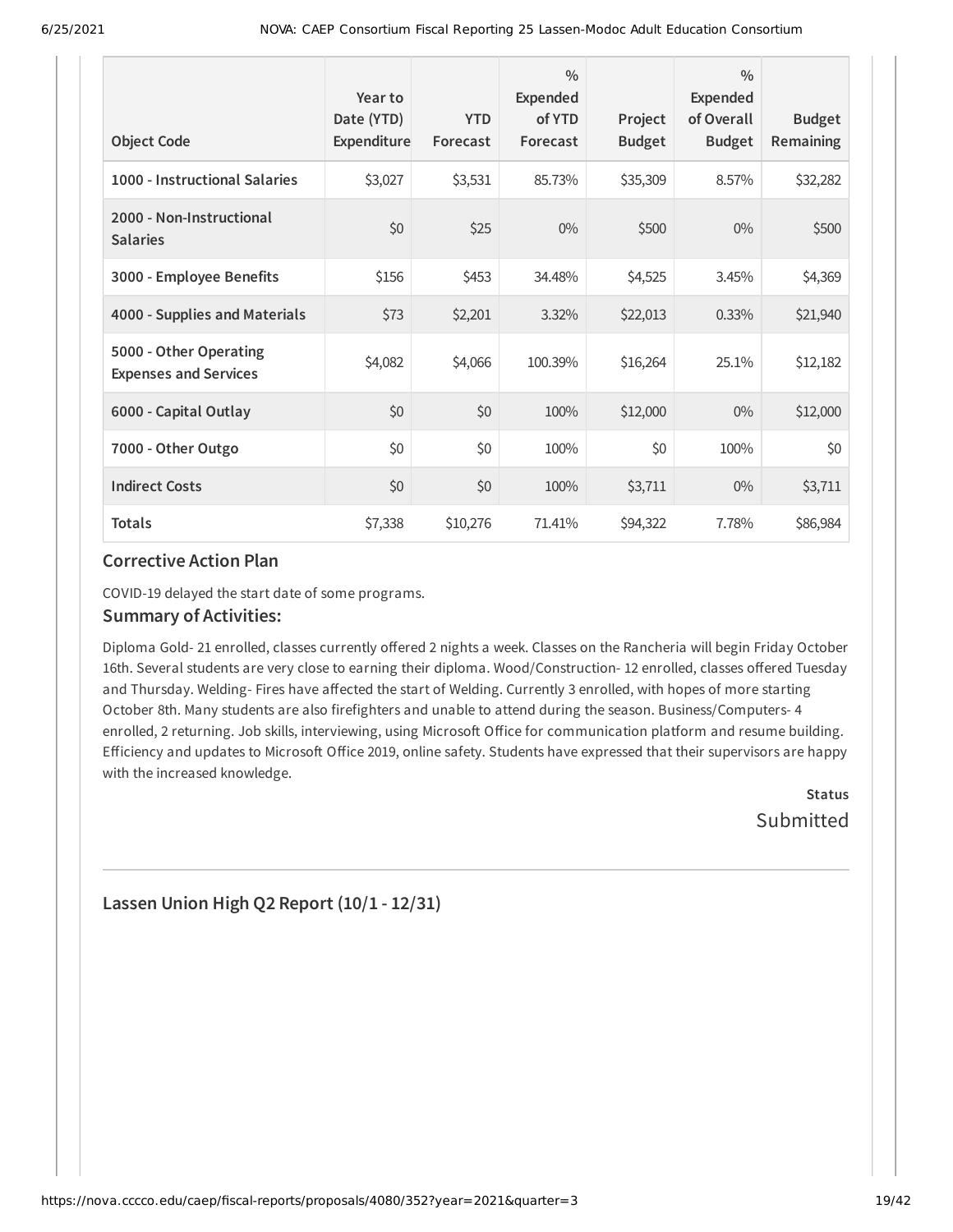| <b>Object Code</b>                                     | Year to<br>Date (YTD)<br>Expenditure | <b>YTD</b><br>Forecast | $\frac{0}{0}$<br><b>Expended</b><br>of YTD<br>Forecast | Project<br><b>Budget</b> | $\frac{0}{0}$<br>Expended<br>of Overall<br><b>Budget</b> | <b>Budget</b><br><b>Remaining</b> |
|--------------------------------------------------------|--------------------------------------|------------------------|--------------------------------------------------------|--------------------------|----------------------------------------------------------|-----------------------------------|
| 1000 - Instructional Salaries                          | \$15,370                             | \$17,655               | 87.06%                                                 | \$35,309                 | 43.53%                                                   | \$19,939                          |
| 2000 - Non-Instructional<br><b>Salaries</b>            | \$0                                  | \$175                  | $0\%$                                                  | \$500                    | $0\%$                                                    | \$500                             |
| 3000 - Employee Benefits                               | \$1,923                              | \$2,263                | 84.99%                                                 | \$4,525                  | 42.5%                                                    | \$2,602                           |
| 4000 - Supplies and Materials                          | \$1,731                              | \$8,805                | 19.66%                                                 | \$22,013                 | 7.86%                                                    | \$20,282                          |
| 5000 - Other Operating<br><b>Expenses and Services</b> | \$4,082                              | \$8,132                | 50.2%                                                  | \$16,264                 | 25.1%                                                    | \$12,182                          |
| 6000 - Capital Outlay                                  | \$0                                  | \$6,000                | $0\%$                                                  | \$12,000                 | $0\%$                                                    | \$12,000                          |
| 7000 - Other Outgo                                     | \$0                                  | \$0                    | 100%                                                   | \$0                      | 100%                                                     | \$0                               |
| <b>Indirect Costs</b>                                  | \$0                                  | \$0                    | 100%                                                   | \$3,711                  | $0\%$                                                    | \$3,711                           |
| <b>Totals</b>                                          | \$23,106                             | \$43,029               | 53.7%                                                  | \$94,322                 | 24.5%                                                    | \$71,216                          |

COVID closures from mid-November through December reduced planned spending. Normal, in-person learning is expected to resume January 4th, 2020. Note: Expenditures in 5000 category were lower in Quarter 2 than in Quarter 1 due to a correction, NOVA would not accept a lower amount, once additional expenses are paid, this issue will be corrected at Quarter 3.

#### **Summary of Activities:**

CTE classes were negatively impacted by COVID closures mid-November through December. Prior to closures, the Computer/Business class was held 2x weekly, Construction Trades 2x weekly, and Welding 1x weekly. Diploma Gold continued to operate during the closures, either virtually or in small groups. Diploma Gold meets at least 3x weekly depending on student and course load.

> **Status Submitted**

### **Allocation Year Closeout: 2018-19**

I have reviewed the financial reports for my agency and confirm that all funds for this allocation year have been spent.

**2018-19 Reverted Funds:**

\$0

**2018-19 Status** Closed

#### **Submitting Authority**

Mrs. Cori Shields, CBO Morgan Nugent, Superintendent/Principal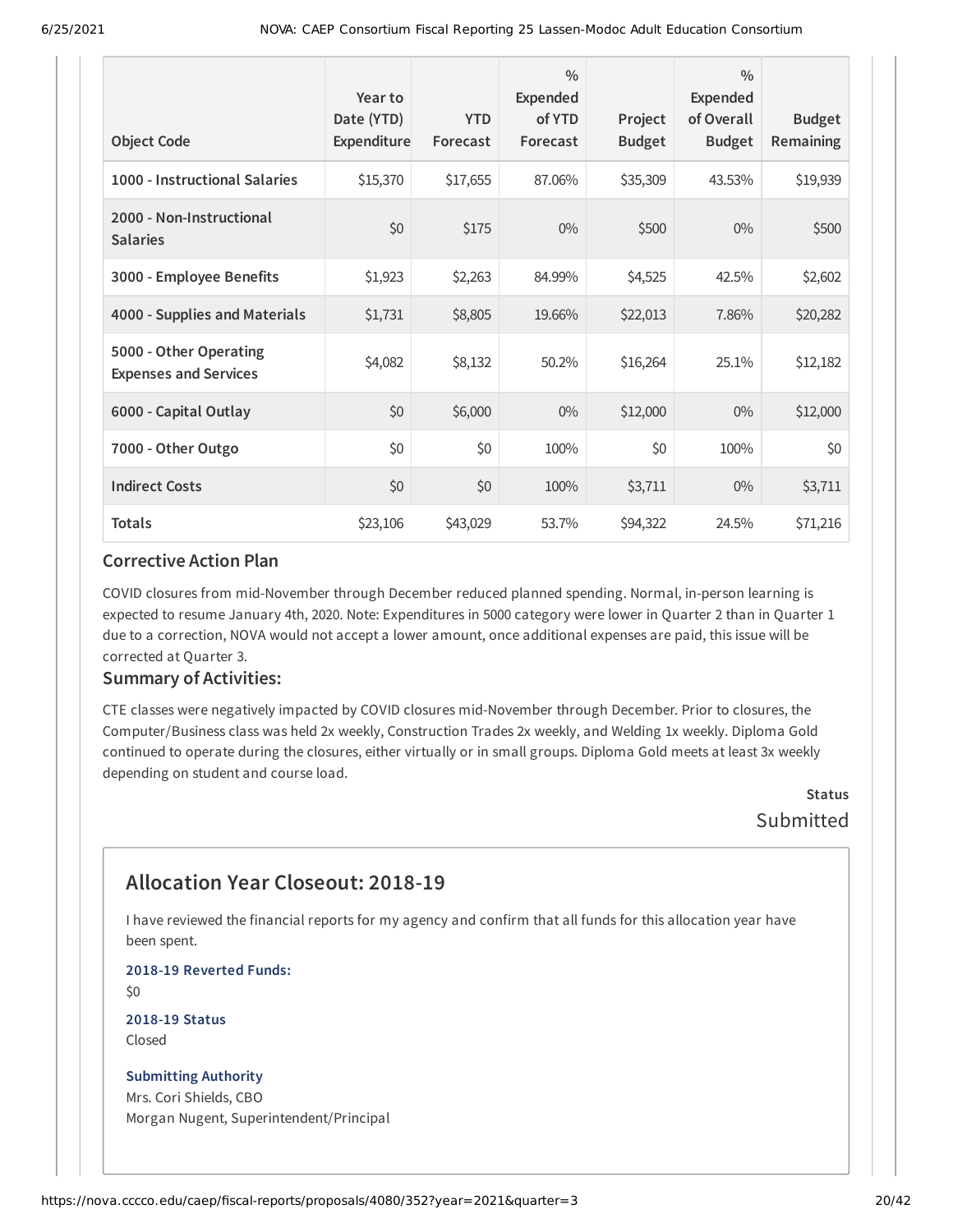### **Lassen Union High Q3 Report (1/1 - 3/31)**

| <b>Object Code</b>                                     | Year to<br>Date (YTD)<br>Expenditure | <b>YTD</b><br>Forecast | $\frac{0}{0}$<br><b>Expended</b><br>of YTD<br>Forecast | Project<br><b>Budget</b> | $\frac{0}{0}$<br><b>Expended</b><br>of Overall<br><b>Budget</b> | <b>Budget</b><br><b>Remaining</b> |
|--------------------------------------------------------|--------------------------------------|------------------------|--------------------------------------------------------|--------------------------|-----------------------------------------------------------------|-----------------------------------|
| 1000 - Instructional Salaries                          | \$24,700                             | \$28,247               | 87.44%                                                 | \$35,309                 | 69.95%                                                          | \$10,609                          |
| 2000 - Non-Instructional<br><b>Salaries</b>            | \$99                                 | \$325                  | 30.46%                                                 | \$500                    | 19.8%                                                           | \$401                             |
| 3000 - Employee Benefits                               | \$3,108                              | \$3,620                | 85.86%                                                 | \$4,525                  | 68.69%                                                          | \$1,417                           |
| 4000 - Supplies and Materials                          | \$8,435                              | \$15,409               | 54.74%                                                 | \$22,013                 | 38.32%                                                          | \$13,578                          |
| 5000 - Other Operating<br><b>Expenses and Services</b> | \$8,524                              | \$12,198               | 69.88%                                                 | \$16,264                 | 52.41%                                                          | \$7,740                           |
| 6000 - Capital Outlay                                  | \$0                                  | \$9,000                | $0\%$                                                  | \$12,000                 | $0\%$                                                           | \$12,000                          |
| 7000 - Other Outgo                                     | \$0                                  | \$0                    | 100%                                                   | \$0                      | 100%                                                            | \$0                               |
| <b>Indirect Costs</b>                                  | \$0                                  | \$0                    | 100%                                                   | \$3,711                  | $0\%$                                                           | \$3,711                           |
| <b>Totals</b>                                          | \$44,866                             | \$68,799               | 65.21%                                                 | \$94,322                 | 47.57%                                                          | \$49,456                          |

### **Summary of Activities:**

Diploma Gold - We have graduated 5 students and 6 more that are close and should finish this school year. The Rancheria is going well with 5 regular students. We will run through the summer on Wednesday nights only 5:30 - 8:30. Covid shields have been added to the classroom to give students confidence in the safety of coming to class. Computer class will be adding an advanced class this summer starting in July. Numbers are small but attendance is steady and students are reporting that the knowledge they are acquiring is helping improve their job performance. Woodshop - Adam says students are continuing to work on and finish up projects.

> **Status** Submitted

**Lassen Union High Q4 Report (4/1 - 6/30)**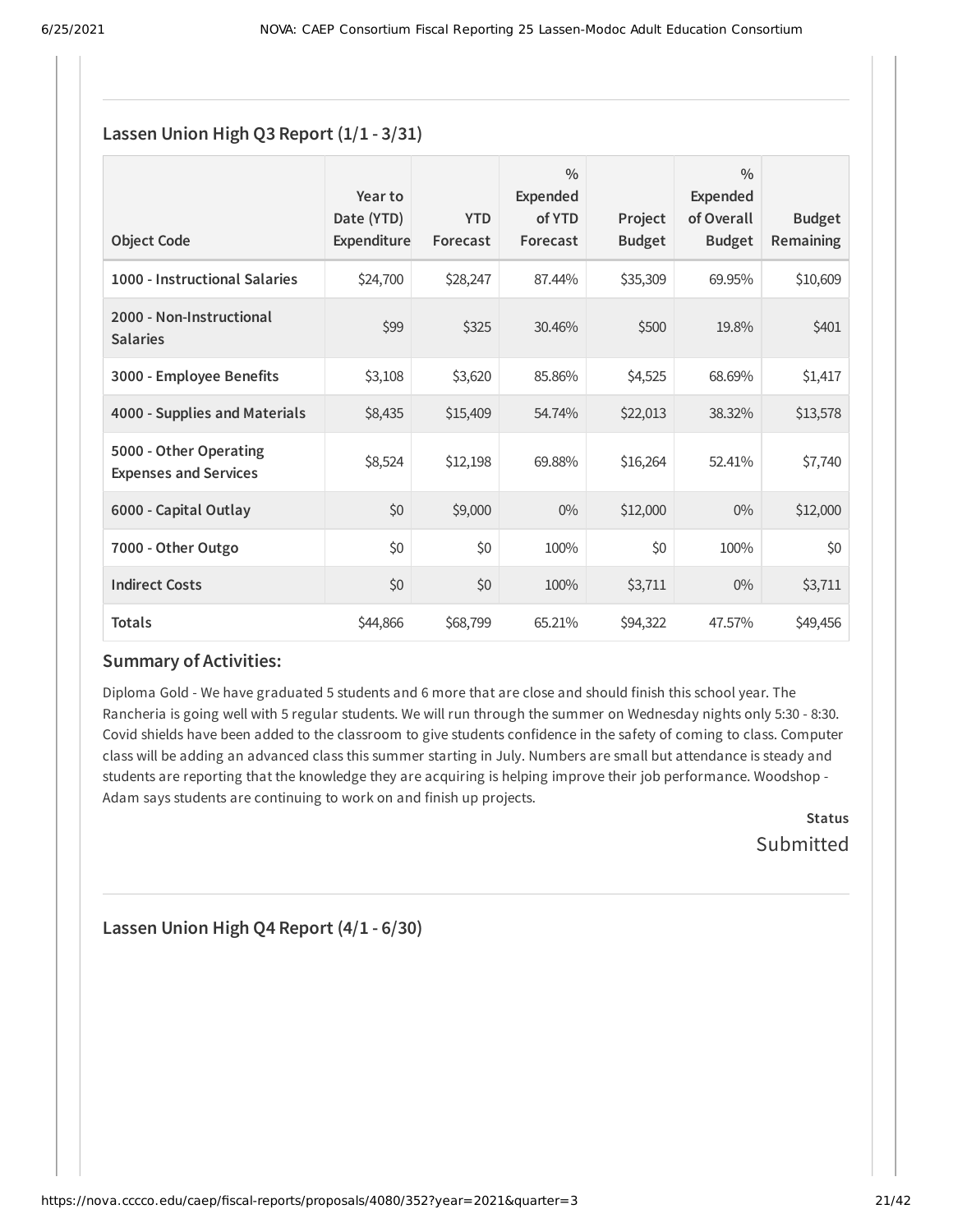| <b>Object Code</b>                                     | Year to<br>Date (YTD)<br>Expenditure | <b>YTD</b><br>Forecast | $\frac{0}{0}$<br><b>Expended</b><br>of YTD<br>Forecast | Project<br><b>Budget</b> | $\frac{0}{0}$<br><b>Expended</b><br>of Overall<br><b>Budget</b> | <b>Budget</b><br><b>Remaining</b> |
|--------------------------------------------------------|--------------------------------------|------------------------|--------------------------------------------------------|--------------------------|-----------------------------------------------------------------|-----------------------------------|
| 1000 - Instructional Salaries                          | \$24,700                             | \$35,309               | 69.95%                                                 | \$35,309                 | 69.95%                                                          | \$10,609                          |
| 2000 - Non-Instructional<br><b>Salaries</b>            | \$99                                 | \$500                  | 19.8%                                                  | \$500                    | 19.8%                                                           | \$401                             |
| 3000 - Employee Benefits                               | \$3,108                              | \$4,525                | 68.69%                                                 | \$4,525                  | 68.69%                                                          | \$1,417                           |
| 4000 - Supplies and Materials                          | \$8,435                              | \$22,013               | 38.32%                                                 | \$22,013                 | 38.32%                                                          | \$13,578                          |
| 5000 - Other Operating<br><b>Expenses and Services</b> | \$8,524                              | \$16,264               | 52.41%                                                 | \$16,264                 | 52.41%                                                          | \$7,740                           |
| 6000 - Capital Outlay                                  | \$0                                  | \$12,000               | $0\%$                                                  | \$12,000                 | $0\%$                                                           | \$12,000                          |
| 7000 - Other Outgo                                     | \$0                                  | \$0                    | 100%                                                   | \$0                      | 100%                                                            | \$0                               |
| <b>Indirect Costs</b>                                  | \$0                                  | \$3,711                | $0\%$                                                  | \$3,711                  | $0\%$                                                           | \$3,711                           |
| <b>Totals</b>                                          | \$44,866                             | \$94,322               | 47.57%                                                 | \$94,322                 | 47.57%                                                          | \$49,456                          |
|                                                        |                                      |                        |                                                        |                          |                                                                 | <b>Status</b><br>Unsubmitted      |

### **Modoc Co. Office of Education**

**Modoc Co.Office of Education Q1 Report (7/1 - 9/30)**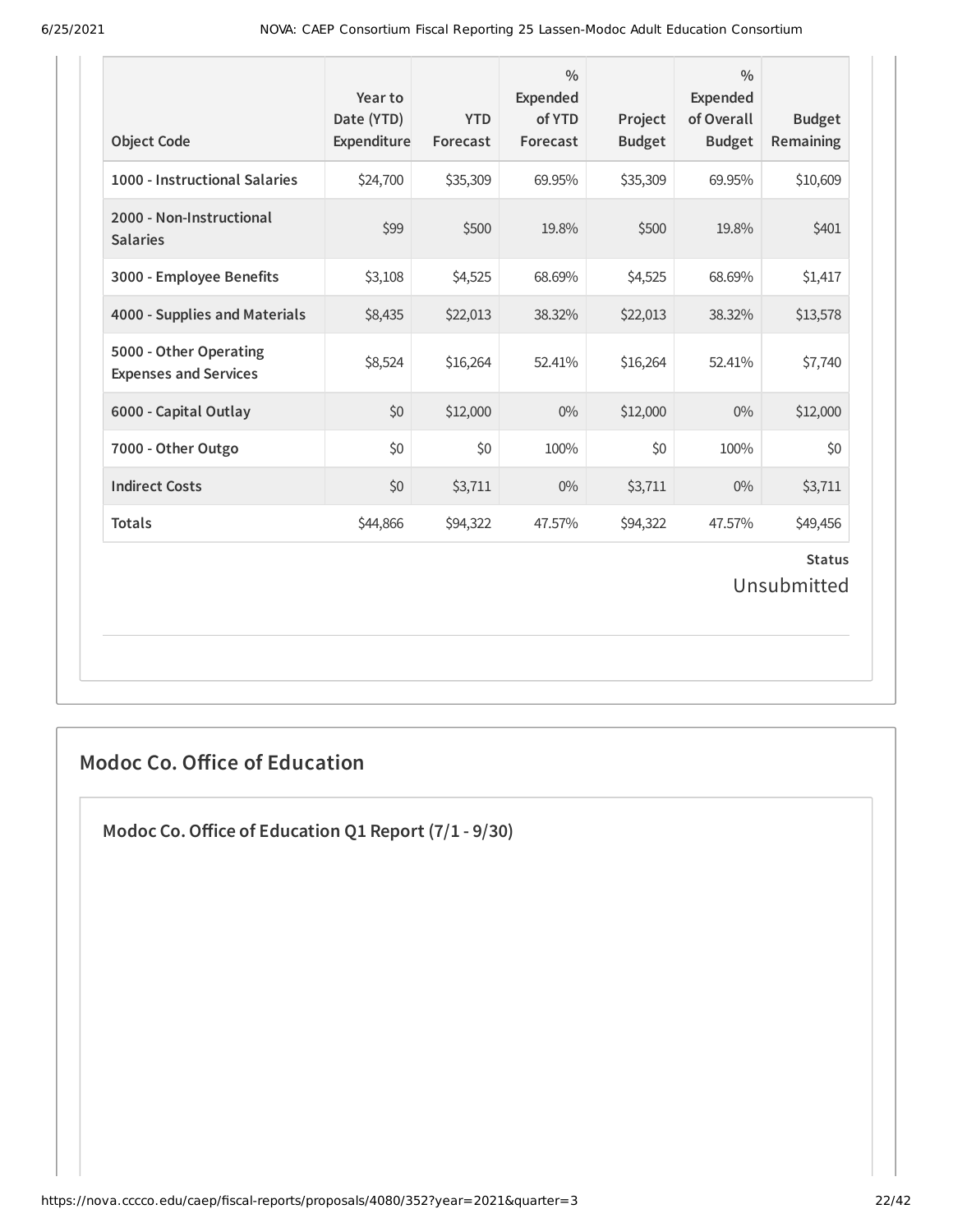| <b>Object Code</b>                                     | Year to<br>Date (YTD)<br>Expenditure | <b>YTD</b><br>Forecast | $\frac{0}{0}$<br>Expended<br>of YTD<br>Forecast | Project<br><b>Budget</b> | $\frac{0}{0}$<br>Expended<br>of Overall<br><b>Budget</b> | <b>Budget</b><br><b>Remaining</b> |
|--------------------------------------------------------|--------------------------------------|------------------------|-------------------------------------------------|--------------------------|----------------------------------------------------------|-----------------------------------|
| 1000 - Instructional Salaries                          | \$0                                  | \$0                    | 100%                                            | \$0                      | 100%                                                     | \$0                               |
| 2000 - Non-Instructional<br><b>Salaries</b>            | \$0                                  | \$0                    | 100%                                            | \$0                      | 100%                                                     | \$0                               |
| 3000 - Employee Benefits                               | \$0                                  | \$0                    | 100%                                            | \$0                      | 100%                                                     | \$0                               |
| 4000 - Supplies and Materials                          | \$0                                  | \$0                    | 100%                                            | \$0                      | 100%                                                     | \$0                               |
| 5000 - Other Operating<br><b>Expenses and Services</b> | \$0                                  | \$0                    | 100%                                            | \$104,079                | $0\%$                                                    | \$104,079                         |
| 6000 - Capital Outlay                                  | \$0                                  | \$0                    | 100%                                            | \$0                      | 100%                                                     | \$0                               |
| 7000 - Other Outgo                                     | \$0                                  | \$0                    | 100%                                            | \$0                      | 100%                                                     | \$0                               |
| <b>Indirect Costs</b>                                  | \$0                                  | \$0                    | 100%                                            | \$0                      | 100%                                                     | \$0                               |
| <b>Totals</b>                                          | \$0                                  | \$0                    | 100%                                            | \$104,079                | $0\%$                                                    | \$104,079                         |

Due to COVID, services were not provided in the first quarter.

**Status** Submitted

# **Modoc Co.Office of Education Q2 Report (10/1 - 12/31)**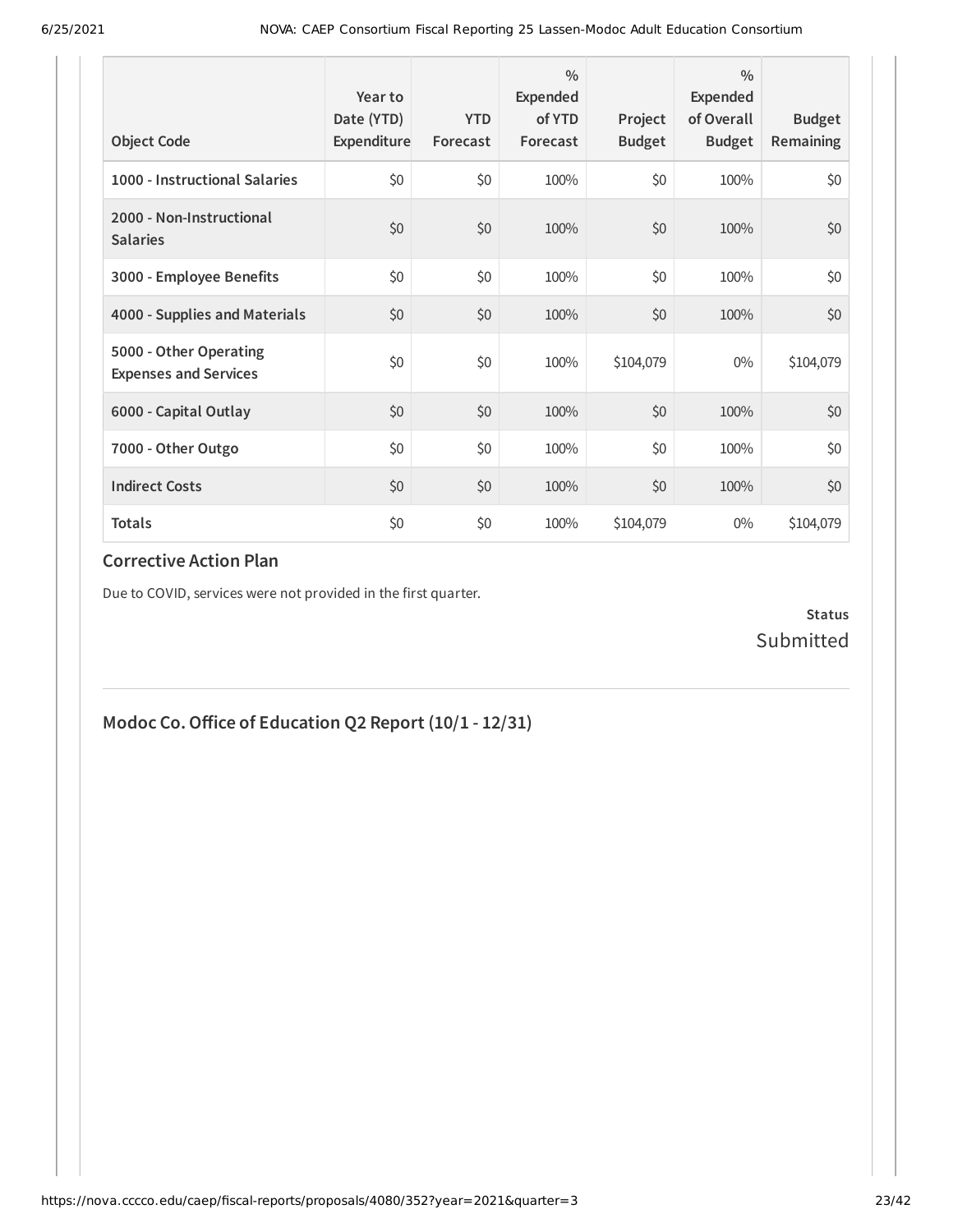| <b>Object Code</b>                                     | Year to<br>Date (YTD)<br>Expenditure | <b>YTD</b><br>Forecast | $\frac{0}{0}$<br>Expended<br>of YTD<br>Forecast | Project<br><b>Budget</b> | $\frac{0}{0}$<br>Expended<br>of Overall<br><b>Budget</b> | <b>Budget</b><br><b>Remaining</b> |
|--------------------------------------------------------|--------------------------------------|------------------------|-------------------------------------------------|--------------------------|----------------------------------------------------------|-----------------------------------|
| 1000 - Instructional Salaries                          | \$0                                  | \$0                    | 100%                                            | \$0                      | 100%                                                     | \$0                               |
| 2000 - Non-Instructional<br><b>Salaries</b>            | \$0                                  | \$0                    | 100%                                            | \$0                      | 100%                                                     | \$0                               |
| 3000 - Employee Benefits                               | \$0                                  | \$0                    | 100%                                            | \$0                      | 100%                                                     | \$0                               |
| 4000 - Supplies and Materials                          | \$0                                  | \$0                    | 100%                                            | \$0                      | 100%                                                     | \$0                               |
| 5000 - Other Operating<br><b>Expenses and Services</b> | \$0                                  | \$34,346               | $0\%$                                           | \$104,079                | $0\%$                                                    | \$104,079                         |
| 6000 - Capital Outlay                                  | \$0                                  | \$0                    | 100%                                            | \$0                      | 100%                                                     | \$0                               |
| 7000 - Other Outgo                                     | \$0                                  | \$0                    | 100%                                            | \$0                      | 100%                                                     | \$0                               |
| <b>Indirect Costs</b>                                  | \$0                                  | \$0                    | 100%                                            | \$0                      | 100%                                                     | \$0                               |
| <b>Totals</b>                                          | \$0                                  | \$34,346               | $0\%$                                           | \$104,079                | $0\%$                                                    | \$104,079                         |

The contracting agency did not submit a bill by December 31. They submitted one in January so expenses will be shown on the 3rd quarter report.

### **Status** Submitted

### **Allocation Year Closeout: 2018-19**

I have reviewed the financial reports for my agency and confirm that all funds for this allocation year have been spent.

**2018-19 Reverted Funds:**

\$0

#### **2018-19 Status**

Closed

#### **Submitting Authority**

Mike Martin Leslie Corder, Director of Fiscal Services

### **Modoc Co.Office of Education Q3 Report (1/1 - 3/31)**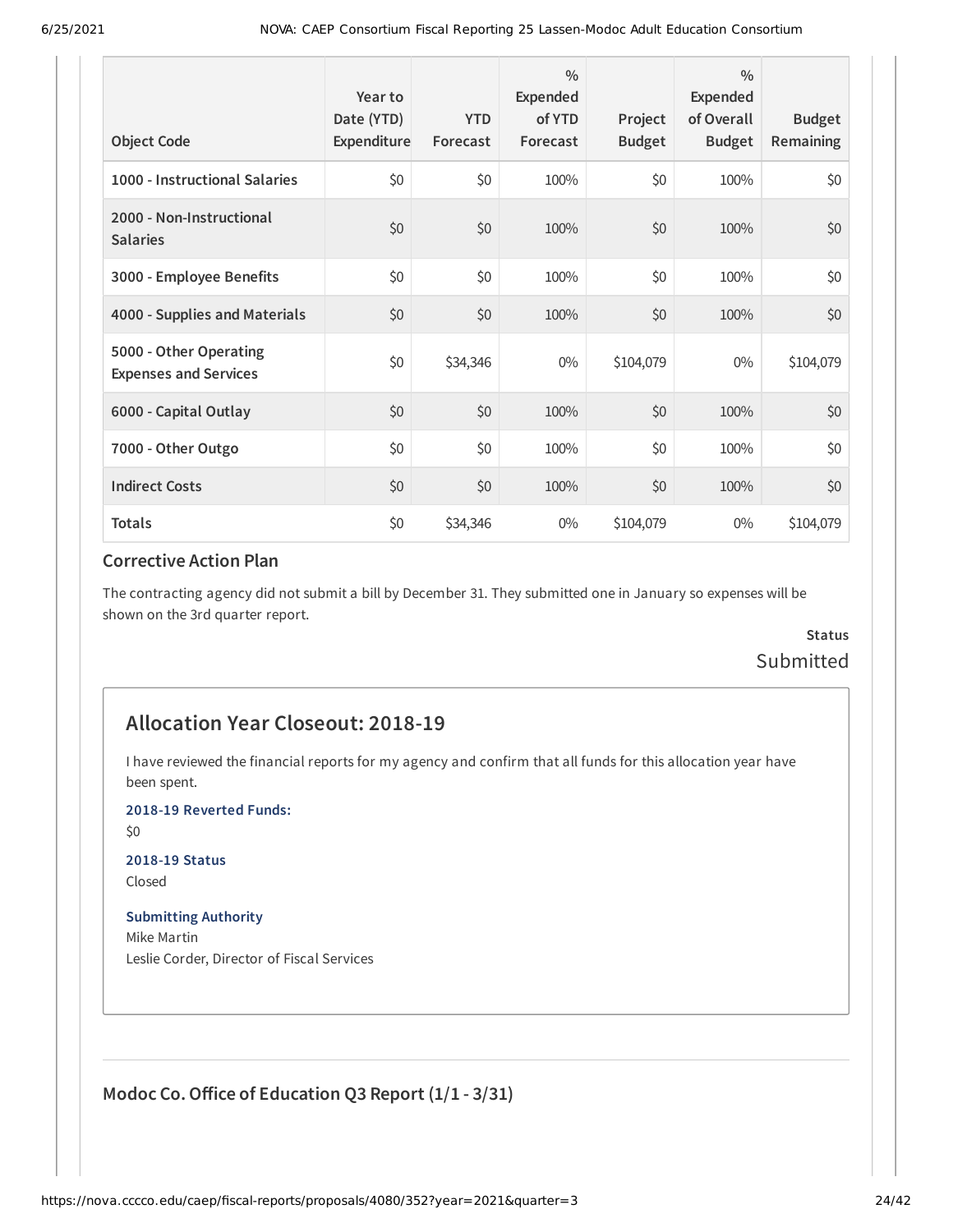| <b>Object Code</b>                                     | Year to<br>Date (YTD)<br>Expenditure | <b>YTD</b><br>Forecast | $\frac{0}{0}$<br>Expended<br>of YTD<br>Forecast | Project<br><b>Budget</b> | $\frac{0}{0}$<br>Expended<br>of Overall<br><b>Budget</b> | <b>Budget</b><br><b>Remaining</b> |
|--------------------------------------------------------|--------------------------------------|------------------------|-------------------------------------------------|--------------------------|----------------------------------------------------------|-----------------------------------|
| 1000 - Instructional Salaries                          | \$0                                  | \$0                    | 100%                                            | \$0                      | 100%                                                     | \$0                               |
| 2000 - Non-Instructional<br><b>Salaries</b>            | \$0                                  | \$0                    | 100%                                            | \$0                      | 100%                                                     | \$0                               |
| 3000 - Employee Benefits                               | \$0                                  | \$0                    | 100%                                            | \$0                      | 100%                                                     | \$0                               |
| 4000 - Supplies and Materials                          | \$0                                  | \$0                    | 100%                                            | \$0                      | 100%                                                     | \$0                               |
| 5000 - Other Operating<br><b>Expenses and Services</b> | \$27,686                             | \$34,346               | 80.61%                                          | \$104,079                | 26.6%                                                    | \$76,393                          |
| 6000 - Capital Outlay                                  | \$0                                  | \$0                    | 100%                                            | \$0                      | 100%                                                     | \$0                               |
| 7000 - Other Outgo                                     | \$0                                  | \$0                    | 100%                                            | \$0                      | 100%                                                     | \$0\$                             |
| <b>Indirect Costs</b>                                  | \$0                                  | \$0                    | 100%                                            | \$0                      | 100%                                                     | \$0                               |
| <b>Totals</b>                                          | \$27,686                             | \$34,346               | 80.61%                                          | \$104,079                | 26.6%                                                    | \$76,393                          |

We contract with an outside agency to provide services and they did not submit a bill in the 3rd qtr. The bill that was paid was for services provided in the 2nd quarter.

#### **Summary of Activities:**

The Adult Education programs provided High School Equivalency preparation, Adult Basic Education and High School Diploma classes. Additionally, CTE classes in Microsoft, Floral Design and Graphic Design were offered. Approximately 25 students were served during this period.

> **Status** Submitted

### **Modoc Co.Office of Education Q4 Report (4/1 - 6/30)**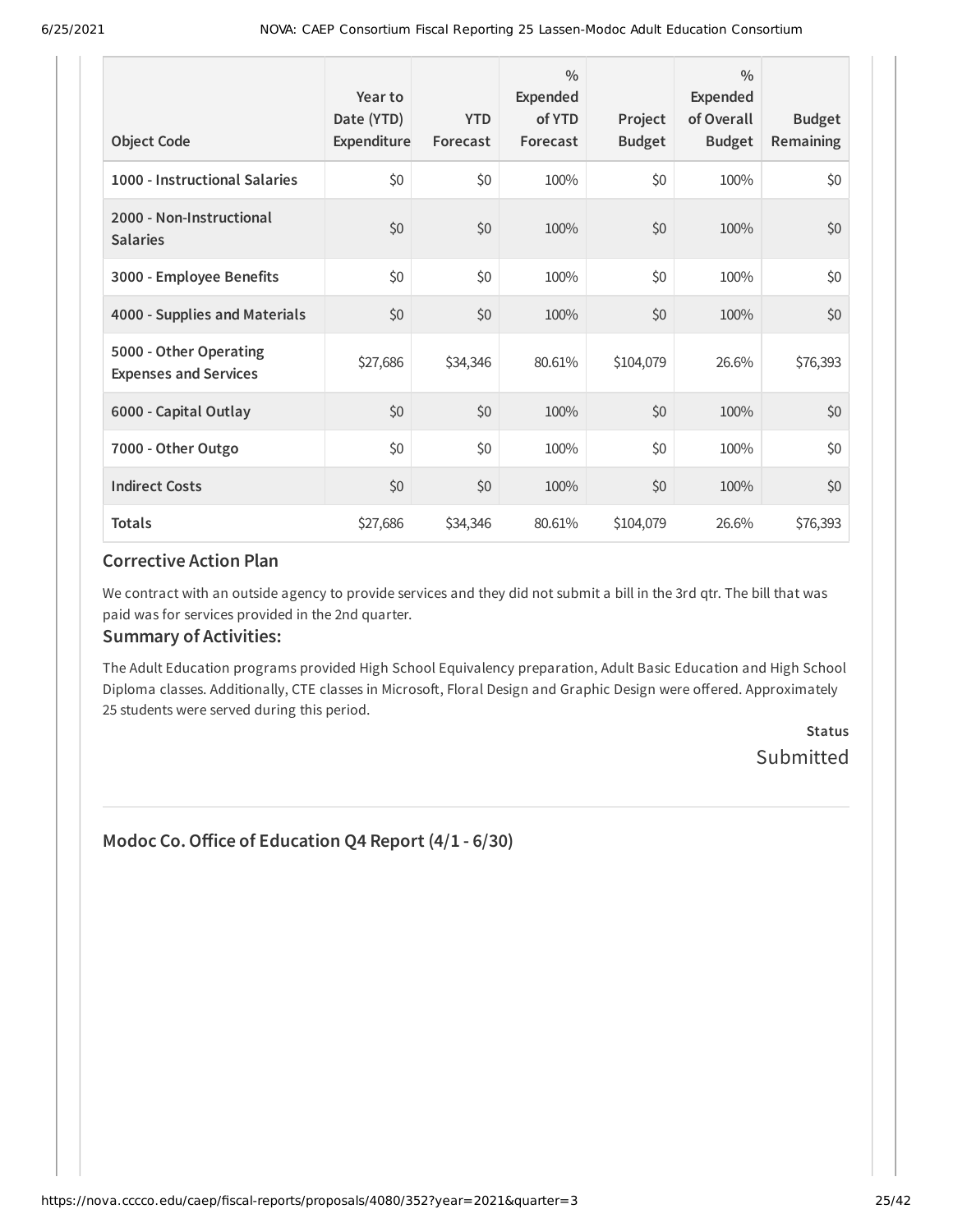| 1000 - Instructional Salaries<br>2000 - Non-Instructional<br><b>Salaries</b><br>3000 - Employee Benefits | \$0<br>\$0<br>\$0 | \$0<br>\$0<br>\$0 | 100%<br>100% | \$0<br>\$0 | 100%  | \$0                          |
|----------------------------------------------------------------------------------------------------------|-------------------|-------------------|--------------|------------|-------|------------------------------|
|                                                                                                          |                   |                   |              |            |       |                              |
|                                                                                                          |                   |                   |              |            | 100%  | \$0                          |
|                                                                                                          |                   |                   | 100%         | \$0        | 100%  | \$0                          |
| 4000 - Supplies and Materials                                                                            | \$0               | \$0               | 100%         | \$0        | 100%  | \$0                          |
| 5000 - Other Operating<br><b>Expenses and Services</b>                                                   | \$27,686          | \$35,387          | 78.24%       | \$104,079  | 26.6% | \$76,393                     |
| 6000 - Capital Outlay                                                                                    | \$0               | \$0               | 100%         | \$0        | 100%  | \$0                          |
| 7000 - Other Outgo                                                                                       | \$0               | \$0               | 100%         | \$0        | 100%  | \$0                          |
| <b>Indirect Costs</b>                                                                                    | \$0               | \$0               | 100%         | \$0        | 100%  | \$0                          |
| <b>Totals</b>                                                                                            | \$27,686          | \$35,387          | 78.24%       | \$104,079  | 26.6% | \$76,393                     |
|                                                                                                          |                   |                   |              |            |       | <b>Status</b><br>Unsubmitted |

### **Modoc Joint Unified**

**Modoc Joint Unified Q1 Report (7/1 - 9/30)**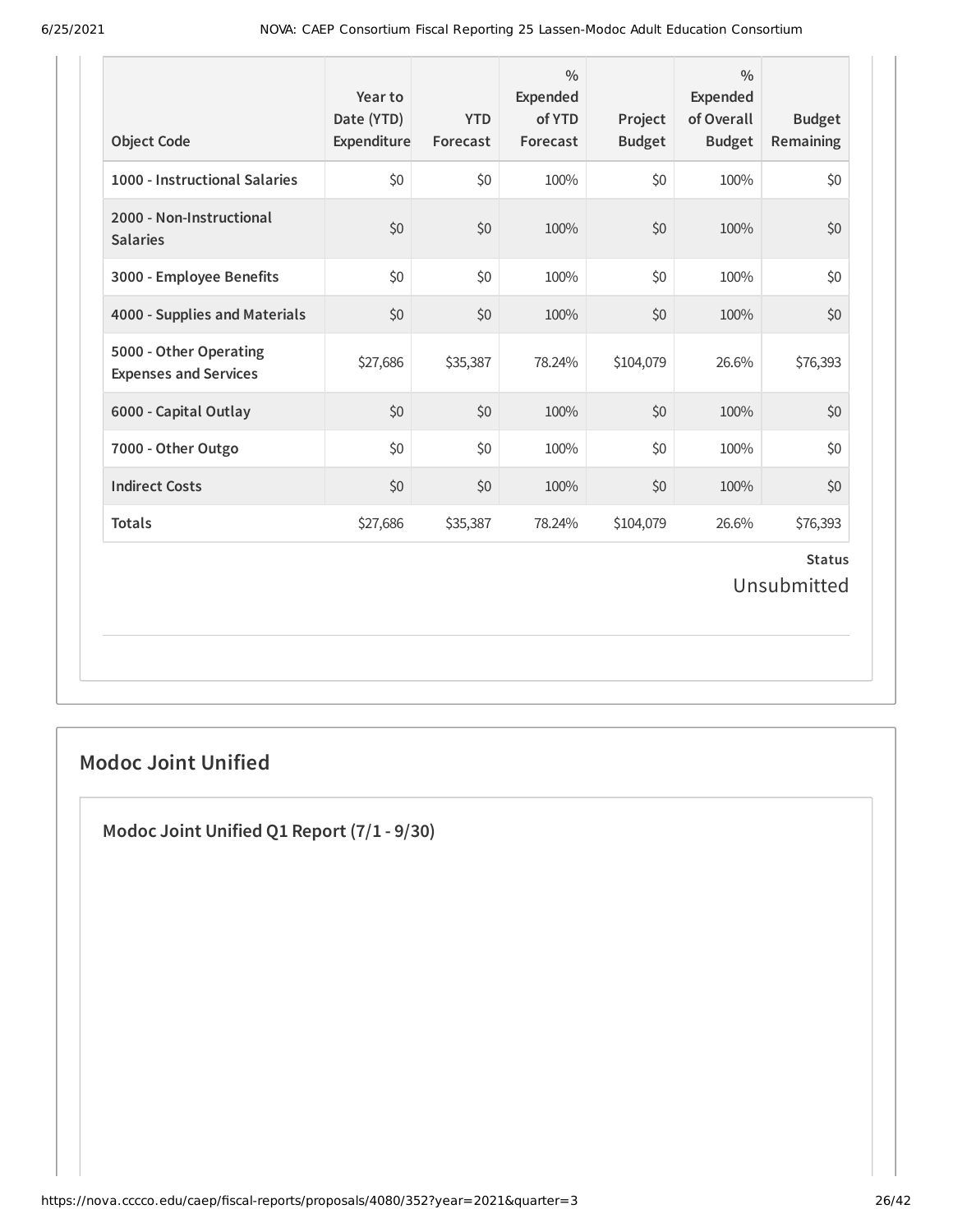| <b>Object Code</b>                                     | Year to<br>Date (YTD)<br>Expenditure | <b>YTD</b><br>Forecast | $\frac{0}{0}$<br>Expended<br>of YTD<br>Forecast | Project<br><b>Budget</b> | $\frac{0}{0}$<br>Expended<br>of Overall<br><b>Budget</b> | <b>Budget</b><br><b>Remaining</b> |
|--------------------------------------------------------|--------------------------------------|------------------------|-------------------------------------------------|--------------------------|----------------------------------------------------------|-----------------------------------|
| 1000 - Instructional Salaries                          | \$0                                  | \$0                    | 100%                                            | \$13,200                 | $0\%$                                                    | \$13,200                          |
| 2000 - Non-Instructional<br><b>Salaries</b>            | \$0                                  | \$0                    | 100%                                            | \$0                      | 100%                                                     | \$0                               |
| 3000 - Employee Benefits                               | \$0                                  | \$0                    | 100%                                            | \$407                    | $0\%$                                                    | \$407                             |
| 4000 - Supplies and Materials                          | \$0                                  | \$0                    | 100%                                            | \$25,375                 | $0\%$                                                    | \$25,375                          |
| 5000 - Other Operating<br><b>Expenses and Services</b> | \$0                                  | \$0                    | 100%                                            | \$0                      | 100%                                                     | \$0                               |
| 6000 - Capital Outlay                                  | \$0                                  | \$0                    | 100%                                            | \$0                      | 100%                                                     | \$0                               |
| 7000 - Other Outgo                                     | \$0                                  | \$0                    | 100%                                            | \$0                      | 100%                                                     | \$0\$                             |
| <b>Indirect Costs</b>                                  | \$0                                  | \$0                    | 100%                                            | \$1,676                  | $0\%$                                                    | \$1,676                           |
| <b>Totals</b>                                          | \$0                                  | \$0                    | 100%                                            | \$40,658                 | $0\%$                                                    | \$40,658                          |

No expenditures occurred during the first quarter, but there was \$2,363.87 of supplies encumbered as of 9/30/20.

**Status** Submitted

### **Modoc Joint Unified Q2 Report (10/1 - 12/31)**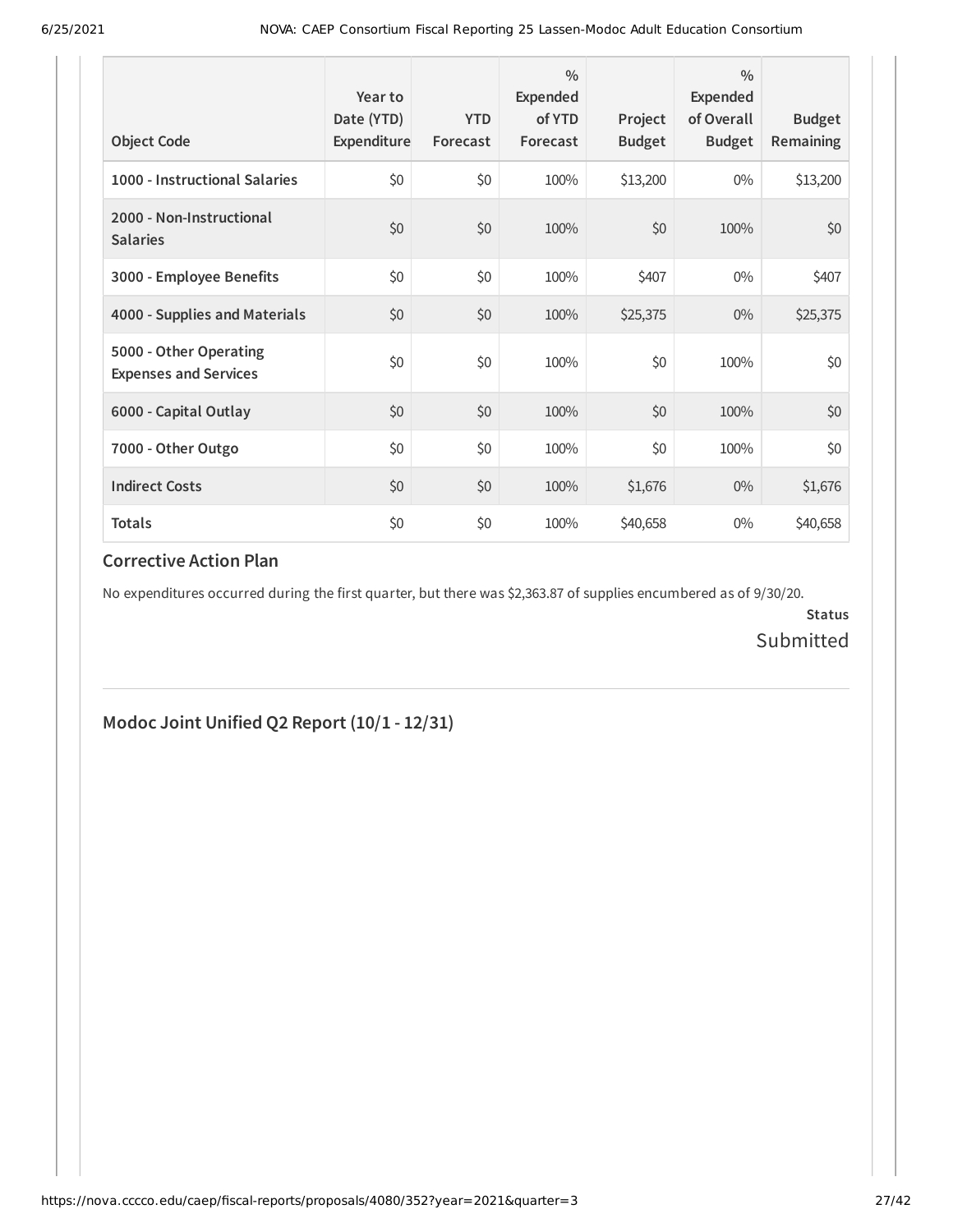| <b>Object Code</b>                                     | Year to<br>Date (YTD)<br>Expenditure | <b>YTD</b><br>Forecast | $\frac{0}{0}$<br>Expended<br>of YTD<br>Forecast | Project<br><b>Budget</b> | $\frac{0}{0}$<br>Expended<br>of Overall<br><b>Budget</b> | <b>Budget</b><br><b>Remaining</b> |
|--------------------------------------------------------|--------------------------------------|------------------------|-------------------------------------------------|--------------------------|----------------------------------------------------------|-----------------------------------|
| 1000 - Instructional Salaries                          | \$4,500                              | \$4,620                | 97.4%                                           | \$13,200                 | 34.09%                                                   | \$8,700                           |
| 2000 - Non-Instructional<br><b>Salaries</b>            | \$0                                  | \$0                    | 100%                                            | \$0                      | 100%                                                     | \$0                               |
| 3000 - Employee Benefits                               | \$139                                | \$142                  | 97.58%                                          | \$407                    | 34.15%                                                   | \$268                             |
| 4000 - Supplies and Materials                          | \$4,993                              | \$7,613                | 65.59%                                          | \$25,375                 | 19.68%                                                   | \$20,382                          |
| 5000 - Other Operating<br><b>Expenses and Services</b> | \$0                                  | \$0                    | 100%                                            | \$0                      | 100%                                                     | \$0                               |
| 6000 - Capital Outlay                                  | \$0                                  | \$0                    | 100%                                            | \$0                      | 100%                                                     | \$0                               |
| 7000 - Other Outgo                                     | \$0                                  | \$0                    | 100%                                            | \$0                      | 100%                                                     | \$0\$                             |
| <b>Indirect Costs</b>                                  | \$0                                  | \$0                    | 100%                                            | \$1,676                  | $0\%$                                                    | \$1,676                           |
| <b>Totals</b>                                          | \$9,632                              | \$12,375               | 77.83%                                          | \$40,658                 | 23.69%                                                   | \$31,026                          |

\$2,670 of supplies were encumbered but not received and paid for by the end of this reporting period.

#### **Summary of Activities:**

Teacher salaries, mandated benefits, and supplies were purchased for Adult Education Welding, Fabrication, and Woodworking courses.

### **Status** Submitted

### **Allocation Year Closeout: 2018-19**

I have reviewed the financial reports for my agency and confirm that all funds for this allocation year have been spent.

**2018-19 Reverted Funds:**

\$0

# **2018-19 Status**

Closed

**Submitting Authority** Tom O'Malley, Superintendent Elizabeth Guzman, Business Manager

**Modoc Joint Unified Q3 Report (1/1 - 3/31)**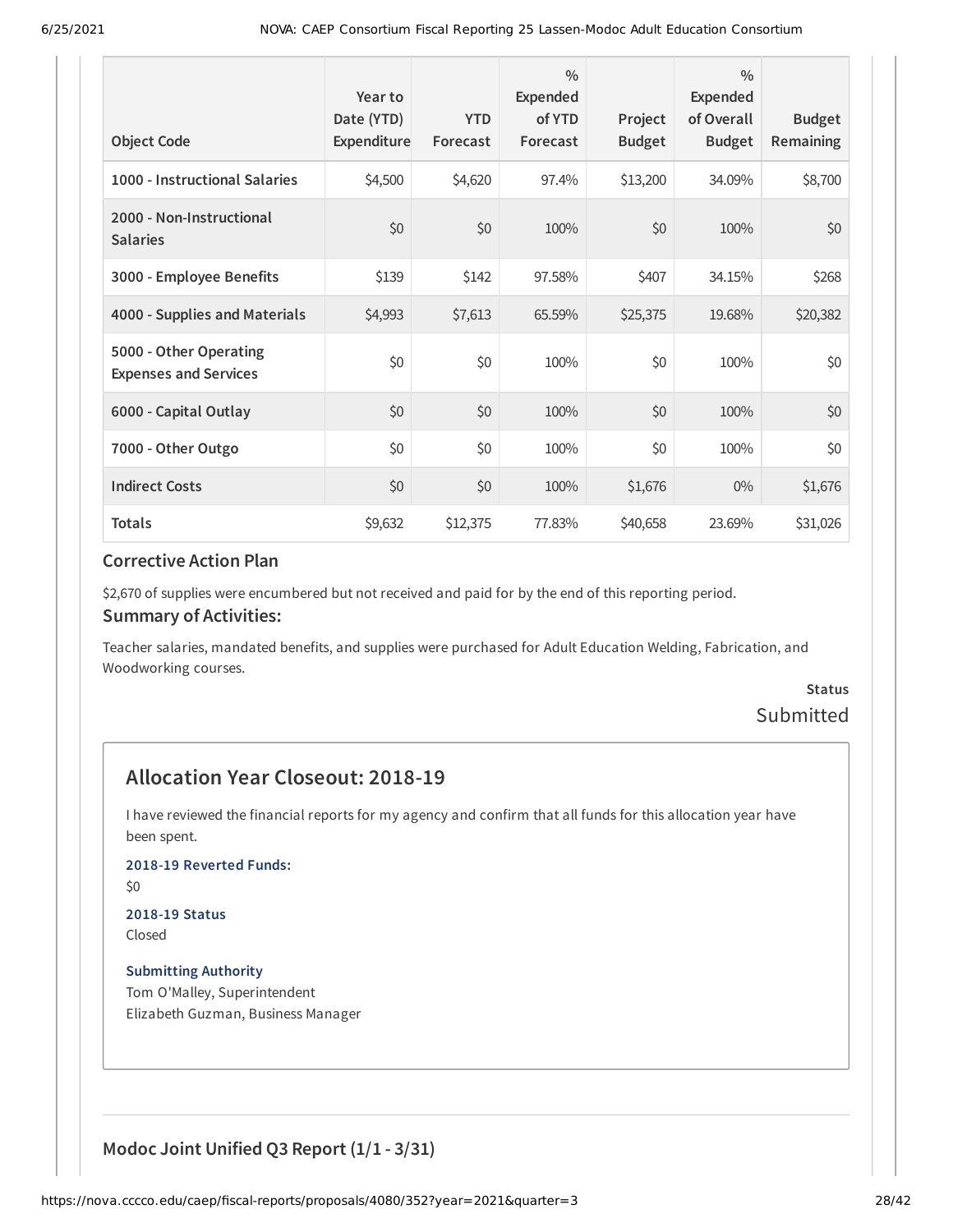| <b>Object Code</b>                                     | Year to<br>Date (YTD)<br>Expenditure | <b>YTD</b><br>Forecast | $\frac{0}{0}$<br>Expended<br>of YTD<br>Forecast | Project<br><b>Budget</b> | $\frac{0}{0}$<br>Expended<br>of Overall<br><b>Budget</b> | <b>Budget</b><br><b>Remaining</b> |
|--------------------------------------------------------|--------------------------------------|------------------------|-------------------------------------------------|--------------------------|----------------------------------------------------------|-----------------------------------|
| 1000 - Instructional Salaries                          | \$8,625                              | \$8,844                | 97.52%                                          | \$13,200                 | 65.34%                                                   | \$4,575                           |
| 2000 - Non-Instructional<br><b>Salaries</b>            | \$0                                  | \$0                    | 100%                                            | \$0                      | 100%                                                     | \$0                               |
| 3000 - Employee Benefits                               | \$266                                | \$273                  | 97.55%                                          | \$407                    | 65.36%                                                   | \$141                             |
| 4000 - Supplies and Materials                          | \$10,620                             | \$11,419               | 93%                                             | \$25,375                 | 41.85%                                                   | \$14,755                          |
| 5000 - Other Operating<br><b>Expenses and Services</b> | \$0                                  | \$0                    | 100%                                            | \$0                      | 100%                                                     | \$0                               |
| 6000 - Capital Outlay                                  | \$0                                  | \$0                    | 100%                                            | \$0                      | 100%                                                     | \$0                               |
| 7000 - Other Outgo                                     | \$0                                  | \$0                    | 100%                                            | \$0                      | 100%                                                     | \$0                               |
| <b>Indirect Costs</b>                                  | \$0                                  | \$0                    | 100%                                            | \$1,676                  | $0\%$                                                    | \$1,676                           |
| <b>Totals</b>                                          | \$19,511                             | \$20,535               | 95.01%                                          | \$40,658                 | 47.99%                                                   | \$21,147                          |

Teacher salaries, mandated benefits, and supplies purchased for Adult Education Welding, Fabrication, and Woodworking courses. \$2,125 of supplies are encumbered but not received and paid for by the end of this reporting period.

> **Status** Submitted

**Modoc Joint Unified Q4 Report (4/1 - 6/30)**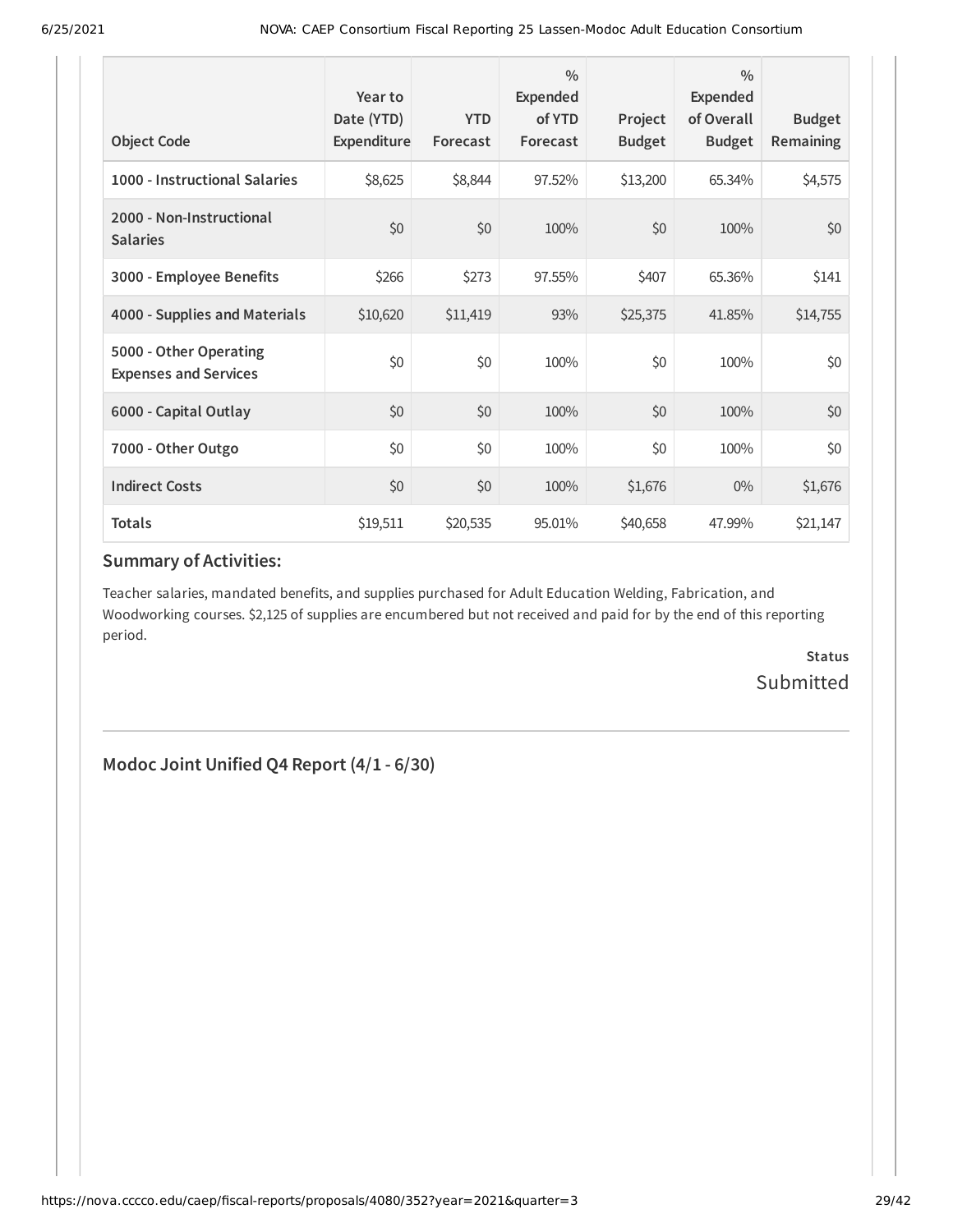| <b>Object Code</b>                                     | Year to<br>Date (YTD)<br>Expenditure | <b>YTD</b><br>Forecast | $\frac{0}{0}$<br><b>Expended</b><br>of YTD<br>Forecast | Project<br><b>Budget</b> | $\frac{0}{0}$<br><b>Expended</b><br>of Overall<br><b>Budget</b> | <b>Budget</b><br>Remaining   |
|--------------------------------------------------------|--------------------------------------|------------------------|--------------------------------------------------------|--------------------------|-----------------------------------------------------------------|------------------------------|
| 1000 - Instructional Salaries                          | \$8,625                              | \$13,200               | 65.34%                                                 | \$13,200                 | 65.34%                                                          | \$4,575                      |
| 2000 - Non-Instructional<br><b>Salaries</b>            | \$0                                  | \$0                    | 100%                                                   | \$0                      | 100%                                                            | \$0                          |
| 3000 - Employee Benefits                               | \$266                                | \$407                  | 65.36%                                                 | \$407                    | 65.36%                                                          | \$141                        |
| 4000 - Supplies and Materials                          | \$10,620                             | \$25,375               | 41.85%                                                 | \$25,375                 | 41.85%                                                          | \$14,755                     |
| 5000 - Other Operating<br><b>Expenses and Services</b> | \$0                                  | \$0                    | 100%                                                   | \$0                      | 100%                                                            | \$0                          |
| 6000 - Capital Outlay                                  | \$0                                  | \$0                    | 100%                                                   | \$0                      | 100%                                                            | \$0                          |
| 7000 - Other Outgo                                     | \$0                                  | \$0                    | 100%                                                   | \$0                      | 100%                                                            | \$0                          |
| <b>Indirect Costs</b>                                  | \$0                                  | \$1,676                | $0\%$                                                  | \$1,676                  | $0\%$                                                           | \$1,676                      |
| <b>Totals</b>                                          | \$19,511                             | \$40,658               | 47.99%                                                 | \$40,658                 | 47.99%                                                          | \$21,147                     |
|                                                        |                                      |                        |                                                        |                          |                                                                 | <b>Status</b><br>Unsubmitted |

# **Shaffer Union Elementary**

**Shaffer Union Elementary Q1 Report (7/1 - 9/30)**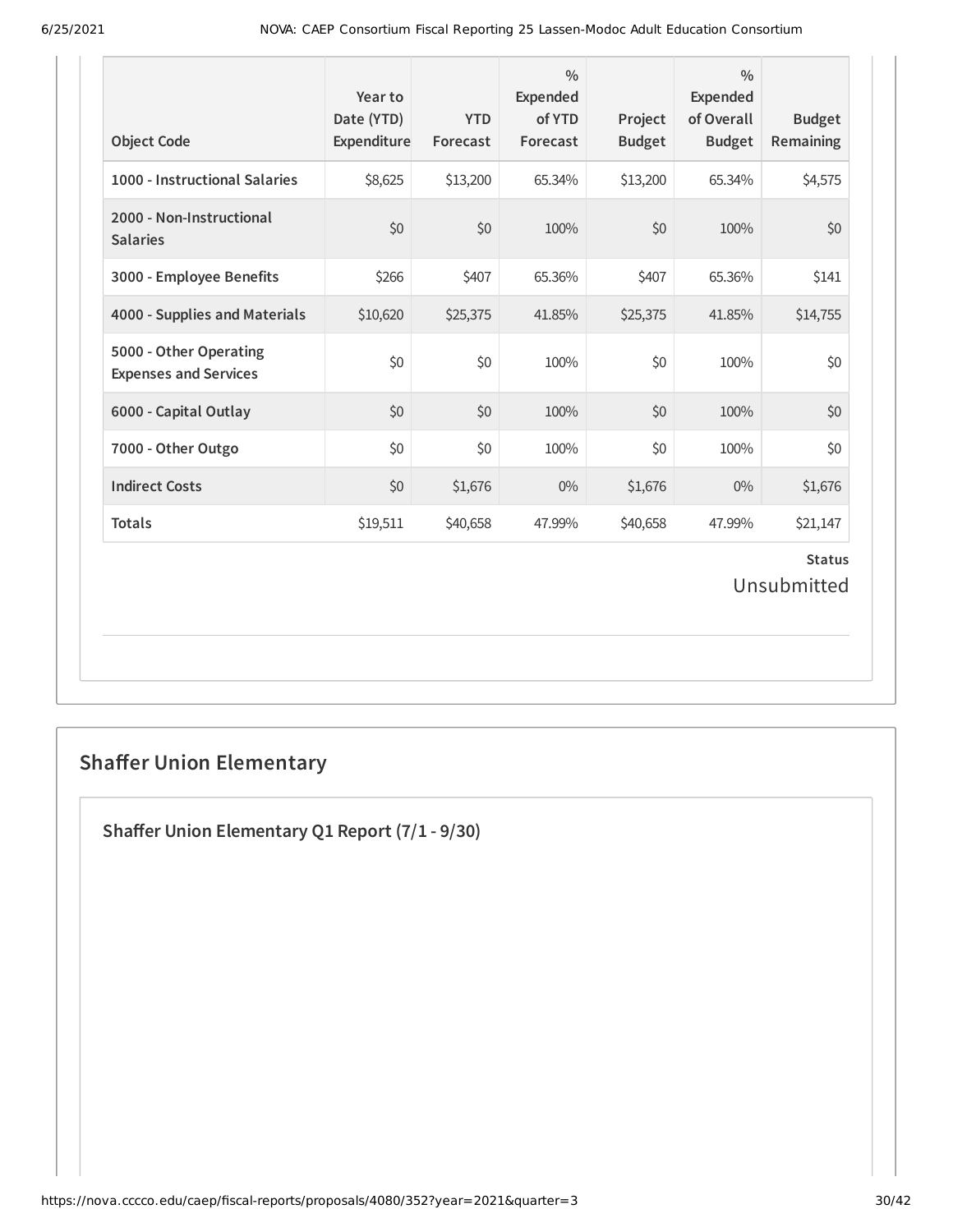| <b>Object Code</b>                                     | Year to<br>Date (YTD)<br>Expenditure | <b>YTD</b><br>Forecast | $\frac{0}{0}$<br>Expended<br>of YTD<br>Forecast | Project<br><b>Budget</b> | $\frac{0}{0}$<br>Expended<br>of Overall<br><b>Budget</b> | <b>Budget</b><br><b>Remaining</b> |
|--------------------------------------------------------|--------------------------------------|------------------------|-------------------------------------------------|--------------------------|----------------------------------------------------------|-----------------------------------|
| 1000 - Instructional Salaries                          | \$4,000                              | \$5,000                | 80%                                             | \$20,000                 | 20%                                                      | \$16,000                          |
| 2000 - Non-Instructional<br><b>Salaries</b>            | \$2,200                              | \$3,650                | 60.27%                                          | \$14,600                 | 15.07%                                                   | \$12,400                          |
| 3000 - Employee Benefits                               | \$937                                | \$1,255                | 74.66%                                          | \$5,020                  | 18.67%                                                   | \$4,083                           |
| 4000 - Supplies and Materials                          | \$0                                  | \$0                    | 100%                                            | \$9,030                  | $0\%$                                                    | \$9,030                           |
| 5000 - Other Operating<br><b>Expenses and Services</b> | \$250                                | \$475                  | 52.63%                                          | \$4,750                  | 5.26%                                                    | \$4,500                           |
| 6000 - Capital Outlay                                  | \$0                                  | \$0                    | 100%                                            | \$0                      | 100%                                                     | \$0                               |
| 7000 - Other Outgo                                     | \$0                                  | \$0                    | 100%                                            | \$0                      | 100%                                                     | \$0                               |
| <b>Indirect Costs</b>                                  | \$0                                  | \$0                    | 100%                                            | \$1,600                  | $0\%$                                                    | \$1,600                           |
| <b>Totals</b>                                          | \$7,387                              | \$10,380               | 71.17%                                          | \$55,000                 | 13.43%                                                   | \$47,613                          |

Due to Distance Learning for a portion of the quarter, expenditures are lower.

#### **Summary of Activities:**

Salaries and Benefits for Adult Ed Teacher, Instructional Support Staff, Data Collection Staff, Technology Support Staff and Babysitter for the Adult ESL and Citizenship Programs. Supporting supplies for Adult Ed Program and operating costs for the program.

> **Status** Submitted

**Shaffer Union Elementary Q2 Report (10/1 - 12/31)**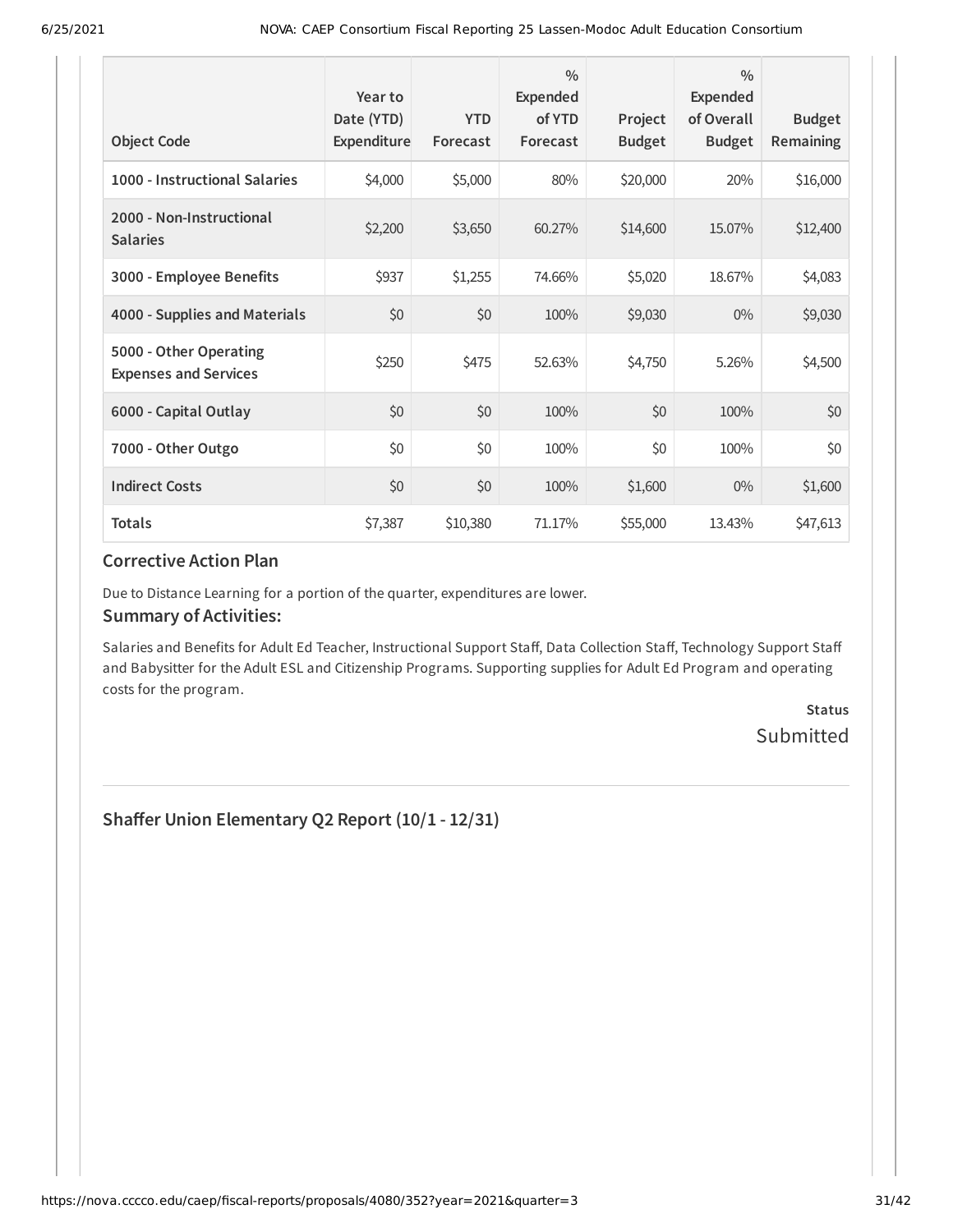| <b>Object Code</b>                                     | Year to<br>Date (YTD)<br>Expenditure | <b>YTD</b><br>Forecast | $\frac{0}{0}$<br><b>Expended</b><br>of YTD<br>Forecast | Project<br><b>Budget</b> | $\frac{0}{0}$<br>Expended<br>of Overall<br><b>Budget</b> | <b>Budget</b><br>Remaining |
|--------------------------------------------------------|--------------------------------------|------------------------|--------------------------------------------------------|--------------------------|----------------------------------------------------------|----------------------------|
| 1000 - Instructional Salaries                          | \$10,000                             | \$10,000               | 100%                                                   | \$20,000                 | 50%                                                      | \$10,000                   |
| 2000 - Non-Instructional<br><b>Salaries</b>            | \$5,905                              | \$7,300                | 80.89%                                                 | \$14,600                 | 40.45%                                                   | \$8,695                    |
| 3000 - Employee Benefits                               | \$937                                | \$2,510                | 37.33%                                                 | \$5,020                  | 18.67%                                                   | \$4,083                    |
| 4000 - Supplies and Materials                          | \$0                                  | \$2,258                | $0\%$                                                  | \$9,030                  | $0\%$                                                    | \$9,030                    |
| 5000 - Other Operating<br><b>Expenses and Services</b> | \$1,000                              | \$1,663                | 60.15%                                                 | \$4,750                  | 21.05%                                                   | \$3,750                    |
| 6000 - Capital Outlay                                  | \$0                                  | \$0                    | 100%                                                   | \$0                      | 100%                                                     | \$0                        |
| 7000 - Other Outgo                                     | \$0                                  | \$0                    | 100%                                                   | \$0                      | 100%                                                     | \$0                        |
| <b>Indirect Costs</b>                                  | \$0                                  | \$0                    | 100%                                                   | \$1,600                  | $0\%$                                                    | \$1,600                    |
| <b>Totals</b>                                          | \$17,842                             | \$23,730               | 75.19%                                                 | \$55,000                 | 32.44%                                                   | \$37,158                   |

Due to being in session and distance learning, expenditures are lower than anticipated.

#### **Summary of Activities:**

Salaries and Benefits for Adult Ed Teacher, Instructional Support Staff, Data Collection Staff, Technology Support Staff and Babysitter for the Adult ESL and Citizenship Programs. Supporting supplies for Adult Ed Program and operating costs for the program. Q2 3000's doesn't match due to STRS credit that was applied, should be caught up in Q3.

**Status**

# Submitted

### **Allocation Year Closeout: 2018-19**

I have reviewed the financial reports for my agency and confirm that all funds for this allocation year have been spent.

### **2018-19 Reverted Funds:**

\$0

#### **2018-19 Status** Closed

#### **Submitting Authority**

Jeff Baker, Superintendent/Principal Dianne Parady, Chief Business Official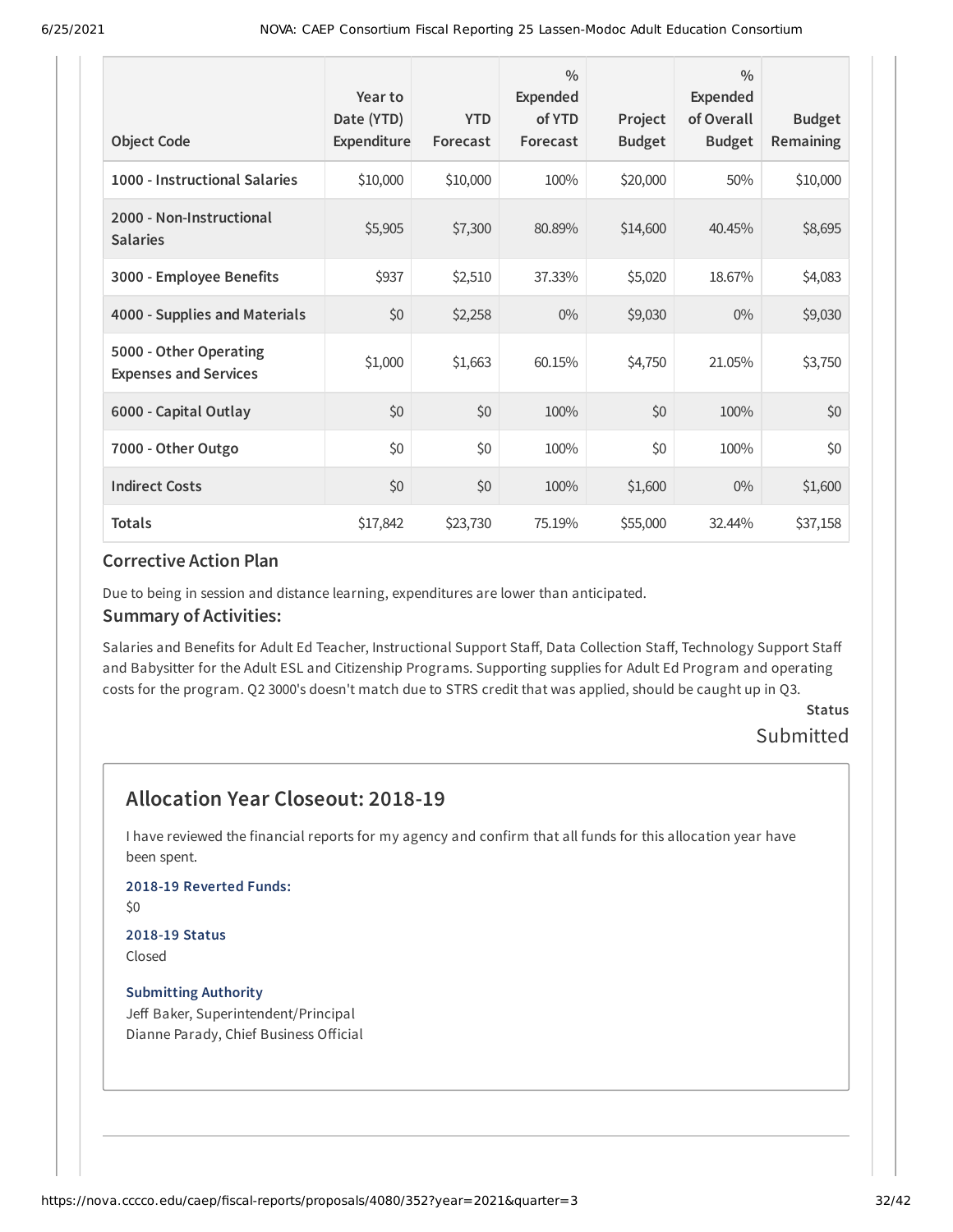### **Shaffer Union Elementary Q3 Report (1/1 - 3/31)**

| <b>Object Code</b>                                     | Year to<br>Date (YTD)<br>Expenditure | <b>YTD</b><br>Forecast | $\frac{0}{0}$<br>Expended<br>of YTD<br>Forecast | Project<br><b>Budget</b> | $\frac{0}{0}$<br>Expended<br>of Overall<br><b>Budget</b> | <b>Budget</b><br>Remaining |
|--------------------------------------------------------|--------------------------------------|------------------------|-------------------------------------------------|--------------------------|----------------------------------------------------------|----------------------------|
| 1000 - Instructional Salaries                          | \$16,000                             | \$15,000               | 106.67%                                         | \$20,000                 | 80%                                                      | \$4,000                    |
| 2000 - Non-Instructional<br><b>Salaries</b>            | \$9,355                              | \$10,950               | 85.43%                                          | \$14,600                 | 64.08%                                                   | \$5,245                    |
| 3000 - Employee Benefits                               | \$2,276                              | \$3,765                | 60.45%                                          | \$5,020                  | 45.34%                                                   | \$2,744                    |
| 4000 - Supplies and Materials                          | \$572                                | \$6,773                | 8.45%                                           | \$9,030                  | 6.33%                                                    | \$8,458                    |
| 5000 - Other Operating<br><b>Expenses and Services</b> | \$1,750                              | \$2,850                | 61.4%                                           | \$4,750                  | 36.84%                                                   | \$3,000                    |
| 6000 - Capital Outlay                                  | \$0                                  | \$0                    | 100%                                            | \$0                      | 100%                                                     | \$0                        |
| 7000 - Other Outgo                                     | \$0                                  | \$0                    | 100%                                            | \$0                      | 100%                                                     | \$0                        |
| <b>Indirect Costs</b>                                  | \$0                                  | \$0                    | 100%                                            | \$1,600                  | $0\%$                                                    | \$1,600                    |
| <b>Totals</b>                                          | \$29,953                             | \$39,338               | 76.14%                                          | \$55,000                 | 54.46%                                                   | \$25,047                   |

### **Corrective Action Plan**

The District is returning 19/20 Carryover funds of \$23,709.00 to the Adult Ed Consortia.

#### **Summary of Activities:**

Salaries and Benefits for Adult Ed Teacher, Instructional Support Staff, Data Collection Staff, Technology Support Staff and Babysitter for the Adult ESL and Citizenship Programs. Supporting supplies for Adult Ed Program and operating costs for the program.

### **Status** Submitted

**Shaffer Union Elementary Q4 Report (4/1 - 6/30)**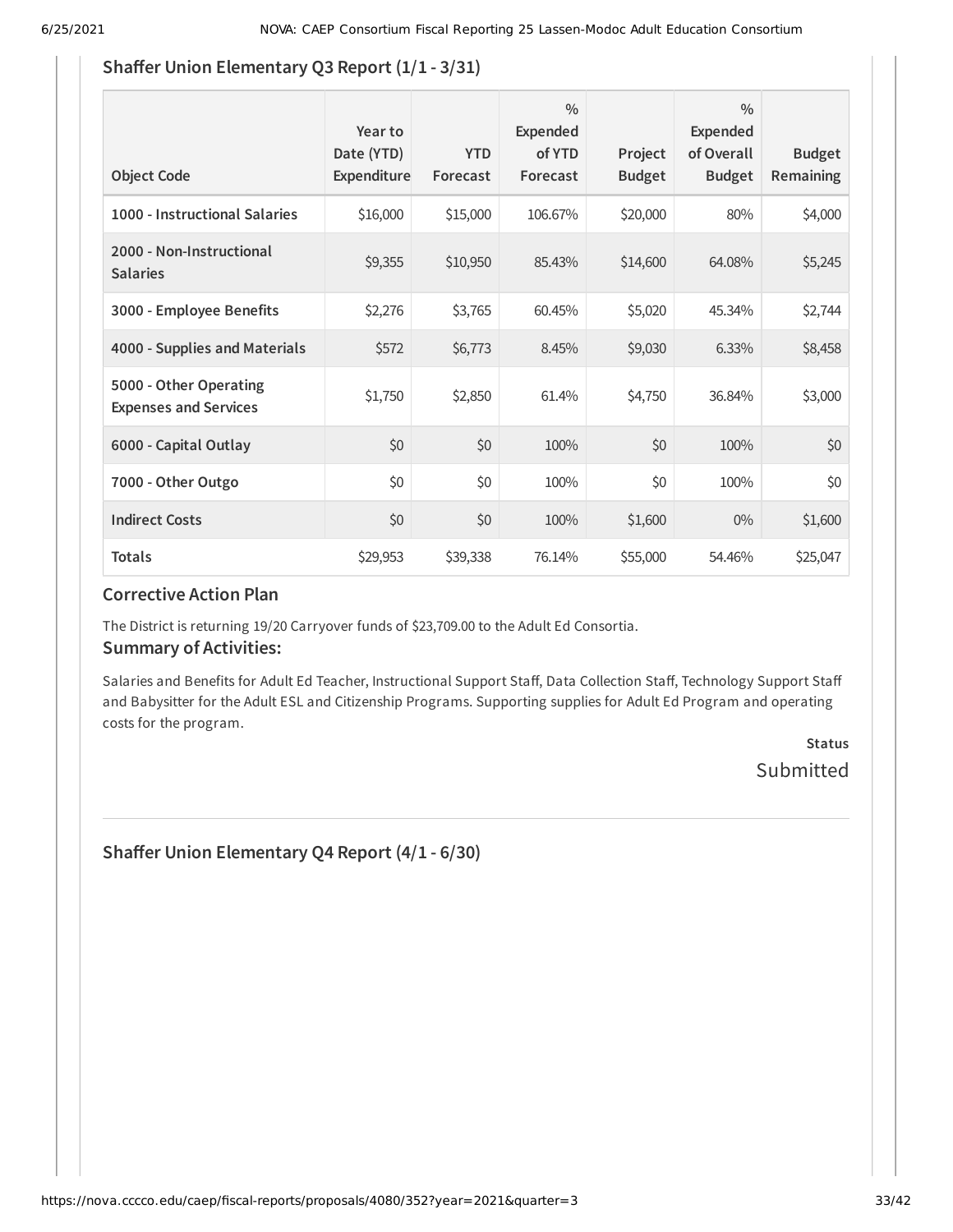| <b>Object Code</b>                                     | Year to<br>Date (YTD)<br>Expenditure | <b>YTD</b><br>Forecast | $\frac{0}{0}$<br><b>Expended</b><br>of YTD<br>Forecast | Project<br><b>Budget</b> | $\frac{0}{0}$<br><b>Expended</b><br>of Overall<br><b>Budget</b> | <b>Budget</b><br><b>Remaining</b> |
|--------------------------------------------------------|--------------------------------------|------------------------|--------------------------------------------------------|--------------------------|-----------------------------------------------------------------|-----------------------------------|
| 1000 - Instructional Salaries                          | \$16,000                             | \$20,000               | 80%                                                    | \$20,000                 | 80%                                                             | \$4,000                           |
| 2000 - Non-Instructional<br><b>Salaries</b>            | \$9,355                              | \$14,600               | 64.08%                                                 | \$14,600                 | 64.08%                                                          | \$5,245                           |
| 3000 - Employee Benefits                               | \$2,276                              | \$5,020                | 45.34%                                                 | \$5,020                  | 45.34%                                                          | \$2,744                           |
| 4000 - Supplies and Materials                          | \$572                                | \$9,030                | 6.33%                                                  | \$9,030                  | 6.33%                                                           | \$8,458                           |
| 5000 - Other Operating<br><b>Expenses and Services</b> | \$1,750                              | \$4,750                | 36.84%                                                 | \$4,750                  | 36.84%                                                          | \$3,000                           |
| 6000 - Capital Outlay                                  | \$0                                  | \$0                    | 100%                                                   | \$0                      | 100%                                                            | \$0                               |
| 7000 - Other Outgo                                     | \$0                                  | \$0                    | 100%                                                   | \$0                      | 100%                                                            | \$0                               |
| <b>Indirect Costs</b>                                  | \$0                                  | \$1,600                | $0\%$                                                  | \$1,600                  | $0\%$                                                           | \$1,600                           |
| <b>Totals</b>                                          | \$29,953                             | \$55,000               | 54.46%                                                 | \$55,000                 | 54.46%                                                          | \$25,047                          |
|                                                        |                                      |                        |                                                        |                          |                                                                 | <b>Status</b><br>Unsubmitted      |

# **Surprise Valley Joint Unified**

**Surprise Valley Joint Unified Q1 Report (7/1 - 9/30)**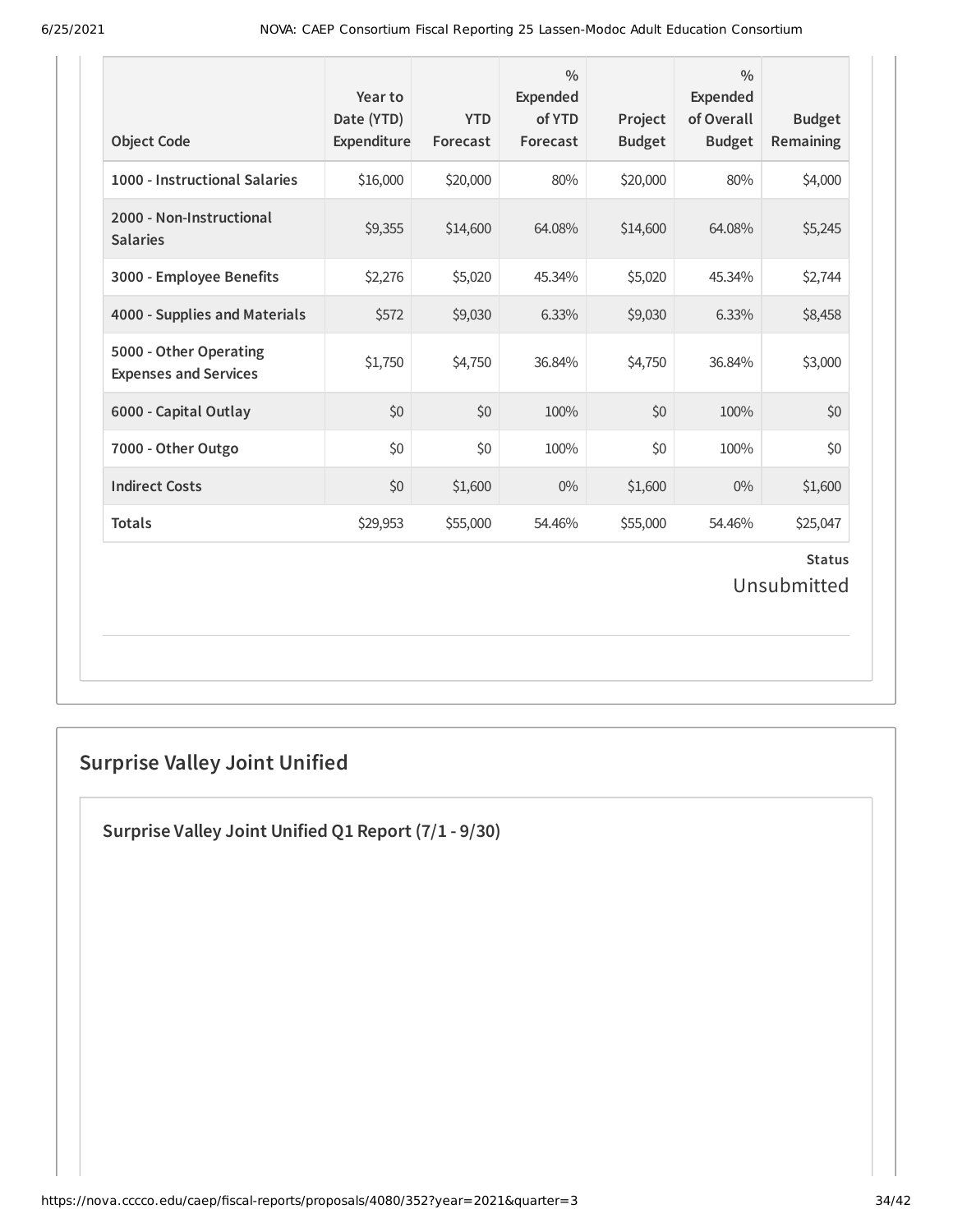| <b>Object Code</b>                                     | Year to<br>Date (YTD)<br>Expenditure | <b>YTD</b><br>Forecast | $\frac{0}{0}$<br>Expended<br>of YTD<br>Forecast | Project<br><b>Budget</b> | $\frac{0}{0}$<br>Expended<br>of Overall<br><b>Budget</b> | <b>Budget</b><br><b>Remaining</b> |
|--------------------------------------------------------|--------------------------------------|------------------------|-------------------------------------------------|--------------------------|----------------------------------------------------------|-----------------------------------|
| 1000 - Instructional Salaries                          | \$0                                  | \$0                    | 100%                                            | \$5,800                  | $0\%$                                                    | \$5,800                           |
| 2000 - Non-Instructional<br><b>Salaries</b>            | \$0                                  | \$0                    | 100%                                            | \$0                      | 100%                                                     | \$0                               |
| 3000 - Employee Benefits                               | \$0                                  | \$0                    | 100%                                            | \$0                      | 100%                                                     | \$0                               |
| 4000 - Supplies and Materials                          | \$70                                 | \$0                    | 100%                                            | \$7,850                  | 0.89%                                                    | \$7,780                           |
| 5000 - Other Operating<br><b>Expenses and Services</b> | \$11                                 | \$0                    | 100%                                            | \$19,566                 | 0.06%                                                    | \$19,555                          |
| 6000 - Capital Outlay                                  | \$0                                  | \$0                    | 100%                                            | \$0                      | 100%                                                     | \$0                               |
| 7000 - Other Outgo                                     | \$0                                  | \$0                    | 100%                                            | \$0                      | 100%                                                     | \$0\$                             |
| <b>Indirect Costs</b>                                  | \$0                                  | \$0                    | 100%                                            | \$0                      | 100%                                                     | \$0                               |
| <b>Totals</b>                                          | \$81                                 | \$0                    | 100%                                            | \$33,216                 | 0.24%                                                    | \$33,135                          |

COVID has impacted the district. It is anticipated that when classes begin the needs will increase.

**Status** Submitted

**Surprise Valley Joint Unified Q2 Report (10/1 - 12/31)**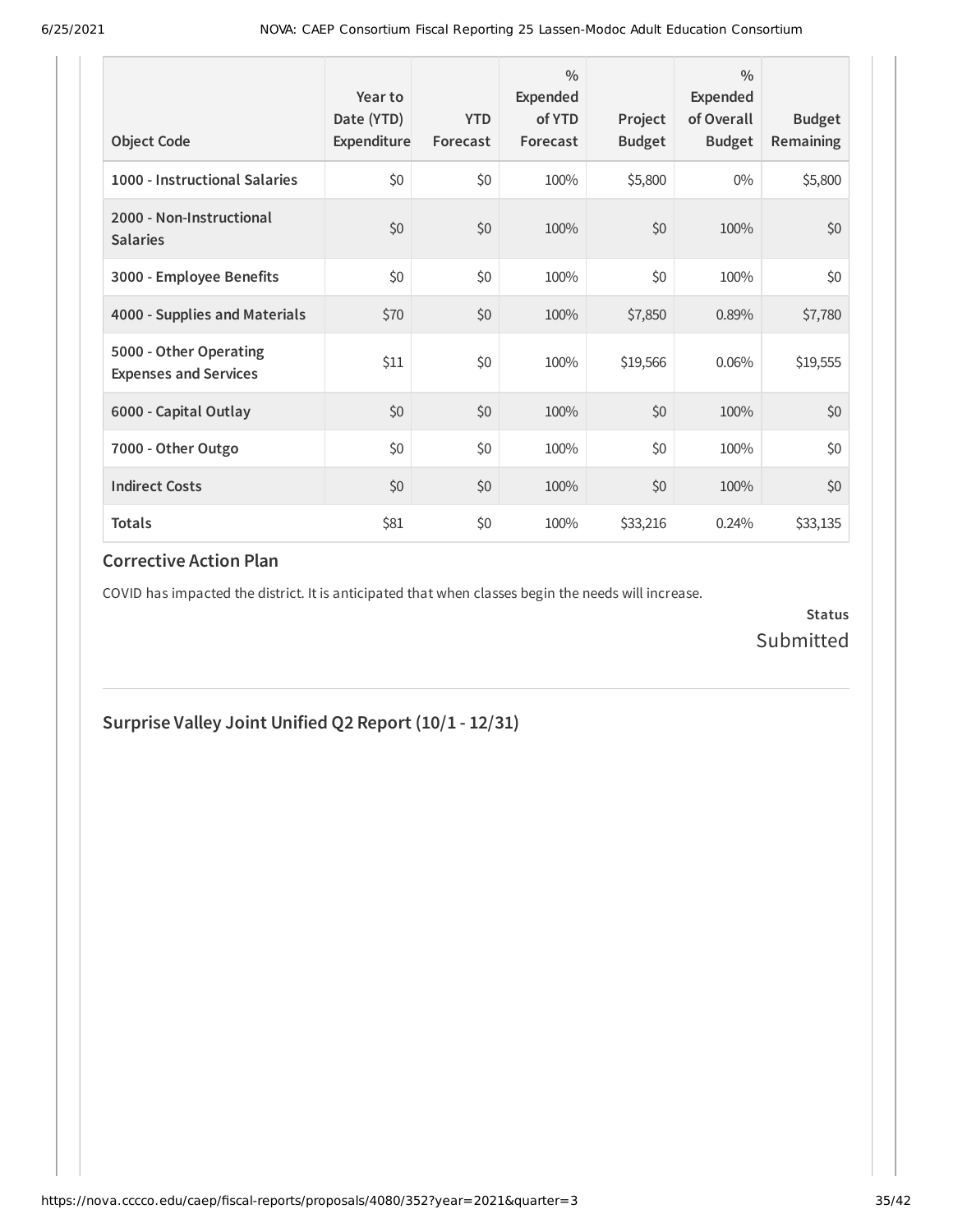| <b>Object Code</b>                                     | Year to<br>Date (YTD)<br>Expenditure | <b>YTD</b><br>Forecast | $\frac{0}{0}$<br>Expended<br>of YTD<br>Forecast | Project<br><b>Budget</b> | $\frac{0}{0}$<br>Expended<br>of Overall<br><b>Budget</b> | <b>Budget</b><br>Remaining |
|--------------------------------------------------------|--------------------------------------|------------------------|-------------------------------------------------|--------------------------|----------------------------------------------------------|----------------------------|
| 1000 - Instructional Salaries                          | \$0                                  | \$0                    | 100%                                            | \$5,800                  | $0\%$                                                    | \$5,800                    |
| 2000 - Non-Instructional<br><b>Salaries</b>            | \$0                                  | \$0                    | 100%                                            | \$0                      | 100%                                                     | \$0                        |
| 3000 - Employee Benefits                               | \$0                                  | \$0                    | 100%                                            | \$0                      | 100%                                                     | \$0                        |
| 4000 - Supplies and Materials                          | \$1,507                              | \$0                    | 100%                                            | \$7,850                  | 19.2%                                                    | \$6,343                    |
| 5000 - Other Operating<br><b>Expenses and Services</b> | \$11                                 | \$0                    | 100%                                            | \$19,566                 | 0.06%                                                    | \$19,555                   |
| 6000 - Capital Outlay                                  | \$0                                  | \$0                    | 100%                                            | \$0                      | 100%                                                     | \$0                        |
| 7000 - Other Outgo                                     | \$0                                  | \$0                    | 100%                                            | \$0                      | 100%                                                     | \$0                        |
| <b>Indirect Costs</b>                                  | \$0                                  | \$0                    | 100%                                            | \$0                      | 100%                                                     | \$0                        |
| <b>Totals</b>                                          | \$1,518                              | \$0                    | 100%                                            | \$33,216                 | 4.57%                                                    | \$31,698                   |

Due to COVID-19 pandemic, the District has postponed their classes.

**Status** Submitted

### **Allocation Year Closeout: 2018-19**

I have reviewed the financial reports for my agency and confirm that all funds for this allocation year have been spent.

**2018-19 Reverted Funds:**

\$0

**2018-19 Status** Closed

**Submitting Authority** BillieJo Young, Business Audra Evans

**Surprise Valley Joint Unified Q3 Report (1/1 - 3/31)**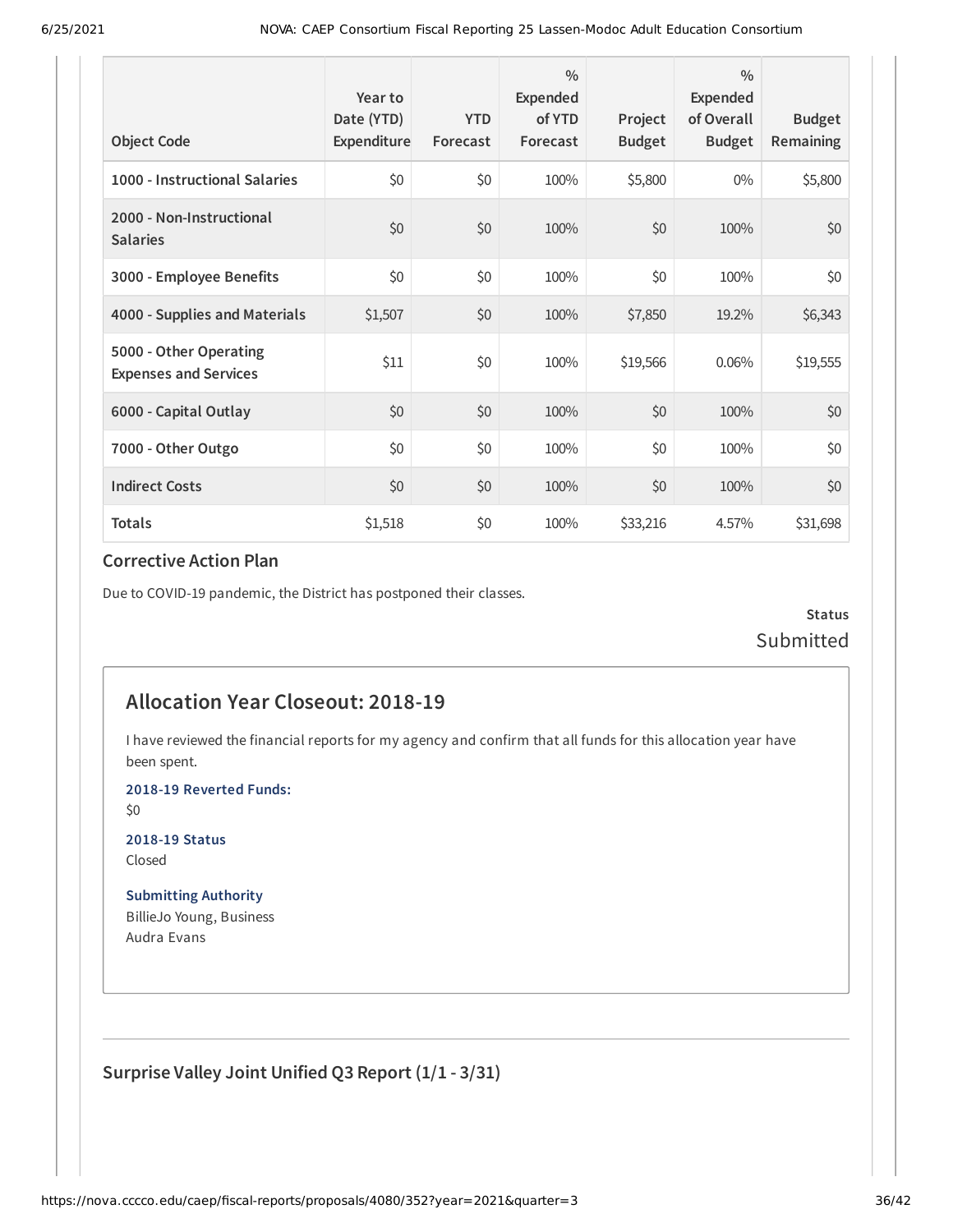| <b>Object Code</b>                                     | Year to<br>Date (YTD)<br>Expenditure | <b>YTD</b><br>Forecast | $\frac{0}{0}$<br>Expended<br>of YTD<br>Forecast | Project<br><b>Budget</b> | $\frac{0}{0}$<br>Expended<br>of Overall<br><b>Budget</b> | <b>Budget</b><br><b>Remaining</b> |
|--------------------------------------------------------|--------------------------------------|------------------------|-------------------------------------------------|--------------------------|----------------------------------------------------------|-----------------------------------|
| 1000 - Instructional Salaries                          | \$0                                  | \$2,900                | $0\%$                                           | \$5,800                  | $0\%$                                                    | \$5,800                           |
| 2000 - Non-Instructional<br><b>Salaries</b>            | \$0                                  | \$0                    | 100%                                            | \$0                      | 100%                                                     | \$0                               |
| 3000 - Employee Benefits                               | \$0                                  | \$0                    | 100%                                            | \$0                      | 100%                                                     | \$0                               |
| 4000 - Supplies and Materials                          | \$1,876                              | \$0                    | 100%                                            | \$7,850                  | 23.9%                                                    | \$5,974                           |
| 5000 - Other Operating<br><b>Expenses and Services</b> | \$11                                 | \$0                    | 100%                                            | \$19,566                 | 0.06%                                                    | \$19,555                          |
| 6000 - Capital Outlay                                  | \$0                                  | \$0                    | 100%                                            | \$0                      | 100%                                                     | \$0                               |
| 7000 - Other Outgo                                     | \$0                                  | \$0                    | 100%                                            | \$0                      | 100%                                                     | \$0                               |
| <b>Indirect Costs</b>                                  | \$0                                  | \$0                    | 100%                                            | \$0                      | 100%                                                     | \$0                               |
| <b>Totals</b>                                          | \$1,887                              | \$2,900                | 65.07%                                          | \$33,216                 | 5.68%                                                    | \$31,329                          |

Most expenditures will occur fourth quarter due to COVID.

### **Status** Submitted

### **Surprise Valley Joint Unified Q4 Report (4/1 - 6/30)**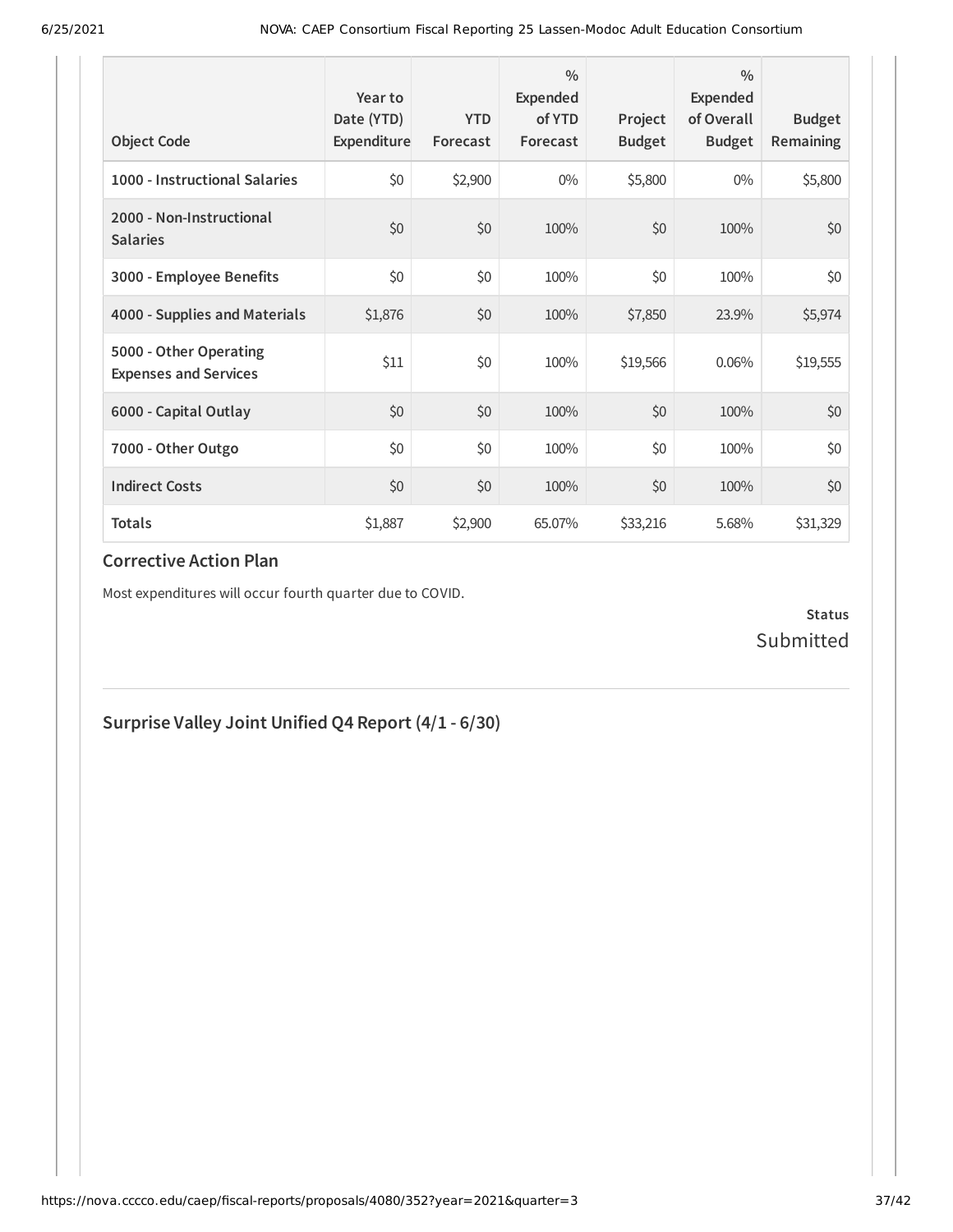| <b>Object Code</b>                                     | Year to<br>Date (YTD)<br>Expenditure | <b>YTD</b><br>Forecast | $\frac{0}{0}$<br>Expended<br>of YTD<br>Forecast | Project<br><b>Budget</b> | $\frac{0}{0}$<br><b>Expended</b><br>of Overall<br><b>Budget</b> | <b>Budget</b><br>Remaining   |
|--------------------------------------------------------|--------------------------------------|------------------------|-------------------------------------------------|--------------------------|-----------------------------------------------------------------|------------------------------|
| 1000 - Instructional Salaries                          | \$0                                  | \$2,900                | $0\%$                                           | \$5,800                  | $0\%$                                                           | \$5,800                      |
| 2000 - Non-Instructional<br><b>Salaries</b>            | \$0                                  | \$0                    | 100%                                            | \$0                      | 100%                                                            | \$0                          |
| 3000 - Employee Benefits                               | \$0                                  | \$0                    | 100%                                            | \$0                      | 100%                                                            | \$0                          |
| 4000 - Supplies and Materials                          | \$1,876                              | \$0                    | 100%                                            | \$7,850                  | 23.9%                                                           | \$5,974                      |
| 5000 - Other Operating<br><b>Expenses and Services</b> | \$11                                 | \$0                    | 100%                                            | \$19,566                 | 0.06%                                                           | \$19,555                     |
| 6000 - Capital Outlay                                  | \$0                                  | \$0                    | 100%                                            | \$0                      | 100%                                                            | \$0                          |
| 7000 - Other Outgo                                     | \$0                                  | \$0                    | 100%                                            | \$0                      | 100%                                                            | \$0                          |
| <b>Indirect Costs</b>                                  | \$0                                  | \$0                    | 100%                                            | \$0                      | 100%                                                            | \$0                          |
| <b>Totals</b>                                          | \$1,887                              | \$2,900                | 65.07%                                          | \$33,216                 | 5.68%                                                           | \$31,329                     |
|                                                        |                                      |                        |                                                 |                          |                                                                 | <b>Status</b><br>Unsubmitted |

### **Westwood Unified**

**Westwood Unified Q1 Report (7/1 - 9/30)**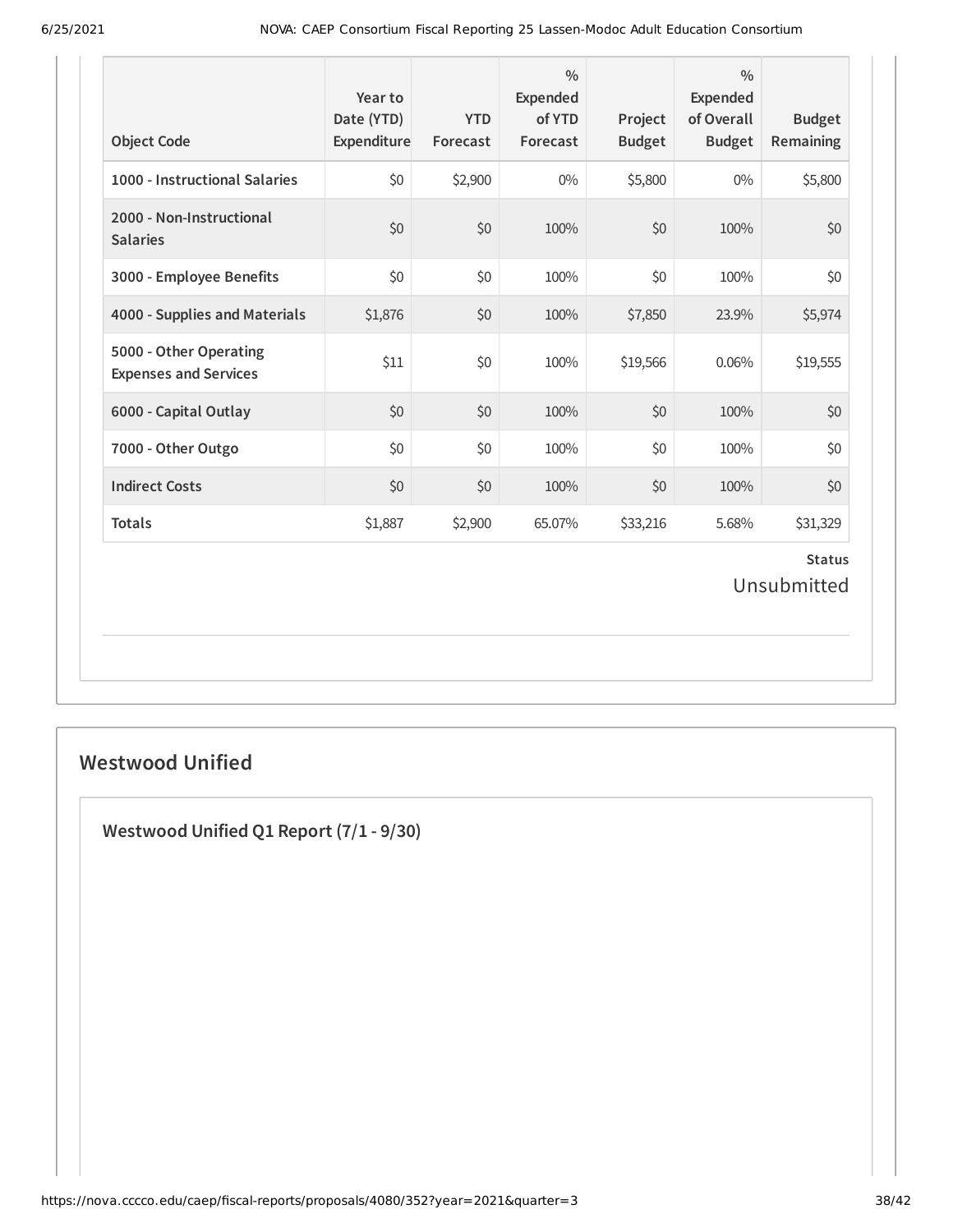| <b>Object Code</b>                                     | Year to<br>Date (YTD)<br>Expenditure | <b>YTD</b><br>Forecast | $\frac{0}{0}$<br>Expended<br>of YTD<br>Forecast | Project<br><b>Budget</b> | $\frac{0}{0}$<br>Expended<br>of Overall<br><b>Budget</b> | <b>Budget</b><br>Remaining |
|--------------------------------------------------------|--------------------------------------|------------------------|-------------------------------------------------|--------------------------|----------------------------------------------------------|----------------------------|
| 1000 - Instructional Salaries                          | \$0                                  | \$0                    | 100%                                            | \$0                      | 100%                                                     | \$0                        |
| 2000 - Non-Instructional<br><b>Salaries</b>            | \$2,610                              | \$0                    | 100%                                            | \$15,000                 | 17.4%                                                    | \$12,390                   |
| 3000 - Employee Benefits                               | \$2,042                              | \$0                    | 100%                                            | \$7,500                  | 27.23%                                                   | \$5,458                    |
| 4000 - Supplies and Materials                          | \$650                                | \$0                    | 100%                                            | \$10,905                 | 5.96%                                                    | \$10,255                   |
| 5000 - Other Operating<br><b>Expenses and Services</b> | \$0                                  | \$1,200                | $0\%$                                           | \$12,000                 | $0\%$                                                    | \$12,000                   |
| 6000 - Capital Outlay                                  | \$0                                  | \$0                    | 100%                                            | \$7,000                  | $0\%$                                                    | \$7,000                    |
| 7000 - Other Outgo                                     | \$0                                  | \$0                    | 100%                                            | \$0                      | 100%                                                     | \$0                        |
| <b>Indirect Costs</b>                                  | \$0                                  | \$0                    | 100%                                            | \$2,175                  | $0\%$                                                    | \$2,175                    |
| <b>Totals</b>                                          | \$5,302                              | \$1,200                | 441.83%                                         | \$54,580                 | 9.71%                                                    | \$49,278                   |

COVID has greatly affected our ability to provide Adult Education classes. We are hoping to begin offering classes in the 3rd quarter both in person and online.

### **Summary of Activities:**

To date we have paid for our Adobe subscription and our administrative assistant wages.

**Status** Submitted

**Westwood Unified Q2 Report (10/1 - 12/31)**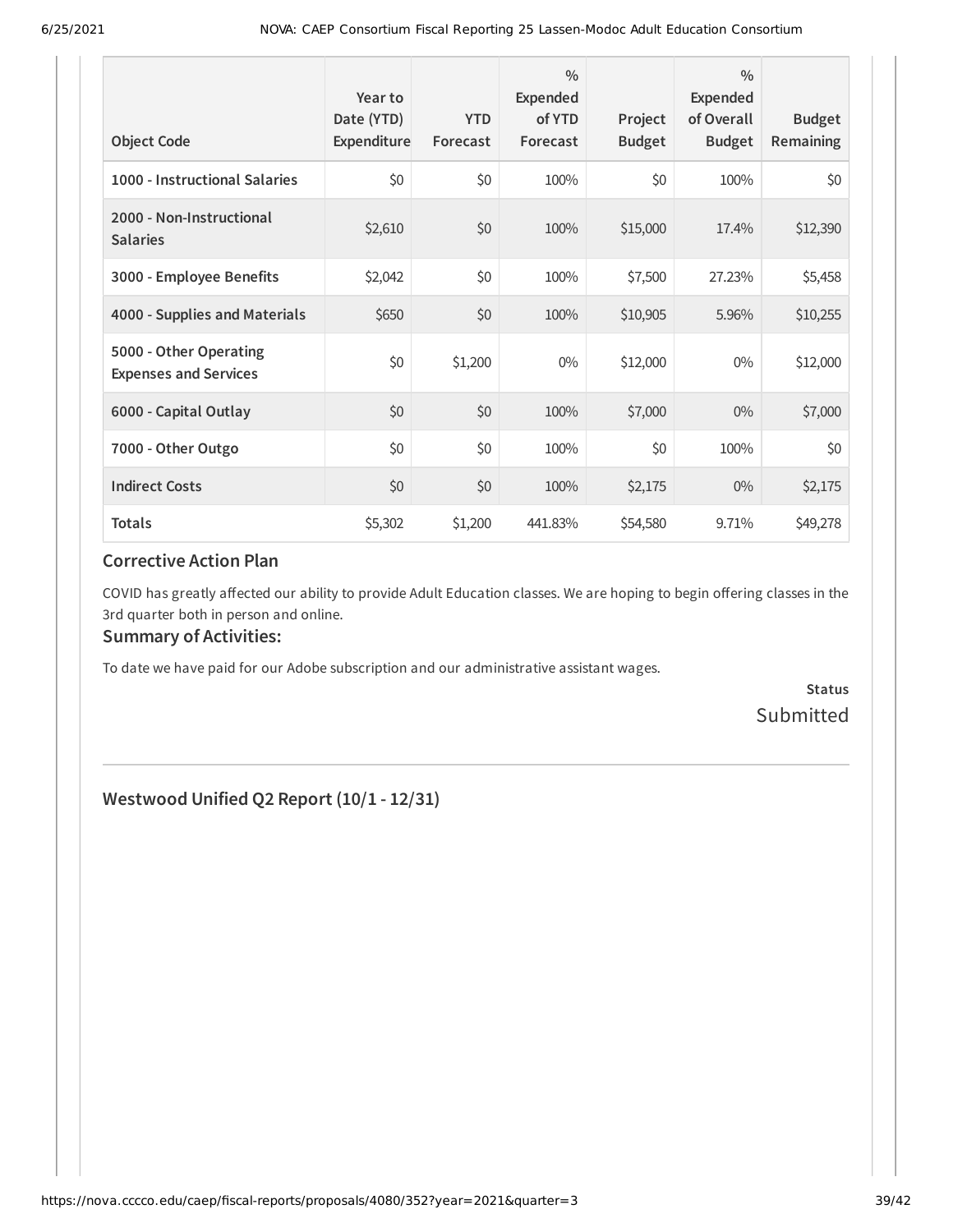| <b>Object Code</b>                                     | Year to<br>Date (YTD)<br>Expenditure | <b>YTD</b><br>Forecast | $\frac{0}{0}$<br>Expended<br>of YTD<br>Forecast | Project<br><b>Budget</b> | $\frac{0}{0}$<br>Expended<br>of Overall<br><b>Budget</b> | <b>Budget</b><br>Remaining |
|--------------------------------------------------------|--------------------------------------|------------------------|-------------------------------------------------|--------------------------|----------------------------------------------------------|----------------------------|
| 1000 - Instructional Salaries                          | \$0                                  | \$0                    | 100%                                            | \$0                      | 100%                                                     | \$0                        |
| 2000 - Non-Instructional<br><b>Salaries</b>            | \$6,720                              | \$4,500                | 149.33%                                         | \$15,000                 | 44.8%                                                    | \$8,280                    |
| 3000 - Employee Benefits                               | \$4,252                              | \$2,250                | 188.98%                                         | \$7,500                  | 56.69%                                                   | \$3,248                    |
| 4000 - Supplies and Materials                          | \$650                                | \$6,543                | 9.93%                                           | \$10,905                 | 5.96%                                                    | \$10,255                   |
| 5000 - Other Operating<br><b>Expenses and Services</b> | \$0                                  | \$4,800                | $0\%$                                           | \$12,000                 | $0\%$                                                    | \$12,000                   |
| 6000 - Capital Outlay                                  | \$0                                  | \$4,200                | $0\%$                                           | \$7,000                  | $0\%$                                                    | \$7,000                    |
| 7000 - Other Outgo                                     | \$0                                  | \$0                    | 100%                                            | \$0                      | 100%                                                     | \$0                        |
| <b>Indirect Costs</b>                                  | \$0                                  | \$0                    | 100%                                            | \$2,175                  | $0\%$                                                    | \$2,175                    |
| <b>Totals</b>                                          | \$11,622                             | \$22,293               | 52.13%                                          | \$54,580                 | 21.29%                                                   | \$42,958                   |

Because of COVID restrictions (Closed Campus) we have been unable to offer Adult Education classes. We are hoping to be able to offer classes during the final quarter.

#### **Summary of Activities:**

To date, we have paid for our Adobe subscription and our administrative and financial staff salaries.

### **Status** Submitted

### **Allocation Year Closeout: 2018-19**

I have reviewed the financial reports for my agency and confirm that all funds for this allocation year have been spent.

**2018-19 Reverted Funds:**

\$0

# **2018-19 Status**

Closed

**Submitting Authority** Michael Altenburg Krissy House, Chief Business Official

### **Westwood Unified Q3 Report (1/1 - 3/31)**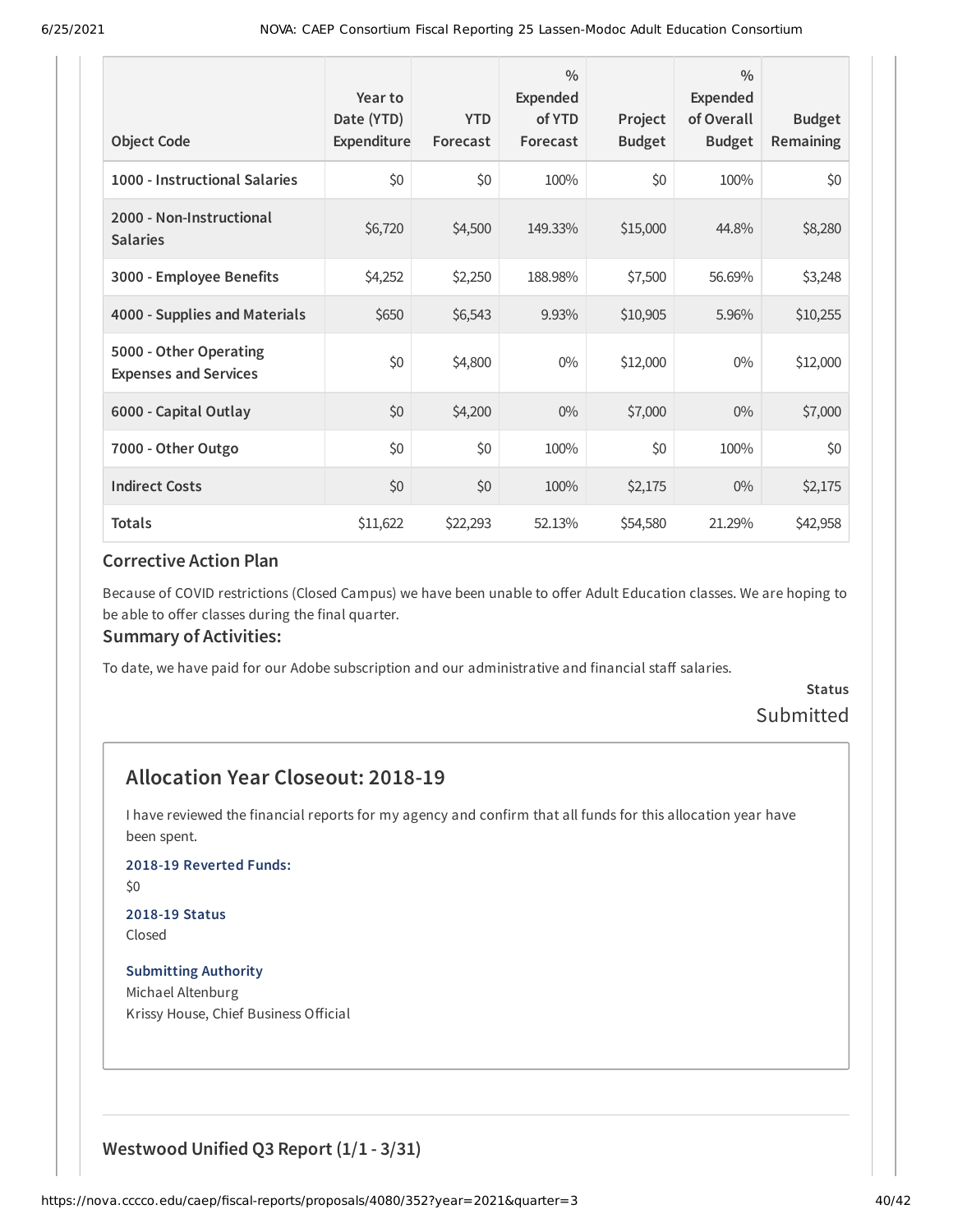| <b>Object Code</b>                                     | Year to<br>Date (YTD)<br>Expenditure | <b>YTD</b><br>Forecast | $\frac{0}{0}$<br>Expended<br>of YTD<br>Forecast | Project<br><b>Budget</b> | $\frac{0}{0}$<br>Expended<br>of Overall<br><b>Budget</b> | <b>Budget</b><br>Remaining |
|--------------------------------------------------------|--------------------------------------|------------------------|-------------------------------------------------|--------------------------|----------------------------------------------------------|----------------------------|
| 1000 - Instructional Salaries                          | \$0                                  | \$0                    | 100%                                            | \$0                      | 100%                                                     | \$0                        |
| 2000 - Non-Instructional<br><b>Salaries</b>            | \$9,330                              | \$10,500               | 88.86%                                          | \$15,000                 | 62.2%                                                    | \$5,670                    |
| 3000 - Employee Benefits                               | \$6,297                              | \$5,250                | 119.94%                                         | \$7,500                  | 83.96%                                                   | \$1,203                    |
| 4000 - Supplies and Materials                          | \$650                                | \$8,724                | 7.45%                                           | \$10,905                 | 5.96%                                                    | \$10,255                   |
| 5000 - Other Operating<br><b>Expenses and Services</b> | \$0                                  | \$8,400                | $0\%$                                           | \$12,000                 | $0\%$                                                    | \$12,000                   |
| 6000 - Capital Outlay                                  | \$0                                  | \$5,600                | $0\%$                                           | \$7,000                  | $0\%$                                                    | \$7,000                    |
| 7000 - Other Outgo                                     | \$0                                  | \$0                    | 100%                                            | \$0                      | 100%                                                     | \$0                        |
| <b>Indirect Costs</b>                                  | \$0                                  | \$0                    | 100%                                            | \$2,175                  | $0\%$                                                    | \$2,175                    |
| <b>Totals</b>                                          | \$16,277                             | \$38,474               | 42.31%                                          | \$54,580                 | 29.82%                                                   | \$38,303                   |

With the lifting of COVID 19 restrictions and the return to in-person learning on our campus we are now able to once again offer Adult Education courses. We will be offering CPR and to classes for the ServeSafe Management certification.

#### **Summary of Activities:**

To date we have paid for our Adobe subscription and costs associated with the administrative and financial aspects of the program.

> **Status** Submitted

**Westwood Unified Q4 Report (4/1 - 6/30)**